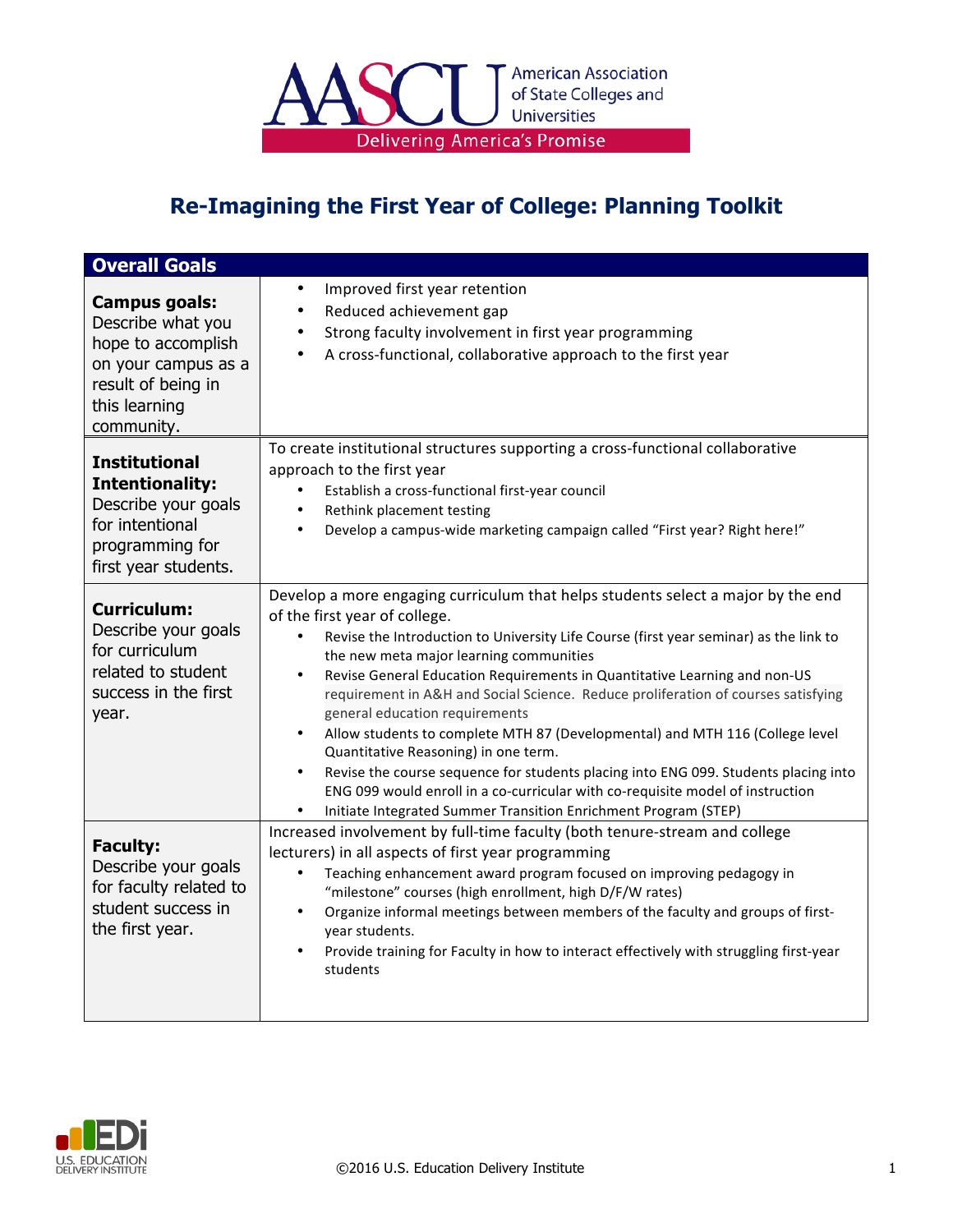| <b>Students:</b><br>Describe your goals<br>for students related<br>to student success in<br>the first year. | Give students a sense that they belong in university in general and that they<br>belong/are "at home" at CSU in particular<br>Develop supportive communication strategies for struggling students<br>Encourage on-campus employment and/or paid internship employment linked to<br>٠<br>the University for freshman students<br>Develop Learning Communities as support mechanisms for students at risk<br>٠<br>Develop strong links to individuals in the community who influence incoming<br>$\bullet$<br>freshman students who commute<br>Develop first year housing model and build/renovate to accommodate 750-1000<br>$\bullet$<br>additional students |
|-------------------------------------------------------------------------------------------------------------|--------------------------------------------------------------------------------------------------------------------------------------------------------------------------------------------------------------------------------------------------------------------------------------------------------------------------------------------------------------------------------------------------------------------------------------------------------------------------------------------------------------------------------------------------------------------------------------------------------------------------------------------------------------|
|                                                                                                             | Develop a coordinated, integrated network of peer mentors for freshman students                                                                                                                                                                                                                                                                                                                                                                                                                                                                                                                                                                              |
|                                                                                                             |                                                                                                                                                                                                                                                                                                                                                                                                                                                                                                                                                                                                                                                              |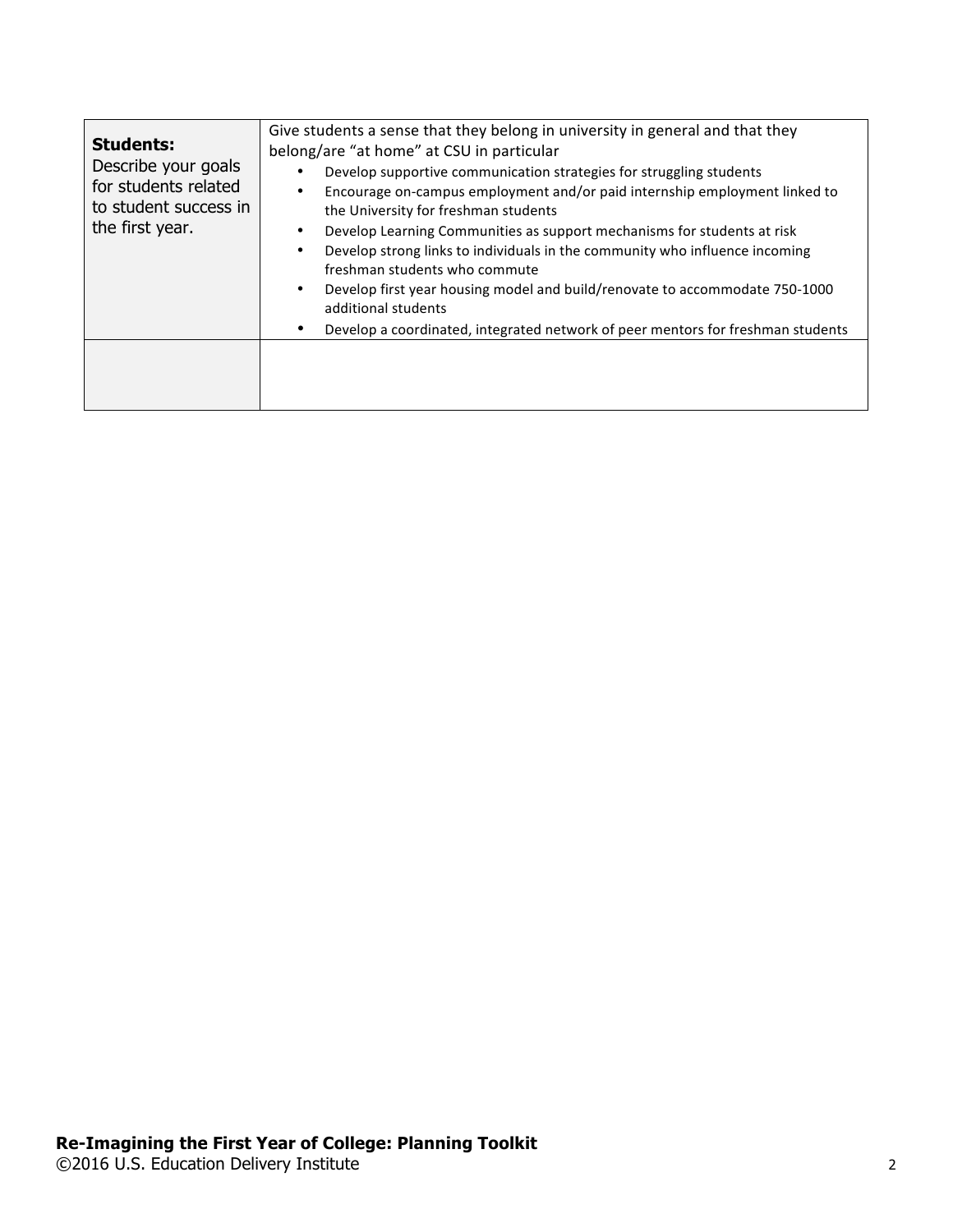| <b>Detail</b>                                                                                                                          | <b>Design Specific Strategies to Achieve Each Goal</b>                                                                                                                                                                                                                                     |                                                                                                                                      |                                                                                                    |
|----------------------------------------------------------------------------------------------------------------------------------------|--------------------------------------------------------------------------------------------------------------------------------------------------------------------------------------------------------------------------------------------------------------------------------------------|--------------------------------------------------------------------------------------------------------------------------------------|----------------------------------------------------------------------------------------------------|
| <b>Area of Focus</b>                                                                                                                   | <b>INSTITUTIONAL INTENTIONALITY</b>                                                                                                                                                                                                                                                        |                                                                                                                                      |                                                                                                    |
| Description:<br>Describe the<br>specific strategy.                                                                                     | Establish a cross-functional first-year council                                                                                                                                                                                                                                            |                                                                                                                                      |                                                                                                    |
| Definition of<br>Success:<br>Describe the<br>expected outcome<br>for this strategy.<br>What will look<br>different at your<br>college? | Ongoing maintenance of first-year programming by a cross-functional team that meets<br>regularly and interacts consistently with the Provost's office and the Faculty Senate.<br>Establishment of assessment plan for first-year programs - institution of regular cycle of<br>assessment. |                                                                                                                                      |                                                                                                    |
| Workflow and                                                                                                                           | 2016                                                                                                                                                                                                                                                                                       | 2017                                                                                                                                 | 2018                                                                                               |
| Milestones:<br>What significant<br>events will have<br>happened in the<br>roll out of this<br>strategy?                                | Establishment of a first-year<br>council in consultation with<br>the Project Team, Faculty<br>Senate, and University<br>Provost's office.<br>Draft of guidelines outlining<br>council's responsibilities,<br>membership terms,<br>procedures for replacing<br>departing members, etc.      | Approval of guidelines<br>by Faculty Senate and<br>Provost's office                                                                  | Project Team hands<br>over responsibility for<br>oversight of first-year<br>programming to Council |
| Key Leaders:                                                                                                                           | Who                                                                                                                                                                                                                                                                                        | <b>Role</b>                                                                                                                          | <b>Capacity</b>                                                                                    |
| Who are the critical<br>people and/or                                                                                                  | Who (person/office) is most<br>critical?                                                                                                                                                                                                                                                   | What do we need them<br>to do differently?                                                                                           | How can we ensure<br>they're successful?                                                           |
| offices that need to<br>be involved in the<br>effort? What should<br>be their role?                                                    | Provost<br><b>Faculty Senate President</b><br>Co-ordinator, First-year<br>Programs                                                                                                                                                                                                         | Acknowledge need for<br>oversight of first year<br>programming<br>Co-ordinator, $1st$ year<br>Programs should<br>convene the Council | Emphasize centrality of<br>oversight to success of<br>Reimagining the first year<br>project        |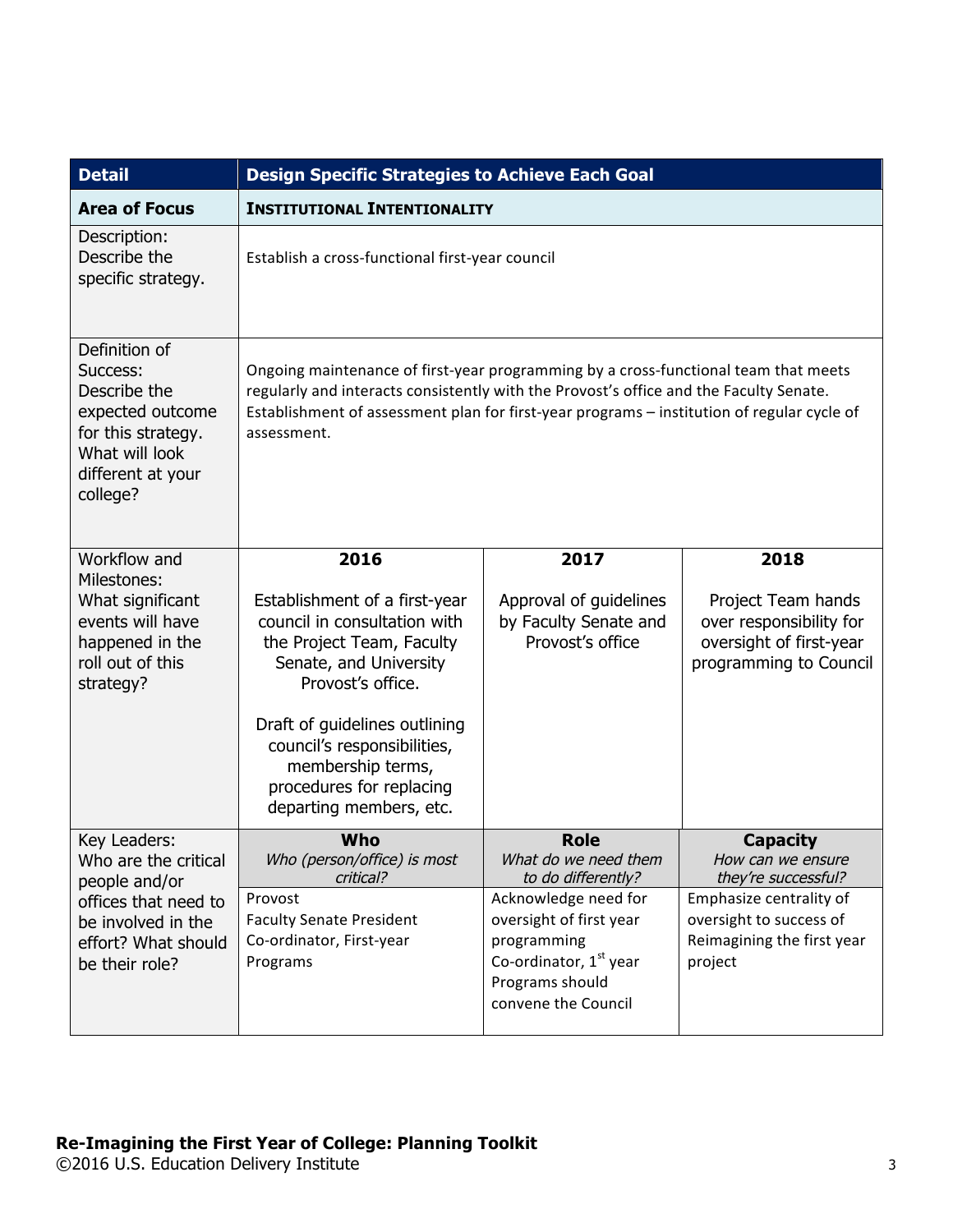| <b>Detail</b>                                                                                                                             | <b>Design Specific Strategies to Achieve Each Goal</b>                                                                                                                                                                                                                                                                                                                                                |  |  |
|-------------------------------------------------------------------------------------------------------------------------------------------|-------------------------------------------------------------------------------------------------------------------------------------------------------------------------------------------------------------------------------------------------------------------------------------------------------------------------------------------------------------------------------------------------------|--|--|
| <b>Area of Focus</b>                                                                                                                      | <b>INSTITUTIONAL INTENTIONALITY</b>                                                                                                                                                                                                                                                                                                                                                                   |  |  |
| <b>Major Metrics:</b><br>What data could<br>you use to<br>understand<br>progress? Are<br>there top-level<br>metrics for this<br>strategy? | Primary measure of success would be evidence that the Council meets regularly to<br>discuss first-year programming and recommend enhancements.                                                                                                                                                                                                                                                        |  |  |
| <b>Scale:</b><br>At what scale<br>(number of<br>students,<br>educators, etc.) will<br>it be implemented?                                  | University-wide.                                                                                                                                                                                                                                                                                                                                                                                      |  |  |
| Leadership:<br>Who is the single<br>person responsible<br>for making sure<br>implementation<br>happens?                                   | Provost/Senate President                                                                                                                                                                                                                                                                                                                                                                              |  |  |
| <b>Risks:</b><br>What are the major<br>risks and they be<br>managed?                                                                      | Difficulty of identifying interested faculty/student participants. Maintaining<br>momentum after initial meeting(s) of Council. Difficulty of finding replacements<br>for initial members.<br>Require Provost-level involvement/Visibility to Senate: Council should send<br>Provost and Senate President an annual report; regular presentations on first-year<br>to Senate should also be required. |  |  |
| <b>Resources:</b><br>What resources do<br>we need to ensure<br>successful<br>implementation?                                              | None, beyond the commitment of senior leadership.                                                                                                                                                                                                                                                                                                                                                     |  |  |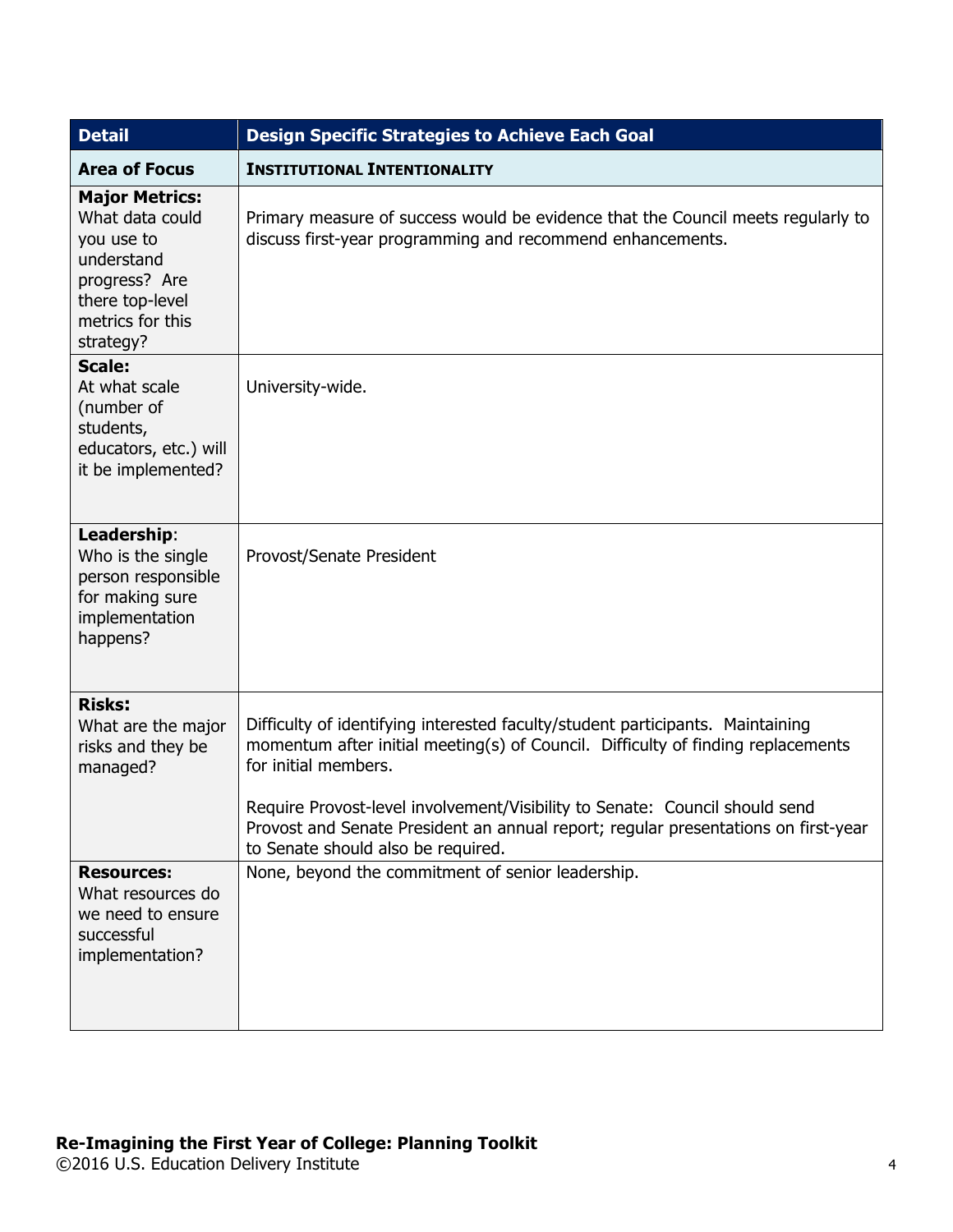| <b>Detail</b>                                                                                                                          | <b>Design Specific Strategies to Achieve Each Goal</b>                                                                                                                                                                          |                                                                                                                               |                                                                                   |
|----------------------------------------------------------------------------------------------------------------------------------------|---------------------------------------------------------------------------------------------------------------------------------------------------------------------------------------------------------------------------------|-------------------------------------------------------------------------------------------------------------------------------|-----------------------------------------------------------------------------------|
| <b>Area of Focus</b>                                                                                                                   | <b>INSTITUTIONAL INTENTIONALITY</b>                                                                                                                                                                                             |                                                                                                                               |                                                                                   |
| Description:<br>Describe the<br>specific strategy.                                                                                     | Rethink placement testing                                                                                                                                                                                                       |                                                                                                                               |                                                                                   |
| Definition of<br>Success:<br>Describe the<br>expected outcome<br>for this strategy.<br>What will look<br>different at your<br>college? | Successful completion of evaluation of alternatives to current placement testing model.<br>Implementation of feasible alternatives.                                                                                             |                                                                                                                               |                                                                                   |
| Workflow and                                                                                                                           | 2016                                                                                                                                                                                                                            | 2017                                                                                                                          | 2018                                                                              |
| Milestones:<br>What significant<br>events will have<br>happened in the<br>roll out of this<br>strategy?                                | Create cross-functional team<br>to evaluate alternative<br>approaches to placement,<br>recommend practical<br>alternatives (e.g, replacing<br>ACT scores with more holistic<br>assessment criteria, multiple<br>measures, etc.) | Review and approval of<br>recommended changes<br>by University Faculty<br>Senate/Admissions and<br><b>Standards Committee</b> | Implementation of new<br>placement testing for<br>new admits entering<br>Fall 19. |
|                                                                                                                                        | Develop a plan for <i>mandatory</i><br>placement testing prior to<br>registration                                                                                                                                               |                                                                                                                               |                                                                                   |
| Key Leaders:<br>Who are the critical<br>people and/or<br>offices that need to                                                          | Who<br>Who (person/office) is most<br>critical?                                                                                                                                                                                 | <b>Role</b><br>What do we need them<br>to do differently?                                                                     | <b>Capacity</b><br>How can we ensure<br>they're successful?                       |
|                                                                                                                                        | Director of 1 <sup>st</sup> -year                                                                                                                                                                                               | Writing/Math need to be                                                                                                       | Provide good evidence                                                             |
| be involved in the<br>effort? What should                                                                                              | Writing/Chair, Math<br>Department/Director of                                                                                                                                                                                   | open to new approaches<br>to placement.                                                                                       | from comparable<br>institutions that use                                          |
| be their role?                                                                                                                         | Admissions                                                                                                                                                                                                                      | Admissions needs to                                                                                                           | alternative methods,                                                              |
|                                                                                                                                        |                                                                                                                                                                                                                                 | embrace positive                                                                                                              | mandate placement                                                                 |
|                                                                                                                                        |                                                                                                                                                                                                                                 | enrollment effects of                                                                                                         | testing.                                                                          |
|                                                                                                                                        |                                                                                                                                                                                                                                 | retention.                                                                                                                    |                                                                                   |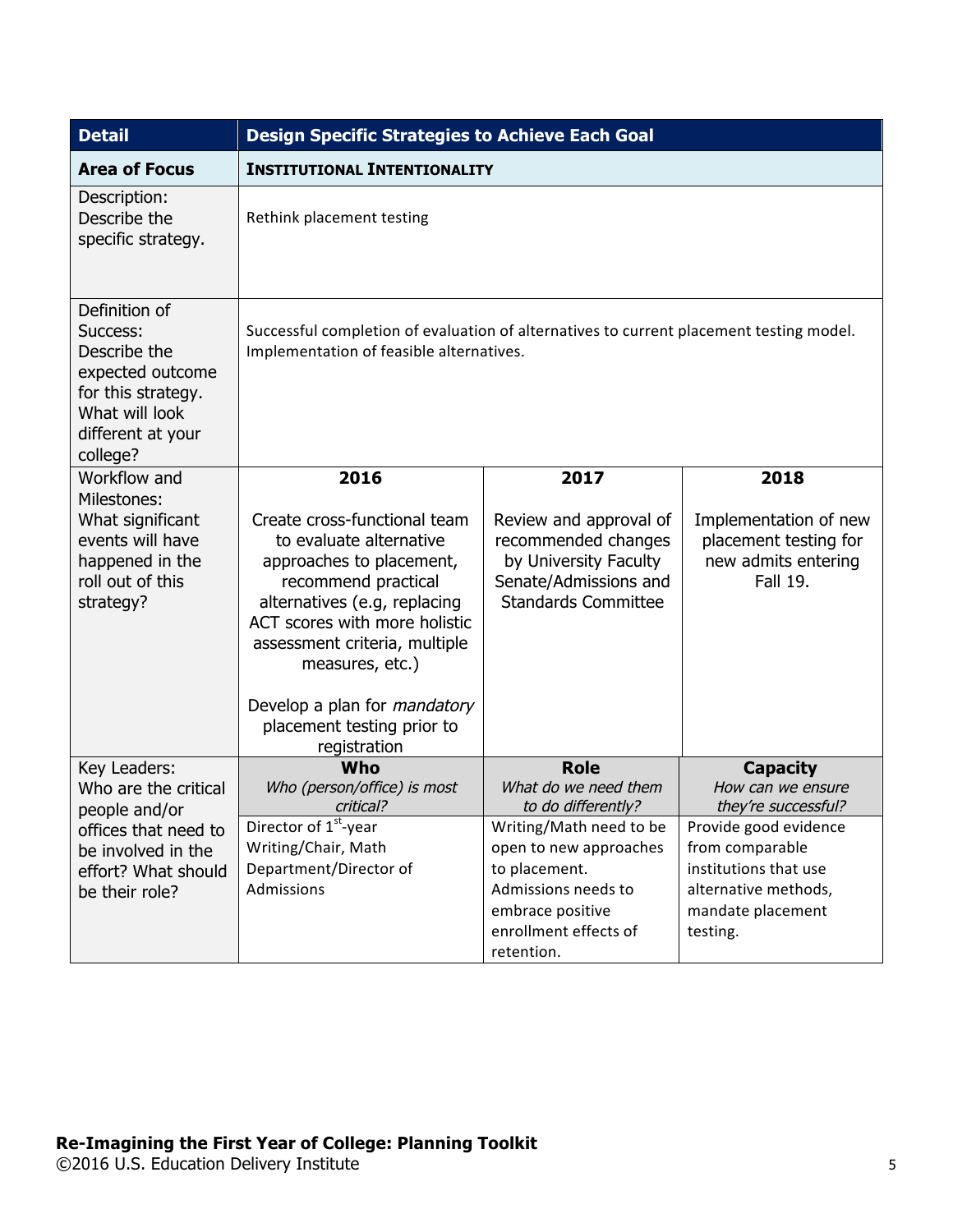| <b>Major Metrics:</b><br>What data could<br>you use to<br>understand<br>progress? Are<br>there top-level<br>metrics for this<br>strategy?<br><b>Scale:</b><br>At what scale<br>(number of<br>students,<br>educators, etc.) will<br>it be implemented? | Success rates in 1 <sup>st</sup> year Math and Writing courses; predictive analytics (do<br>historical data indicate that the new criteria are accurately predicting student<br>success in courses into which they are placed?)<br>Data on "melt" – does requiring placement have an effect on the percentage of<br>admitted students who sign up for orientation, but then do not attend in Fall.<br>All incoming first year students (including new transfers) |
|-------------------------------------------------------------------------------------------------------------------------------------------------------------------------------------------------------------------------------------------------------|------------------------------------------------------------------------------------------------------------------------------------------------------------------------------------------------------------------------------------------------------------------------------------------------------------------------------------------------------------------------------------------------------------------------------------------------------------------|
| Leadership:<br>Who is the single<br>person responsible<br>for making sure<br>implementation<br>happens?                                                                                                                                               | Provost's office: need to persuade Admissions and to encourage innovation by<br>Math and English programs.                                                                                                                                                                                                                                                                                                                                                       |
| <b>Risks:</b><br>What are the major<br>risks and they be<br>managed?                                                                                                                                                                                  | Imposing unreasonable workload on faculty in English and Math. Can be managed<br>if CSU gets good information on how other schools have adopted alternative<br>placement methods<br>Resistance from admissions due to fear of increased "melt." Can be managed with<br>good data on what happened at other schools, techniques they used to combat<br>melt.                                                                                                      |
| <b>Resources:</b><br>What resources do<br>we need to ensure<br>successful<br>implementation?                                                                                                                                                          | Good information on others schools' experiences. Possible resources to<br>compensate faculty/evaluators if labor-intensive methods are preferred and<br>selected by the evaluation team.                                                                                                                                                                                                                                                                         |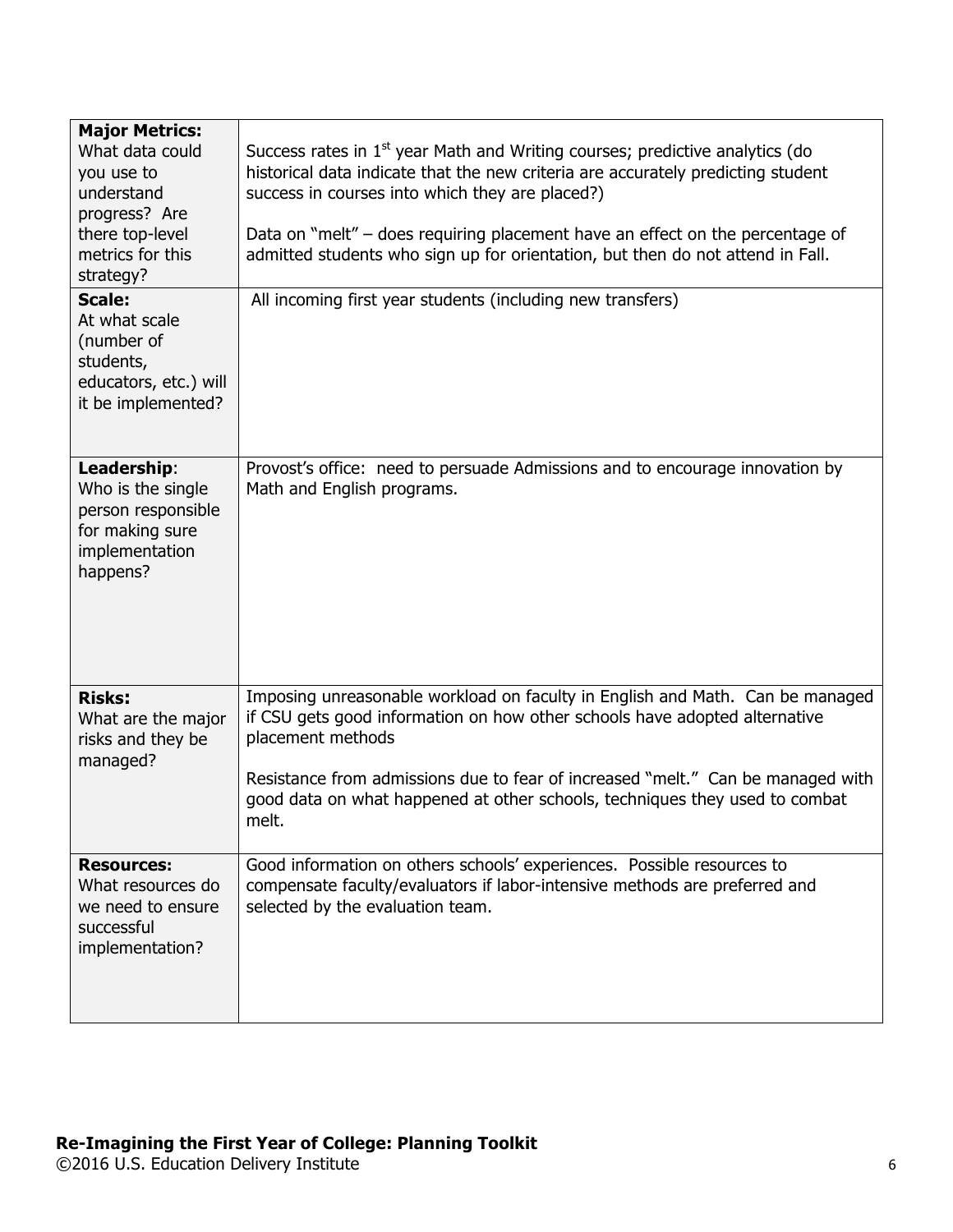| <b>Detail</b>                                                                                                                          | <b>Design Specific Strategies to Achieve Each Goal</b>                                                                                                                                                                                                                                                                                                                                                                                                                                        |                                                                                                        |                                                                                                                                                                           |  |
|----------------------------------------------------------------------------------------------------------------------------------------|-----------------------------------------------------------------------------------------------------------------------------------------------------------------------------------------------------------------------------------------------------------------------------------------------------------------------------------------------------------------------------------------------------------------------------------------------------------------------------------------------|--------------------------------------------------------------------------------------------------------|---------------------------------------------------------------------------------------------------------------------------------------------------------------------------|--|
| <b>Area of Focus</b>                                                                                                                   | <b>INSTITUTIONAL INTENTIONALITY</b>                                                                                                                                                                                                                                                                                                                                                                                                                                                           |                                                                                                        |                                                                                                                                                                           |  |
| Description:<br>Describe the<br>specific strategy.                                                                                     | Develop a campus-wide marketing campaign called "First year? Right here!" that<br>promotes commitment by all CSU employees to students who arrive at CSU for their first<br>year and elevates the stature of this work.                                                                                                                                                                                                                                                                       |                                                                                                        |                                                                                                                                                                           |  |
| Definition of<br>Success:<br>Describe the<br>expected outcome<br>for this strategy.<br>What will look<br>different at your<br>college? | Similar to the University's "Safe Space" program to support LGBTQ students, "First year?<br>Right Here!" will utilize signage, stickers, buttons and other marketing tools that allow<br>individuals to self-identify themselves and their offices as inviting to first-year students.<br>The effort will help remove the fear that many first-year students express of approaching<br>faculty and officials, and help students navigate offices that provide needed support and<br>services. |                                                                                                        |                                                                                                                                                                           |  |
| Workflow and                                                                                                                           | 2016<br>2017<br>2018                                                                                                                                                                                                                                                                                                                                                                                                                                                                          |                                                                                                        |                                                                                                                                                                           |  |
| Milestones:<br>What significant<br>events will have<br>happened in the<br>roll out of this<br>strategy?                                | Work with CSU's Marketing<br>Department to engage<br>student and employee focus<br>groups to design an effective<br>campaign.                                                                                                                                                                                                                                                                                                                                                                 | Roll out the "First year?<br>Right here!" campaign<br>under the auspices of<br>the First-Year Council. | Evaluate impact of the<br>campaign in terms of<br>student awareness and<br>participation on<br>campus.<br>Acknowledge and<br>celebrate staff and<br>faculty participants. |  |
| Key Leaders:                                                                                                                           | Who                                                                                                                                                                                                                                                                                                                                                                                                                                                                                           | <b>Role</b>                                                                                            | <b>Capacity</b>                                                                                                                                                           |  |
| Who are the critical<br>people and/or                                                                                                  | Who (person/office) is most<br>critical?                                                                                                                                                                                                                                                                                                                                                                                                                                                      | What do we need them<br>to do differently?                                                             | How can we ensure<br>they're successful?                                                                                                                                  |  |
| offices that need to                                                                                                                   | <b>AVP Marketing</b>                                                                                                                                                                                                                                                                                                                                                                                                                                                                          | Perceive working with                                                                                  | Leadership from First-year                                                                                                                                                |  |
| be involved in the<br>effort? What should                                                                                              | <b>Student Affairs</b><br>Co-ordinator, First-year                                                                                                                                                                                                                                                                                                                                                                                                                                            | first-year students as an<br>essential and respectable                                                 | council to create<br>University-wide buy-in                                                                                                                               |  |
| be their role?                                                                                                                         | Programs                                                                                                                                                                                                                                                                                                                                                                                                                                                                                      | undertaking.                                                                                           |                                                                                                                                                                           |  |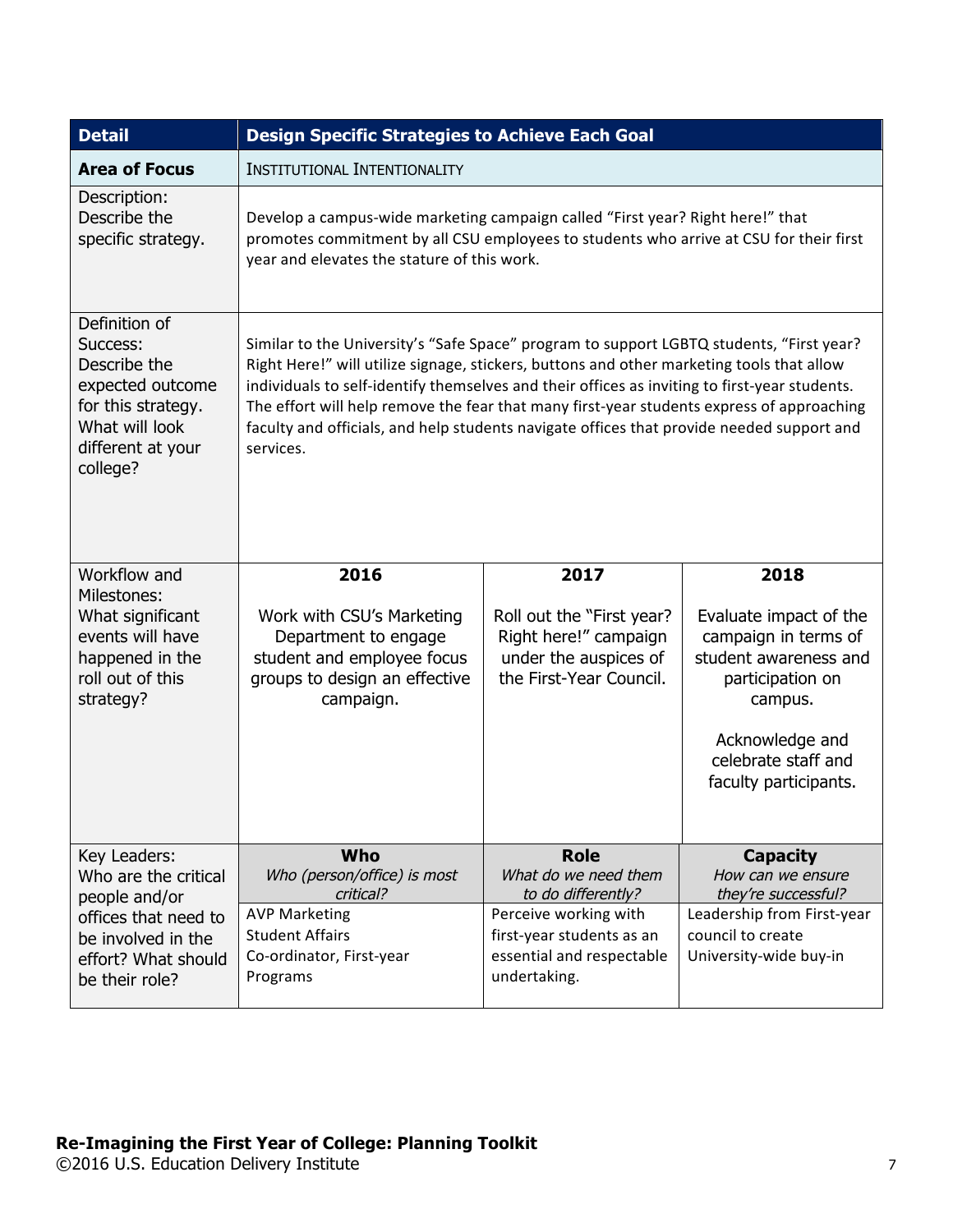| <b>Detail</b>                                                                                                                             | <b>Design Specific Strategies to Achieve Each Goal</b>                                                                                                                                                                                                                                                         |  |  |
|-------------------------------------------------------------------------------------------------------------------------------------------|----------------------------------------------------------------------------------------------------------------------------------------------------------------------------------------------------------------------------------------------------------------------------------------------------------------|--|--|
| <b>Area of Focus</b>                                                                                                                      | <b>INSTITUTIONAL INTENTIONALITY</b>                                                                                                                                                                                                                                                                            |  |  |
| <b>Major Metrics:</b><br>What data could<br>you use to<br>understand<br>progress? Are<br>there top-level<br>metrics for this<br>strategy? | Primary measure of success would be the number of people who actively<br>participate in the campaign.<br>A secondary measure would be feedback from students regarding their sense of<br>being welcomed on campus.                                                                                             |  |  |
| <b>Scale:</b><br>At what scale<br>(number of<br>students,<br>educators, etc.) will<br>it be implemented?                                  | University-wide.                                                                                                                                                                                                                                                                                               |  |  |
| Leadership:<br>Who is the single<br>person responsible<br>for making sure<br>implementation<br>happens?                                   | <b>VP Student Affairs</b>                                                                                                                                                                                                                                                                                      |  |  |
| <b>Risks:</b><br>What are the major<br>risks and they be<br>managed?                                                                      | Just because one self-identifies with the campaign does not mean he or she is an<br>active participant. Promoting active participation will be a challenge.<br>First-year students are met with many marketing messages on campus. It may be<br>difficult to make sure this one doesn't get lost in the noise. |  |  |
| <b>Resources:</b><br>What resources do<br>we need to ensure<br>successful<br>implementation?                                              | Marketing resources to support campaing. Support of senior leadership.                                                                                                                                                                                                                                         |  |  |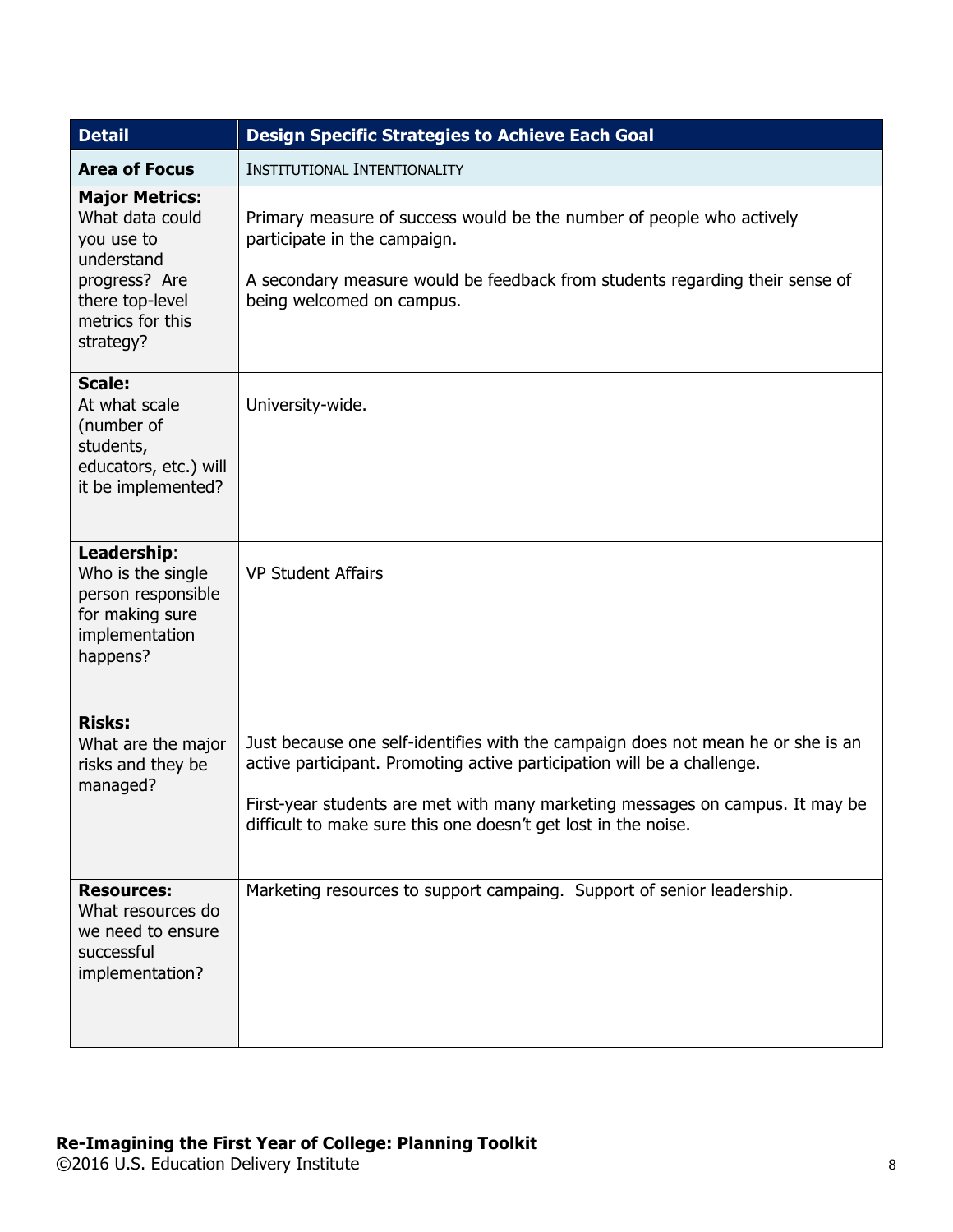| <b>Detail</b>                                                                                                                                        | <b>Design Specific Strategies to Achieve Each Goal</b>                                                                                                                                                                                                                                                                                                                                                                                                                                                                                                                            |                                                                                                                                                                                                                                                                                                                                                                                                       |                                                                                                                                                                                                                                     |
|------------------------------------------------------------------------------------------------------------------------------------------------------|-----------------------------------------------------------------------------------------------------------------------------------------------------------------------------------------------------------------------------------------------------------------------------------------------------------------------------------------------------------------------------------------------------------------------------------------------------------------------------------------------------------------------------------------------------------------------------------|-------------------------------------------------------------------------------------------------------------------------------------------------------------------------------------------------------------------------------------------------------------------------------------------------------------------------------------------------------------------------------------------------------|-------------------------------------------------------------------------------------------------------------------------------------------------------------------------------------------------------------------------------------|
| <b>Area of Focus</b>                                                                                                                                 | <b>CURRICULUM</b>                                                                                                                                                                                                                                                                                                                                                                                                                                                                                                                                                                 |                                                                                                                                                                                                                                                                                                                                                                                                       |                                                                                                                                                                                                                                     |
| <b>Description:</b><br>Describe the<br>specific strategy.                                                                                            | Revise the Introduction to University Life Course (first year seminar) as the link to the new<br>meta major learning communities. This will include a more student-centered structure<br>and engagement opportunities for major and career exploration.                                                                                                                                                                                                                                                                                                                           |                                                                                                                                                                                                                                                                                                                                                                                                       |                                                                                                                                                                                                                                     |
| <b>Definition of</b><br><b>Success:</b><br>Describe the<br>expected outcome<br>for this strategy.<br>What will look<br>different at your<br>college? | ٠<br>٠                                                                                                                                                                                                                                                                                                                                                                                                                                                                                                                                                                            | Fewer undecided students and fewer major changes in the sophomore year.<br>Increase of full time faculty involvement in first year programs.                                                                                                                                                                                                                                                          |                                                                                                                                                                                                                                     |
| <b>Workflow and</b><br><b>Milestones:</b><br>What significant<br>events will have<br>happened in the<br>roll out of this<br>strategy?                | 2016<br>Learning community<br>1.<br>sections of Introduction to<br>University Life (ASC 101)<br>will be redesigned for fall to<br>include major exploration,<br>a sense of belonging and<br>civic engagement.<br>2. Common Reading book will<br>be on hiatus to explore<br>better college involvement.<br>Restructure the non-<br>3.<br>learning community<br>sections of ASC 101<br>focusing on the academic<br>and nonacademic resources<br>and course requirements.<br>4. Expand ASC 101 in<br>Summer Enrichment and<br>Transition Program to eight<br>sections (200 students) | 2017<br>1.<br>Tweak the learning<br>community and non-<br>learning community<br>sections of ASC 101 as<br>needed.<br>2.<br>Expand the meta-major<br>learning community to<br>all colleges.<br>3.<br>Execute a new common<br>reading program to<br>include involvement by<br>student life and other<br>major stakeholders.<br>Tweak ASC 101 in STEP<br>4.<br>(Summer Transition<br>Enrollment Program) | 2018<br>Expand ASC 101 content<br>1.<br>to reach all first year<br>students (transfer,<br>partnership etc.).<br>2.<br>Implement tweaks to<br>common reading<br>program. Expand faculty<br>involvement in book<br>selection process. |
| <b>Key Leaders:</b><br>Who are the critical<br>people and/or<br>offices that need to<br>be involved in the<br>effort? What should                    | Who<br>Who (person/office) is most<br>critical?<br><b>Vice-Provost for Academic</b><br>Programs                                                                                                                                                                                                                                                                                                                                                                                                                                                                                   | <b>Role</b><br>What do we need them<br>to do differently?<br>Communication, changes<br>and approvals                                                                                                                                                                                                                                                                                                  | <b>Capacity</b><br>How can we ensure<br>they're successful?<br>Higher administration<br>support of all initiatives<br>(Provost and President).                                                                                      |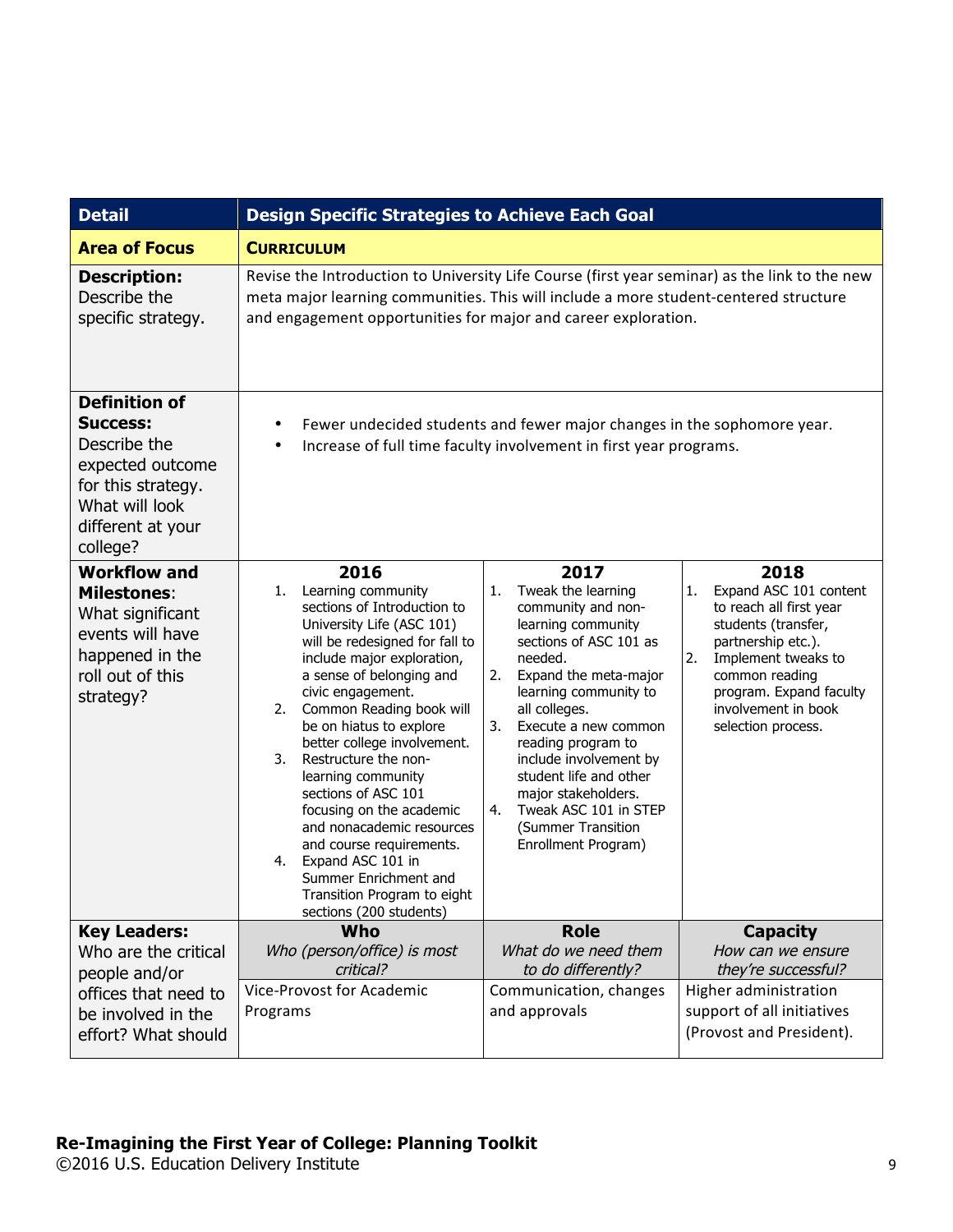| <b>Detail</b>                                                                                                                             | <b>Design Specific Strategies to Achieve Each Goal</b>                                                                                                                                                                                                                                                                                                                                                                                                                                                                                                                                                                                                                                                |                                                                                                                                                                               |                                                                                                    |
|-------------------------------------------------------------------------------------------------------------------------------------------|-------------------------------------------------------------------------------------------------------------------------------------------------------------------------------------------------------------------------------------------------------------------------------------------------------------------------------------------------------------------------------------------------------------------------------------------------------------------------------------------------------------------------------------------------------------------------------------------------------------------------------------------------------------------------------------------------------|-------------------------------------------------------------------------------------------------------------------------------------------------------------------------------|----------------------------------------------------------------------------------------------------|
| <b>Area of Focus</b>                                                                                                                      | <b>CURRICULUM</b>                                                                                                                                                                                                                                                                                                                                                                                                                                                                                                                                                                                                                                                                                     |                                                                                                                                                                               |                                                                                                    |
| be their role?                                                                                                                            | Co-Ordinator, First-year<br>Programs                                                                                                                                                                                                                                                                                                                                                                                                                                                                                                                                                                                                                                                                  | Focus on course<br>design/implementation<br>of ASC 101,<br>Communication with<br>colleges, departments<br>and other stakeholders,<br>Entering first year course<br>scheduling | <b>Course Assessment</b>                                                                           |
|                                                                                                                                           | <b>Department Chairs</b>                                                                                                                                                                                                                                                                                                                                                                                                                                                                                                                                                                                                                                                                              | Encourage, motivate,<br>incentivize faculty by<br>building in participation<br>in first year (e.g., teaching<br>ASC 101, common<br>reading program, etc.)                     | Build into service for<br>tenure process.                                                          |
|                                                                                                                                           | Director of Civic Engagement                                                                                                                                                                                                                                                                                                                                                                                                                                                                                                                                                                                                                                                                          | Connectivity of campus<br>to city in a structured and<br>practical way                                                                                                        | Assure that University<br>Marketing promotes the<br>"real" CSU                                     |
|                                                                                                                                           | Faculty-led common reading<br>committee                                                                                                                                                                                                                                                                                                                                                                                                                                                                                                                                                                                                                                                               | Own the common<br>reading experience and<br>encourage involvement<br>from other areas.                                                                                        | Lead the process to new<br>university wide program.<br>Greater involvement of all<br>stakeholders. |
|                                                                                                                                           | <b>Student Life</b>                                                                                                                                                                                                                                                                                                                                                                                                                                                                                                                                                                                                                                                                                   | Be involved                                                                                                                                                                   | Lead the effort for<br>collaboration with<br>academic side of the<br>university.                   |
|                                                                                                                                           | <b>Career Services</b>                                                                                                                                                                                                                                                                                                                                                                                                                                                                                                                                                                                                                                                                                | Become more student<br>centered                                                                                                                                               | Once fully staffed, key<br>personnel have to be<br>involved in the process.                        |
|                                                                                                                                           | Faculty leadership (e.g. senate)                                                                                                                                                                                                                                                                                                                                                                                                                                                                                                                                                                                                                                                                      | Communication and lead $\vert$ Reinforced by deans and<br>initiative to create buy-in<br>by the faculty.                                                                      | associate deans                                                                                    |
| <b>Major Metrics:</b><br>What data could<br>you use to<br>understand<br>progress? Are<br>there top-level<br>metrics for this<br>strategy? | Track ASC 101 attendance. Compare data to fall 2015 and spring 2016.<br>$\bullet$<br>Track number faculty teaching ASC 101 to assess faculty involvement.<br>$\bullet$<br>Track number of major changes and undecided student after the first year (30<br>$\bullet$<br>credit hours).<br>Track number of students visiting career services.<br>٠<br>Track retention of LC students to non LC students (fall, spring and 2 <sup>nd</sup> year)<br>٠<br>Track exploratory specific section of ASC 101 rate to non-group specific ASC 101<br>$\bullet$<br>sections.<br>Track Cleveland Based Learning module completion in ASC 101<br>$\bullet$<br>Track pass rate and persistence to next semester<br>٠ |                                                                                                                                                                               |                                                                                                    |

©2016 U.S. Education Delivery Institute 10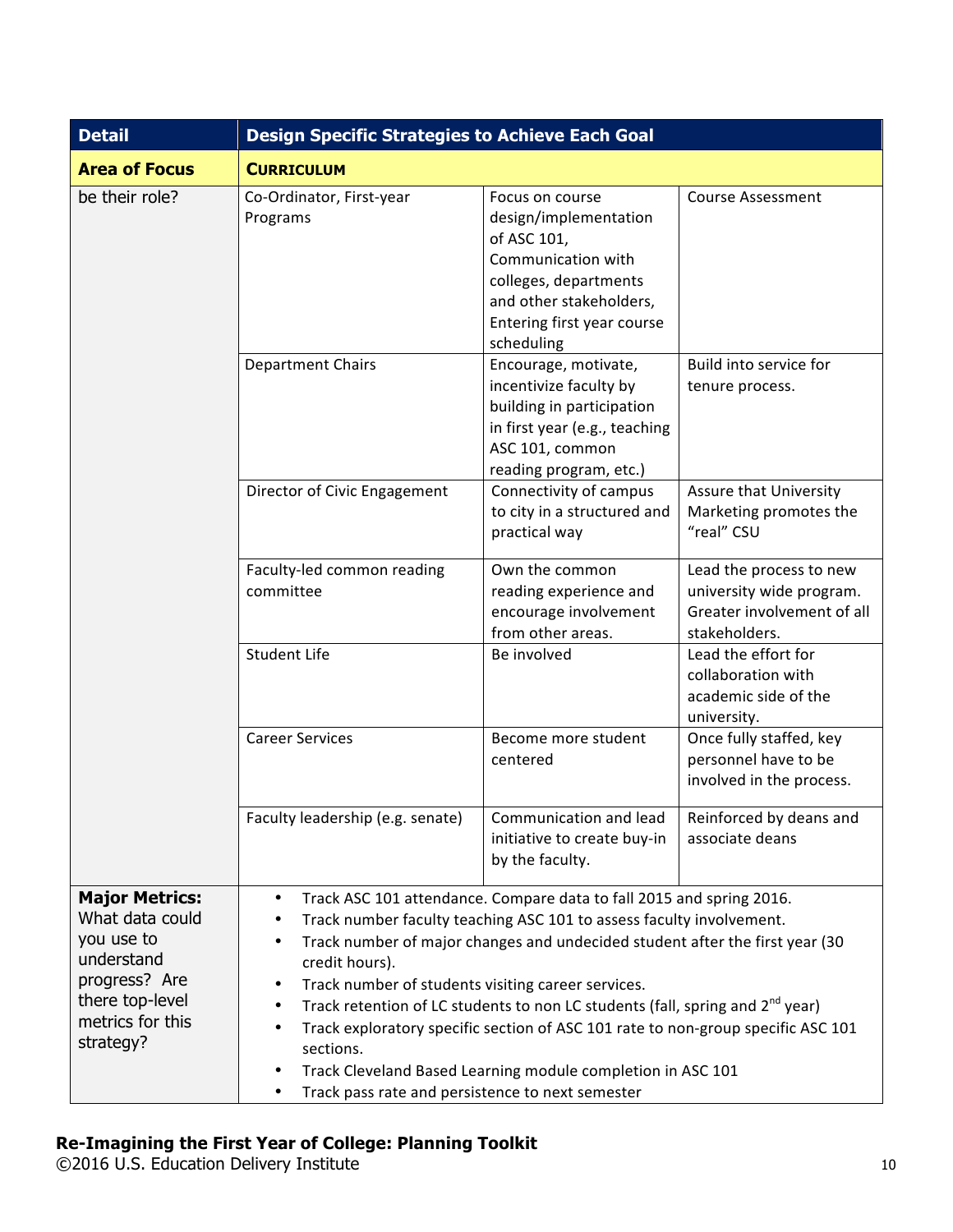| <b>Detail</b>                                                                                            | <b>Design Specific Strategies to Achieve Each Goal</b>                                                                                                                                                                                                                                                                                                                                 |  |  |
|----------------------------------------------------------------------------------------------------------|----------------------------------------------------------------------------------------------------------------------------------------------------------------------------------------------------------------------------------------------------------------------------------------------------------------------------------------------------------------------------------------|--|--|
| <b>Area of Focus</b>                                                                                     | <b>CURRICULUM</b>                                                                                                                                                                                                                                                                                                                                                                      |  |  |
|                                                                                                          | Use Cdap data to track students' sense of belonging. (Cdap stands for "College<br>$\bullet$<br>Development Assets Profile." It identifies a set of skills, experiences, relationships<br>and behaviors that enable students to develop into successful and contributing<br>adults. The survey is voluntary and all ASC 101 students are asked to take it<br>during the fall semester). |  |  |
| <b>Scale:</b><br>At what scale<br>(number of<br>students,<br>educators, etc.) will<br>it be implemented? | 2016<br>5 learning communities (125 students)<br>٠<br>1500 students in non-learning communities<br>$\bullet$<br>STEP summer program students (150 students)<br>$\bullet$                                                                                                                                                                                                               |  |  |
| Leadership:<br>Who is the single<br>person responsible<br>for making sure<br>implementation<br>happens?  | Vice-Provost for Academic Programs                                                                                                                                                                                                                                                                                                                                                     |  |  |
| <b>Risks:</b><br>What are the major<br>risks and they be<br>managed?                                     | Large number of changes being implemented at one time.<br>$\bullet$<br>No buy-in by faculty and/or higher administration<br>$\bullet$<br>Inability to dismantle silos to be successful.<br>$\bullet$<br>No consistency in course curriculum with decentralized ASC 101.<br>$\bullet$                                                                                                   |  |  |
| <b>Resources:</b><br>What resources do<br>we need to ensure<br>successful<br>implementation?             | <b>Human Collaboration</b><br>$\bullet$<br>Hire a lecturer(s) to teach ASC 101 and to strengthen the faculty/first year bridge.<br>Stipends for faculty members to teach newly designed ASC 101 sections.                                                                                                                                                                              |  |  |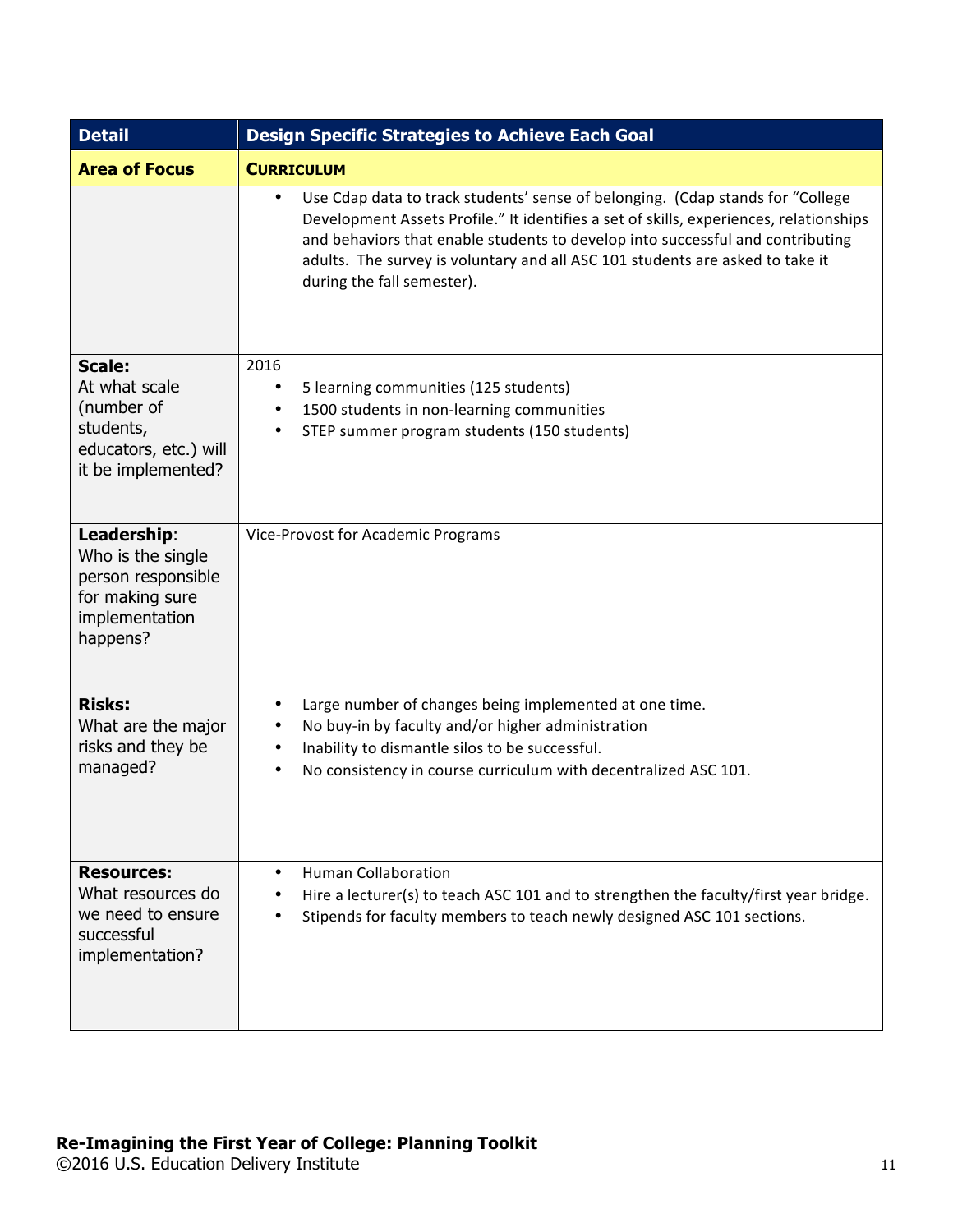| <b>Detail</b>                                                                                                                                | <b>Design Specific Strategies to Achieve Each Goal</b>                                                                                                                                                                                           |                                                           |                                                                                         |
|----------------------------------------------------------------------------------------------------------------------------------------------|--------------------------------------------------------------------------------------------------------------------------------------------------------------------------------------------------------------------------------------------------|-----------------------------------------------------------|-----------------------------------------------------------------------------------------|
| <b>Area of Focus</b>                                                                                                                         | <b>CURRICULUM</b>                                                                                                                                                                                                                                |                                                           |                                                                                         |
| Description:<br>Describe the<br>specific strategy.                                                                                           | Revise General Education Requirements in Quantitative Learning and non-US<br>requirement in A&H and Social Science. Reduce proliferation of courses<br>satisfying general education requirements.                                                |                                                           |                                                                                         |
| Definition of<br>Success:<br>Describe the<br>expected outcome<br>for this strategy.<br>What will look<br>different at your<br>college?       | A simpler general education requirement that would be easier for students to complete<br>and would present fewer obstacles to transfer students (fewer complex, local<br>requirements). Enhanced quality in remaining general education options. |                                                           |                                                                                         |
| Workflow and                                                                                                                                 | 2016                                                                                                                                                                                                                                             | 2017                                                      | 2018                                                                                    |
| Milestones:<br>What significant<br>events will have<br>happened in the<br>roll out of this<br>strategy?                                      | Submit proposal to UCC                                                                                                                                                                                                                           | Senate review and<br>Approval                             | Implement in Fall 2018                                                                  |
| Key Leaders:<br>Who are the critical<br>people and/or<br>offices that need to<br>be involved in the<br>effort? What should<br>be their role? | Who<br>Who (person/office) is most<br>critical?                                                                                                                                                                                                  | <b>Role</b><br>What do we need them<br>to do differently? | <b>Capacity</b><br>How can we ensure<br>they're successful?                             |
|                                                                                                                                              | <b>Faculty Senate</b>                                                                                                                                                                                                                            | Discussion/Final Approval                                 | Adequate information<br>regarding current issues in<br>general education<br>requirement |
|                                                                                                                                              | <b>University Curriculum</b><br>Committee (UCC)                                                                                                                                                                                                  | Think beyond "turf" and<br>management.                    | Adequate information<br>regarding current issues in<br>general education<br>requirement |
|                                                                                                                                              | <b>Director of General Education</b>                                                                                                                                                                                                             | Formulate a proposal for<br>UCC to consider               |                                                                                         |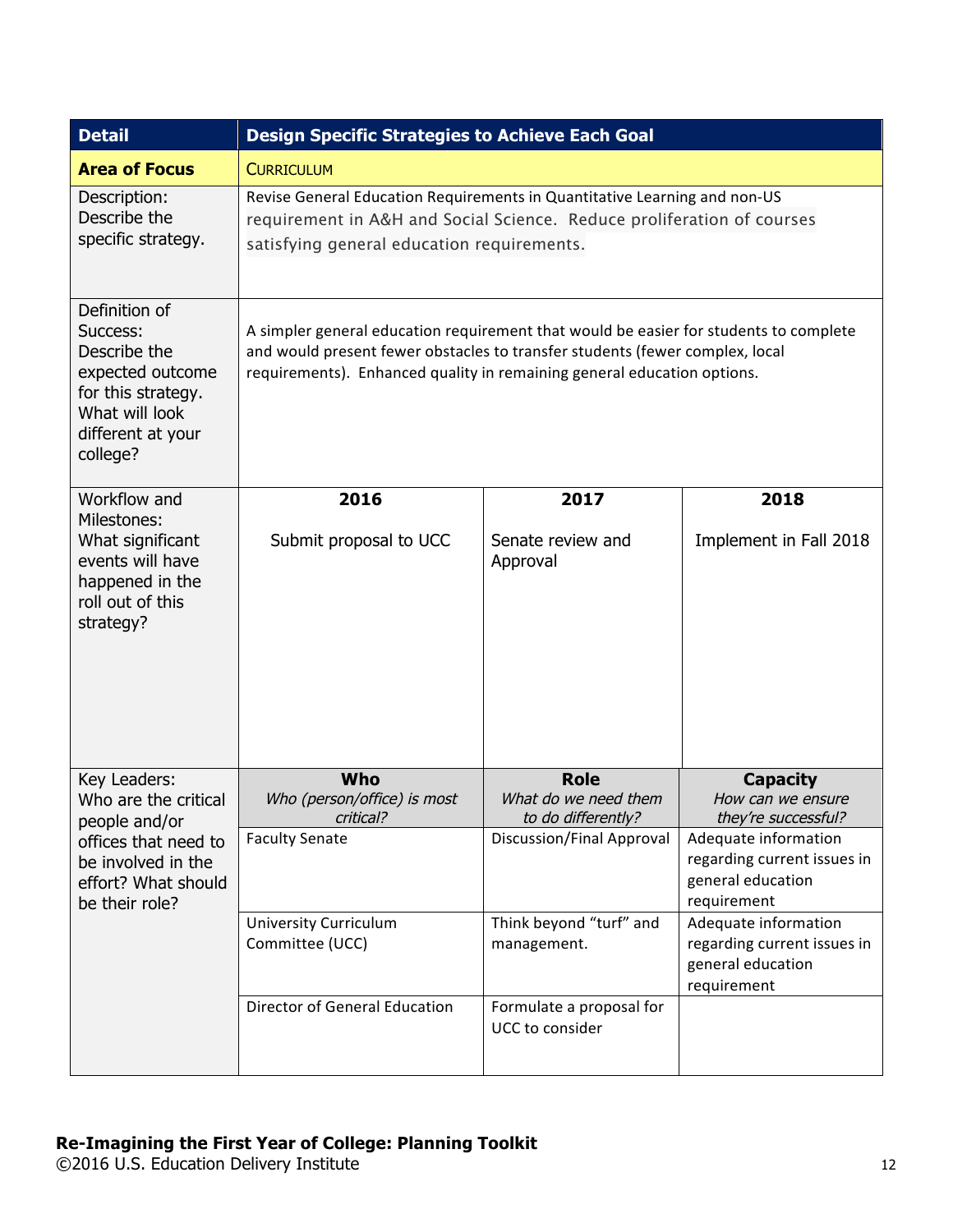| <b>Detail</b>                                                                                                                             | <b>Design Specific Strategies to Achieve Each Goal</b>                                                                                                                                                                                                                                                 |  |
|-------------------------------------------------------------------------------------------------------------------------------------------|--------------------------------------------------------------------------------------------------------------------------------------------------------------------------------------------------------------------------------------------------------------------------------------------------------|--|
| <b>Area of Focus</b>                                                                                                                      | <b>CURRICULUM</b>                                                                                                                                                                                                                                                                                      |  |
| <b>Major Metrics:</b><br>What data could<br>you use to<br>understand<br>progress? Are<br>there top-level<br>metrics for this<br>strategy? | Increased percentage of graduates who complete degree without taking "excess" credit<br>hours beyond 120 hours.<br>Assessment data indicating increased student acquisition of AAC&U-identified skills (e.g.,<br>writing, quantitative literacy, oral communication, etc.)                             |  |
| <b>Scale:</b><br>At what scale<br>(number of<br>students,<br>educators, etc.) will<br>it be implemented?                                  | All undergraduate students.                                                                                                                                                                                                                                                                            |  |
| Leadership:<br>Who is the single<br>person responsible<br>for making sure<br>implementation<br>happens?                                   | <b>Director of General Education</b>                                                                                                                                                                                                                                                                   |  |
| <b>Risks:</b><br>What are the major<br>risks and they be<br>managed?                                                                      | An all-out brawl over general education.<br>Clear promise from central administration to hold departments harmless if enrollments<br>are affected by changes to general education requirements.                                                                                                        |  |
| <b>Resources:</b><br>What resources do<br>we need to ensure<br>successful<br>implementation?                                              | Baseline data on skill acquisition in general education courses; ongoing assessment data<br>to examine whether or not improvement has occurred.<br>Clear promise from central administration to hold departments harmless if enrollments<br>are affected by changes to general education requirements. |  |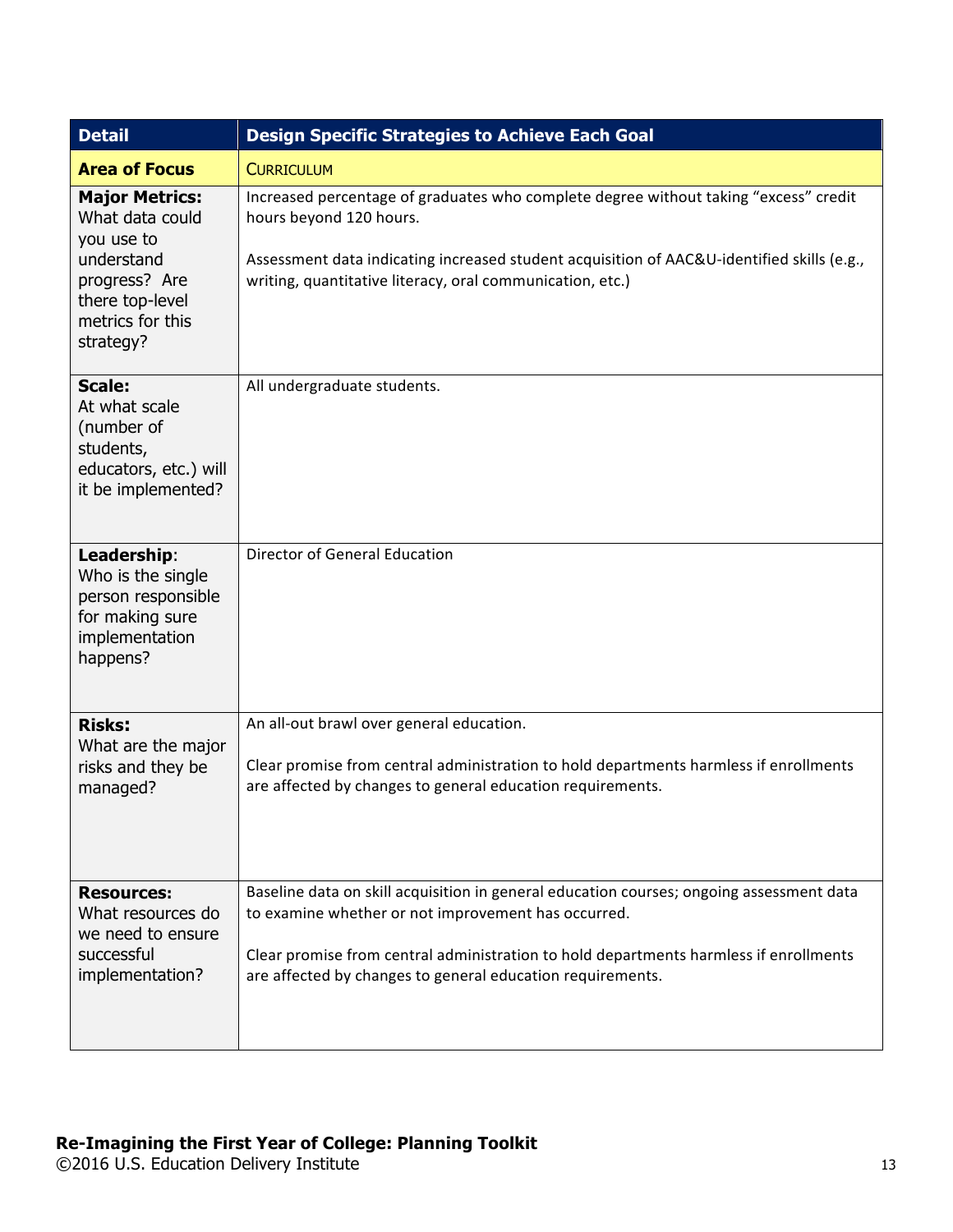| <b>Detail</b>                                                                                                                                        | <b>Design Specific Strategies to Achieve Each Goal</b>                                                               |                                                          |                                                                                             |
|------------------------------------------------------------------------------------------------------------------------------------------------------|----------------------------------------------------------------------------------------------------------------------|----------------------------------------------------------|---------------------------------------------------------------------------------------------|
| <b>Area of Focus</b>                                                                                                                                 | <b>CURRICULUM</b>                                                                                                    |                                                          |                                                                                             |
| <b>Description:</b><br>Describe the<br>specific strategy.                                                                                            | Allow students to complete MTH 87 (Developmental) and MTH 116 (College level<br>Quantitative Reasoning) in one term. |                                                          |                                                                                             |
| <b>Definition of</b><br><b>Success:</b><br>Describe the<br>expected outcome<br>for this strategy.<br>What will look<br>different at your<br>college? | Have a designed curriculum that impacts over 50 students (10%) of MTH 87 students<br>successfully.                   |                                                          |                                                                                             |
| <b>Workflow and</b>                                                                                                                                  | 2016                                                                                                                 | 2017                                                     | 2018                                                                                        |
| <b>Milestones:</b><br>What significant<br>events will have<br>happened in the<br>roll out of this<br>strategy?                                       | New curriculum offered for<br>the first time.                                                                        | Modifications to new<br>curriculum and data<br>analysis. | Continuation.                                                                               |
| <b>Key Leaders:</b><br>Who are the critical                                                                                                          | Who<br>Who (person/office) is most                                                                                   | <b>Role</b><br>What do we need them                      | <b>Capacity</b><br>How can we ensure                                                        |
| people and/or<br>offices that need to<br>be involved in the<br>effort? What should<br>be their role?                                                 | critical?<br>Sandra Chincholkar & Mohsen<br>Manouchehri (Mathematics<br>faculty)                                     | to do differently?<br>Design a new curriculum            | they're successful?<br>Grant funding from the<br>Center for Faculty<br>Excellence will help |
| <b>Major Metrics:</b><br>What data could<br>you use to<br>understand<br>progress? Are<br>there top-level<br>metrics for this<br>strategy?            | Determine how many students successfully complete the sequence in one term.<br>Success rates in next math course.    |                                                          |                                                                                             |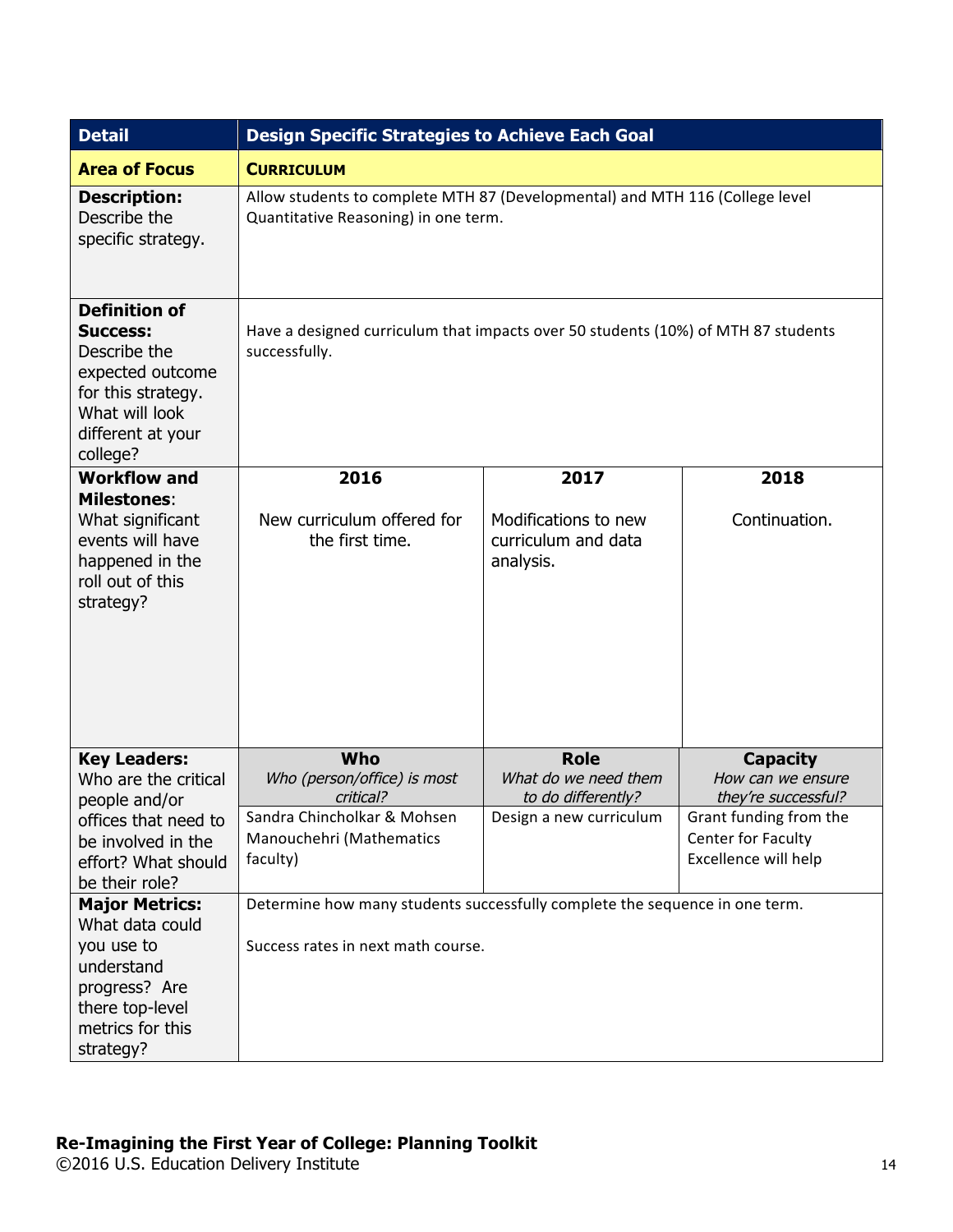| <b>Detail</b>                                                                                            | <b>Design Specific Strategies to Achieve Each Goal</b>               |
|----------------------------------------------------------------------------------------------------------|----------------------------------------------------------------------|
| <b>Area of Focus</b>                                                                                     | <b>CURRICULUM</b>                                                    |
| <b>Scale:</b><br>At what scale<br>(number of<br>students,<br>educators, etc.) will<br>it be implemented? | Approx. 50 -100 students taking MTH 87 in fall term.                 |
| Leadership:<br>Who is the single<br>person responsible<br>for making sure<br>implementation<br>happens?  | <b>Chair of Mathematics</b>                                          |
| <b>Risks:</b><br>What are the major<br>risks and they be<br>managed?                                     | Minimal                                                              |
| <b>Resources:</b><br>What resources do<br>we need to ensure<br>successful<br>implementation?             | Workload credit and/or Overload pay for Chincholkar and Manouchehri. |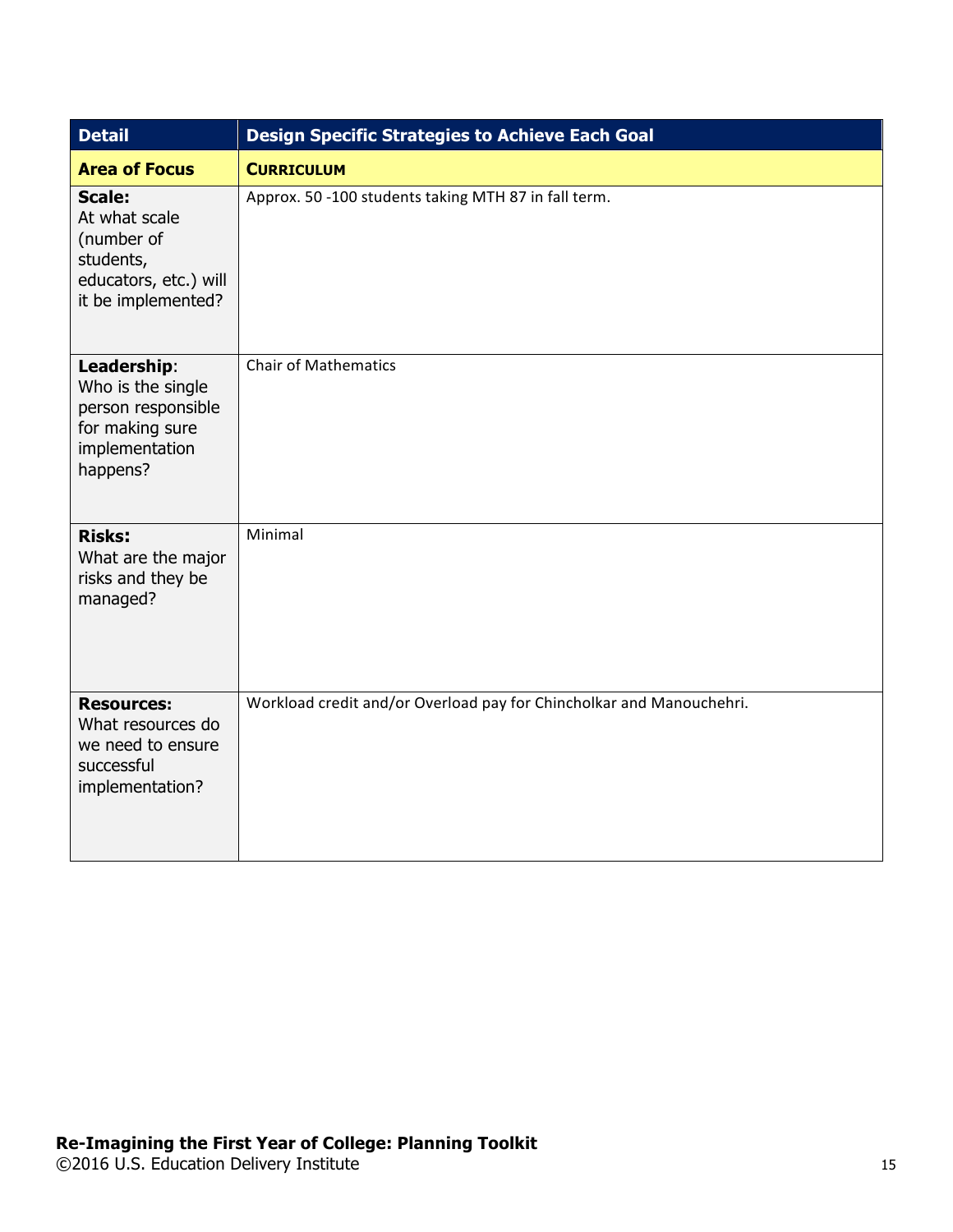| <b>Detail</b>                                                                                                                                 | Design Specific Strategies to Achieve Each Goal                                                                                                                                                                                                    |                                                                                    |                                                                                                   |
|-----------------------------------------------------------------------------------------------------------------------------------------------|----------------------------------------------------------------------------------------------------------------------------------------------------------------------------------------------------------------------------------------------------|------------------------------------------------------------------------------------|---------------------------------------------------------------------------------------------------|
| <b>Area of Focus</b>                                                                                                                          | <b>Curriculum</b>                                                                                                                                                                                                                                  |                                                                                    |                                                                                                   |
| Description:<br>Describe the<br>specific strategy.                                                                                            | Revise the course sequence for students placing into ENG 099. Students placing into ENG 099<br>would enroll in a co-curricular with co-requisite model of instruction. Simply put, these<br>students would take ENG 099 concurrently with ENG 100. |                                                                                    |                                                                                                   |
| <b>Definition of</b><br>Success:<br>Describe the<br>expected outcome<br>for this strategy.<br>What will look<br>different at your<br>college? | Students placing into ENG 099 will pass both ENG 099 and ENG 100 at the same time and at a<br>15-20% higher rate than they currently do. These students will also pass ENG 102 at a higher<br>rate than they currently do.                         |                                                                                    |                                                                                                   |
| <b>Workflow and</b><br><b>Milestones:</b><br>What significant<br>events will have<br>happened in the roll<br>out of this strategy?            | 2016<br>1) All curricular design<br>complete, including revised<br>syllabus, assignments, etc.<br>2) All committee approvals<br>received.<br>3) Class sections submitted<br>for AY 2017-2018.                                                      | 2017<br>1) Co-curricular with co-<br>requisite sections offered for<br>first time. | 2018<br>1) Success data for AY 2017-<br>2018 collected and analyzed.<br>Necessary revisions made. |
| <b>Key Leaders:</b>                                                                                                                           | Who                                                                                                                                                                                                                                                | Role                                                                               | <b>Capacity</b>                                                                                   |
| Who are the critical<br>people and/or offices                                                                                                 | Who(person/office) is most<br>critical?                                                                                                                                                                                                            | What do we need them to do<br>differently?                                         | How can we ensure they're<br>successful?                                                          |
| that need to be<br>involved in the<br>effort? What should<br>be their role?                                                                   | Director, First Year Writing<br>(FYW)                                                                                                                                                                                                              | Oversee revision process.<br>Compose all necessary<br>curricular change materials. | Provide feedback as needed.                                                                       |
|                                                                                                                                               | FYW Subcommittee                                                                                                                                                                                                                                   | Consult on process. Compose<br>all necessary curriculum<br>materials.              | Provide feedback as needed.                                                                       |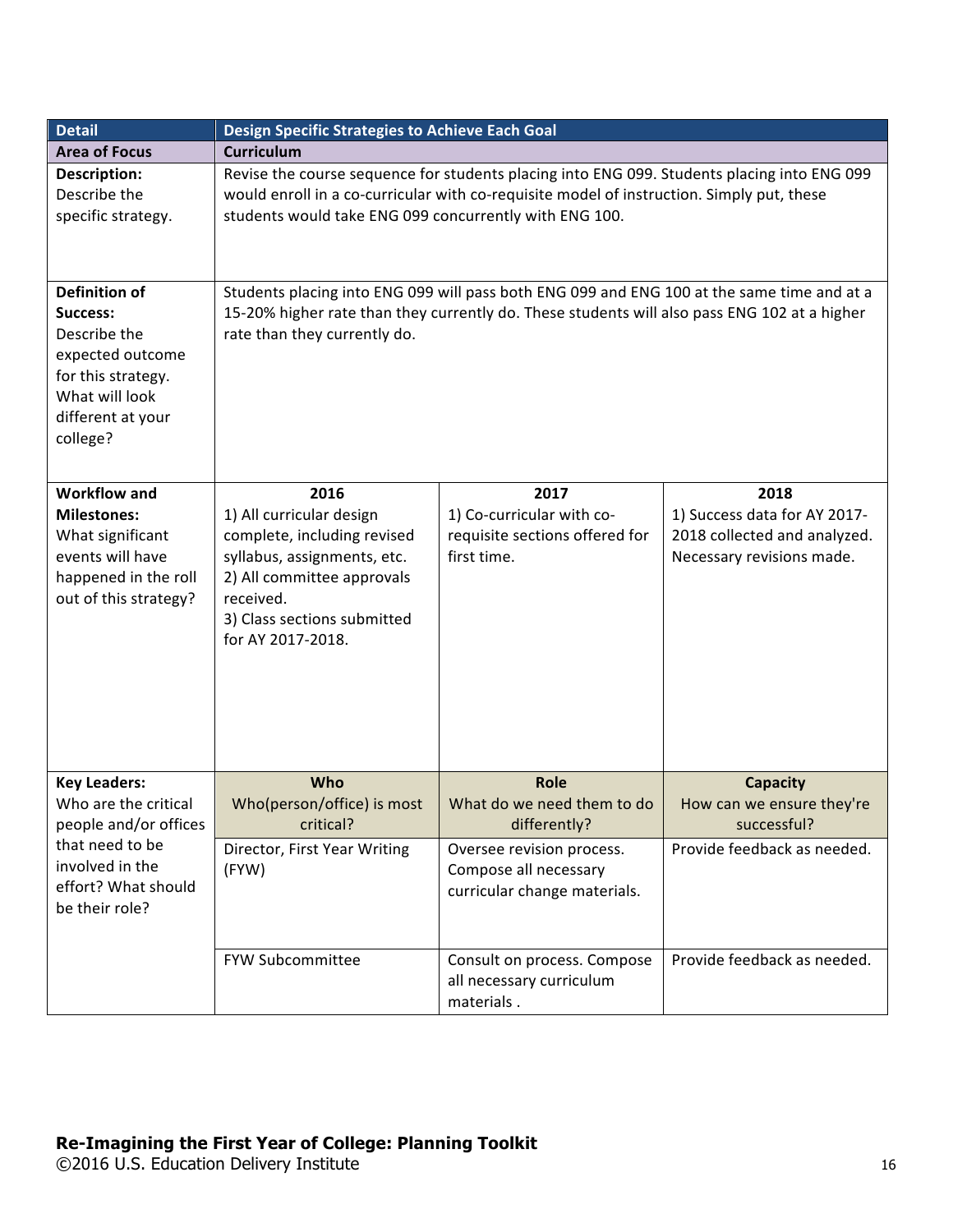|                                                                                                                                     | <b>Curriculum Committee</b>                                                                                                                                                                                                                                                                  | Approve/disapprove<br>changes. Provide necessary<br>feedback. |  |
|-------------------------------------------------------------------------------------------------------------------------------------|----------------------------------------------------------------------------------------------------------------------------------------------------------------------------------------------------------------------------------------------------------------------------------------------|---------------------------------------------------------------|--|
| <b>Detail</b>                                                                                                                       | Design Specific Strategies to Achieve Each Goal                                                                                                                                                                                                                                              |                                                               |  |
| <b>Area of Focus</b>                                                                                                                | <b>Curriculum</b>                                                                                                                                                                                                                                                                            |                                                               |  |
| <b>Major Metrics:</b><br>What data could you<br>use to understand<br>progress? Are there<br>top-level metrics for<br>this strategy? | The following data will be required for students entering the FYW curriculum in ENG 099:<br>1) Pass rates in ENG 099<br>2) Pass rates in ENG 100<br>3) Pass rates in ENG 102<br>4) First-time completion rates in all courses<br>5) Grade distribution in all courses<br>6) Retention at CSU |                                                               |  |
| Scale:<br>At what scale<br>(number of students,<br>educators, etc.) will it<br>be implemented?                                      | An average of 280 students a year take ENG 099 classes taught by 10-12 instructors. Full<br>implementation is intended.                                                                                                                                                                      |                                                               |  |
| Leadership:<br>Who is the single<br>person responsible<br>for making sure<br>implementation<br>happens?                             | Director of First-Year Writing                                                                                                                                                                                                                                                               |                                                               |  |
| <b>Risks:</b><br>What are the major<br>risks and how will<br>they be managed?                                                       | The only foreseeable risk is an unlikely decrease in pass rates for students in ENG 099. This<br>will be managed with support from Writing Center tutorials.                                                                                                                                 |                                                               |  |
| <b>Resources:</b><br>What resources do<br>we need to ensure<br>successful<br>implementation?                                        | FYW faculty participation.                                                                                                                                                                                                                                                                   |                                                               |  |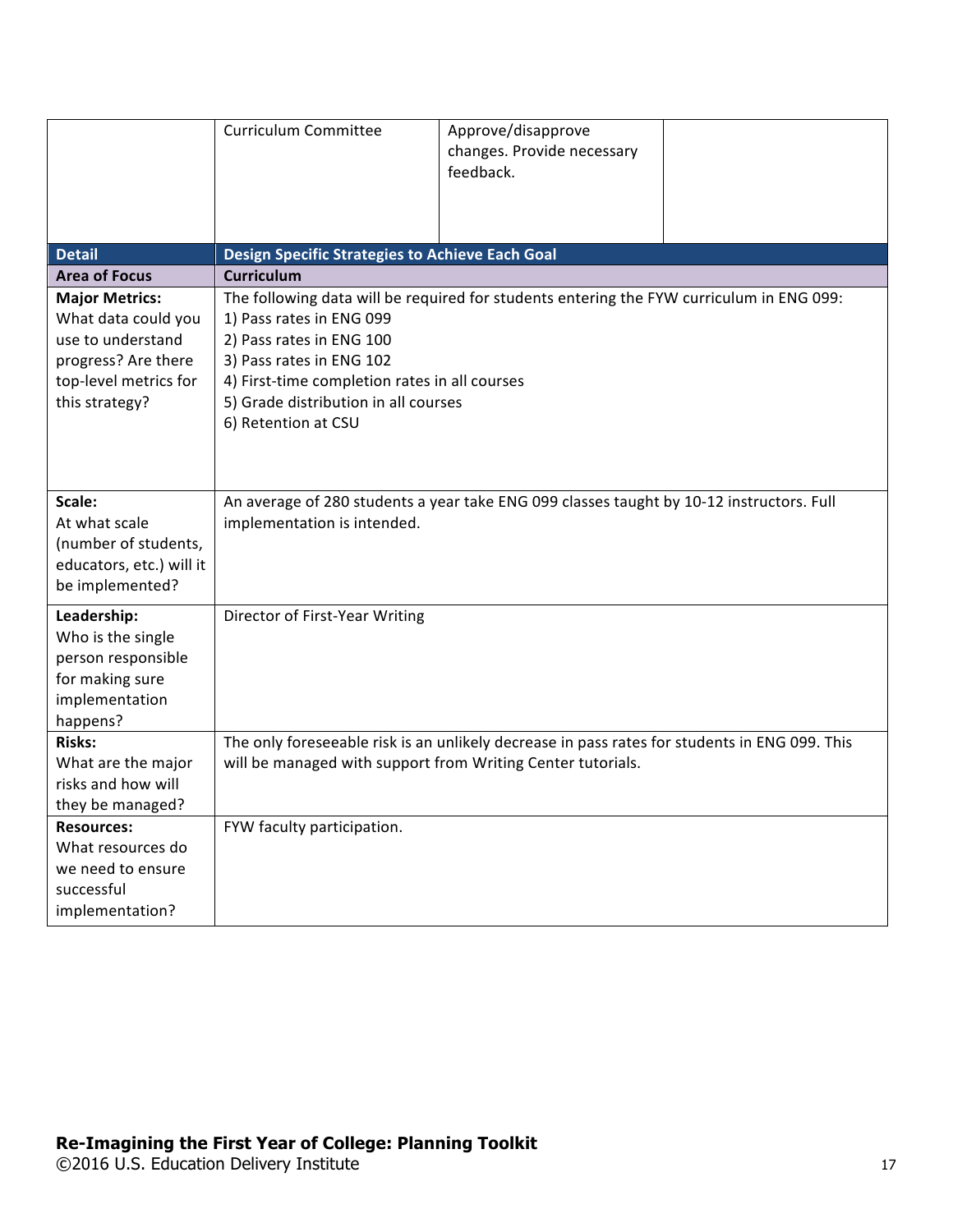| <b>Detail</b>                                                                                                                          | <b>Design Specific Strategies to Achieve Each Goal</b>                                                                                                                                                                    |                                                                                                                                                             |                                                                                                                                                                          |
|----------------------------------------------------------------------------------------------------------------------------------------|---------------------------------------------------------------------------------------------------------------------------------------------------------------------------------------------------------------------------|-------------------------------------------------------------------------------------------------------------------------------------------------------------|--------------------------------------------------------------------------------------------------------------------------------------------------------------------------|
| <b>Area of Focus</b>                                                                                                                   | <b>CURRICULUM</b>                                                                                                                                                                                                         |                                                                                                                                                             |                                                                                                                                                                          |
| Description:<br>Describe the<br>specific strategy.                                                                                     | Initiate Integrated Summer Transition Enrichment Program (STEP)                                                                                                                                                           |                                                                                                                                                             |                                                                                                                                                                          |
| Definition of<br>Success:<br>Describe the<br>expected outcome<br>for this strategy.<br>What will look<br>different at your<br>college? | Increased number of students, especially developmental students, students who<br>graduated from CMSD, and "high-risk" students who complete 24 or 30 credit hours in<br>the first year and are in good academic standing. |                                                                                                                                                             |                                                                                                                                                                          |
| Workflow and                                                                                                                           | 2016                                                                                                                                                                                                                      | 2017                                                                                                                                                        | 2018                                                                                                                                                                     |
| Milestones:<br>What significant<br>events will have<br>happened in the<br>roll out of this<br>strategy?                                | initiate STEP program for<br>CMSD graduates and selected<br>other newly admitted<br>freshman students                                                                                                                     | Expand STEP program<br>to include a larger<br>cohort of newly<br>admitted freshman<br>students<br>Determine alternative<br>funding sources/tuition<br>model | Sustain the program at<br>the level established in<br>2017                                                                                                               |
| Key Leaders:                                                                                                                           | Who<br>Who (person/office) is most                                                                                                                                                                                        | <b>Role</b><br>What do we need them                                                                                                                         | <b>Capacity</b>                                                                                                                                                          |
| Who are the critical<br>people and/or                                                                                                  | critical?                                                                                                                                                                                                                 | to do differently?                                                                                                                                          | How can we ensure<br>they're successful?                                                                                                                                 |
| offices that need to<br>be involved in the<br>effort? What should<br>be their role?                                                    | Director, TASC                                                                                                                                                                                                            | Add for-credit options to<br>existing developmental<br>offerings in Summer                                                                                  | Support from Vice-Provost<br>and Director of Student<br><b>Success Programs to</b><br>ensure adequate<br>resources, University buy-<br>in, and cooperation of<br>faculty |
|                                                                                                                                        | KeyBank Scholars Staff: Midori<br>Lebron/Estefany Rodriguez                                                                                                                                                               | Focus on CMSD<br>graduates                                                                                                                                  | Maintain strong links with<br>CMSD and HEC to leverage<br>recruiting and potential<br>grant funding<br>opportunities                                                     |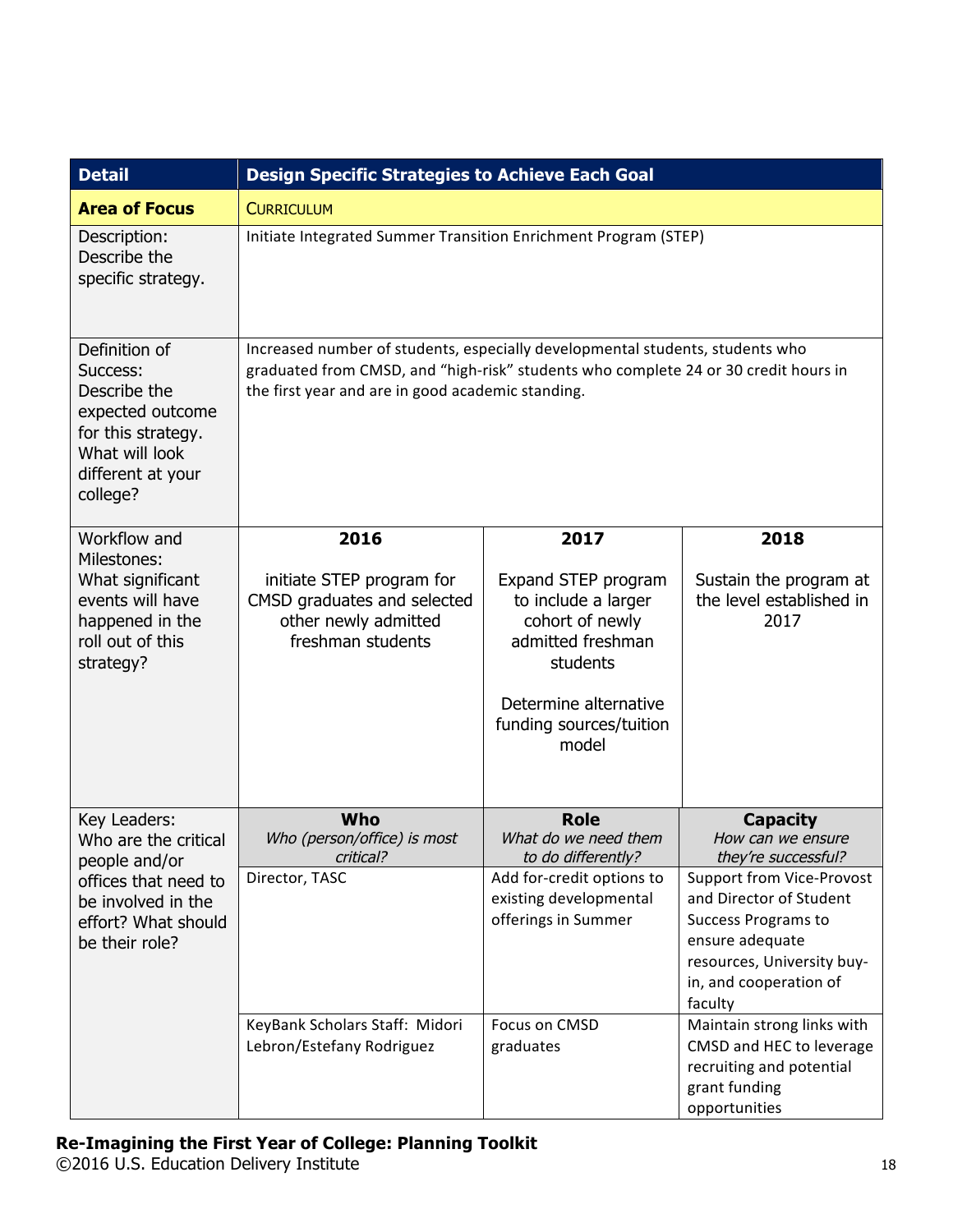| <b>Detail</b>                                                                                                                             | <b>Design Specific Strategies to Achieve Each Goal</b>                                                                                                                                                                                                                                                                                                              |
|-------------------------------------------------------------------------------------------------------------------------------------------|---------------------------------------------------------------------------------------------------------------------------------------------------------------------------------------------------------------------------------------------------------------------------------------------------------------------------------------------------------------------|
| <b>Area of Focus</b>                                                                                                                      | <b>CURRICULUM</b>                                                                                                                                                                                                                                                                                                                                                   |
| <b>Major Metrics:</b><br>What data could<br>you use to<br>understand<br>progress? Are<br>there top-level<br>metrics for this<br>strategy? | Number of CMSD students who participate in the summer program and complete it<br>successfully.<br>Number of newly admitted freshman students who complete either 24 or 30 hours by the<br>end of their first Spring semester and are in good academic standing                                                                                                      |
| <b>Scale:</b><br>At what scale<br>(number of<br>students,<br>educators, etc.) will<br>it be implemented?                                  | 2016: 60 CMSD students plus 90 others<br>2017/18: 80 CMSD students plus 120 others                                                                                                                                                                                                                                                                                  |
| Leadership:<br>Who is the single<br>person responsible<br>for making sure<br>implementation<br>happens?                                   | Director of TASC                                                                                                                                                                                                                                                                                                                                                    |
| <b>Risks:</b><br>What are the major<br>risks and they be<br>managed?                                                                      | The primary risk is that newly-admitted freshman students will choose not to participate<br>in the program because of high opportunity costs (lost earnings, vacation, time, etc.)<br>Aggressive recruitment in spring prior to summer program. Availability of grant-funded<br>book scholarships to reward CMSD graduates who elect to participate in the program. |
| <b>Resources:</b><br>What resources do<br>we need to ensure<br>successful<br>implementation?                                              | Scholarship support to reduce the cost of attendance in the summer prior to the<br>freshman year. Continued university funding for summer programming to offset the cost<br>of instructor salaries, support services, etc.                                                                                                                                          |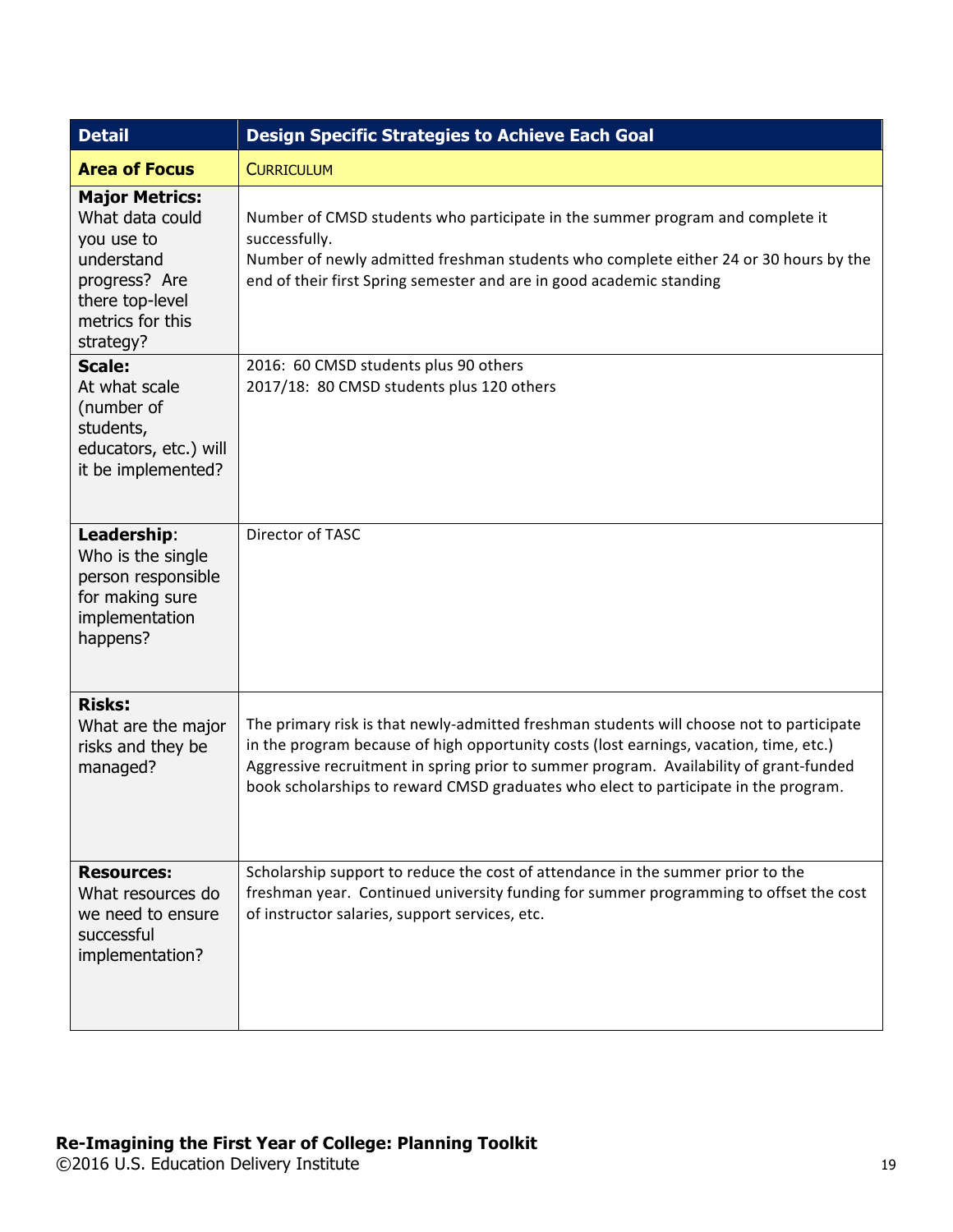| <b>Detail</b>                                                                                                                                        | <b>Design Specific Strategies to Achieve Each Goal</b>                                                                          |                                                                                        |                                                                                                                                                                                                     |
|------------------------------------------------------------------------------------------------------------------------------------------------------|---------------------------------------------------------------------------------------------------------------------------------|----------------------------------------------------------------------------------------|-----------------------------------------------------------------------------------------------------------------------------------------------------------------------------------------------------|
| <b>Area of Focus</b>                                                                                                                                 | <b>FACULTY AND STAFF</b>                                                                                                        |                                                                                        |                                                                                                                                                                                                     |
| <b>Description:</b><br>Describe the<br>specific strategy                                                                                             | Teaching enhancement award program focused on improving pedagogy in "milestone"<br>courses (high enrollment, high D/F/W rates). |                                                                                        |                                                                                                                                                                                                     |
| <b>Definition of</b><br><b>Success:</b><br>Describe the<br>expected outcome<br>for this strategy.<br>What will look<br>different at your<br>college? | Improved pedagogy in "milestone" courses; improved pass rates in those courses.                                                 |                                                                                        |                                                                                                                                                                                                     |
| <b>Workflow and</b>                                                                                                                                  | 2016                                                                                                                            | 2017                                                                                   | 2018                                                                                                                                                                                                |
| <b>Milestones:</b><br>What significant<br>events will have<br>happened in the<br>roll out of this<br>strategy?                                       | Revised RFP for Teaching<br>Enhancement Awards. First<br>round of awardees selected                                             | First pilot<br>implementation for first<br>round; second round of<br>awardees selected | Final pilot<br>implementation for first<br>round $-$ evaluation due<br>- assessment of<br>effectiveness; first pilot<br>implementation for<br>second round; third<br>round of awardees<br>selected. |
| <b>Key Leaders:</b>                                                                                                                                  | Who                                                                                                                             | <b>Role</b>                                                                            | <b>Capacity</b>                                                                                                                                                                                     |
| Who are the critical<br>people and/or                                                                                                                | Who (person/office) is most<br>critical?                                                                                        | What do we need them<br>to do differently?                                             | How can we ensure<br>they're successful?                                                                                                                                                            |
| offices that need to                                                                                                                                 | Director, Center for Faculty                                                                                                    | Revise RFP; develop                                                                    | Provide adequate                                                                                                                                                                                    |
| be involved in the                                                                                                                                   | Excellence                                                                                                                      | mechanisms for tracking,                                                               | administrative support;                                                                                                                                                                             |
| effort? What should                                                                                                                                  |                                                                                                                                 | assessing pilot offerings                                                              | work with Colleges to                                                                                                                                                                               |
| be their role?                                                                                                                                       |                                                                                                                                 | in courses affected.                                                                   | encourage strong<br>applications in target                                                                                                                                                          |
|                                                                                                                                                      |                                                                                                                                 |                                                                                        | courses.                                                                                                                                                                                            |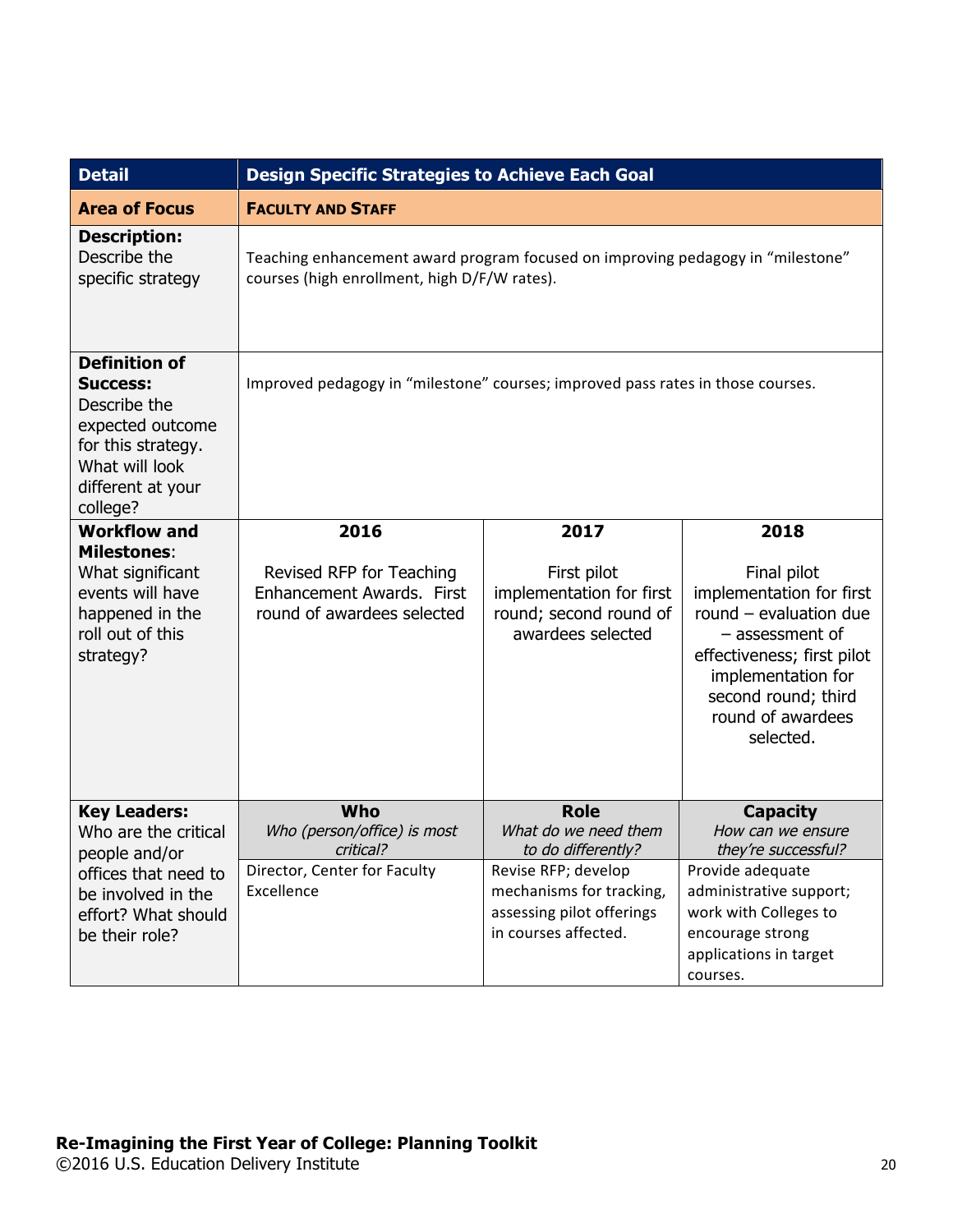| <b>Detail</b>                                                                                                                             | <b>Design Specific Strategies to Achieve Each Goal</b>                                                                                                                                                                                                  |  |
|-------------------------------------------------------------------------------------------------------------------------------------------|---------------------------------------------------------------------------------------------------------------------------------------------------------------------------------------------------------------------------------------------------------|--|
| <b>Area of Focus</b>                                                                                                                      | <b>FACULTY AND STAFF</b>                                                                                                                                                                                                                                |  |
| <b>Major Metrics:</b><br>What data could<br>you use to<br>understand<br>progress? Are<br>there top-level<br>metrics for this<br>strategy? | Pass rates in targeted courses; reports by instructors on their own assessment of pilot<br>program's effectiveness                                                                                                                                      |  |
| <b>Scale:</b><br>At what scale<br>(number of<br>students,<br>educators, etc.) will<br>it be implemented?                                  | Minimum of two milestones courses in each round of applications . Applicants must be<br>teams of at least two faculty. Courses must be "high enrollment" courses (offered every<br>year, preferably every semester with enrollments above 100 each AY). |  |
| Leadership:<br>Who is the single<br>person responsible<br>for making sure<br>implementation<br>happens?                                   | Director, Center for Faculty Excellence                                                                                                                                                                                                                 |  |
| <b>Risks:</b><br>What are the major<br>risks and they be<br>managed?                                                                      | Failure to sustain innovations.<br>Bulk of the funding will be withheld until after two pilot offerings. Involvement of grant<br>recipients in selection of future awards (to sustain involvement in the program)                                       |  |
| <b>Resources:</b><br>What resources do<br>we need to ensure<br>successful<br>implementation?                                              | Continued funding for awards. Ability to carry forward awards across multiple budget<br>years.                                                                                                                                                          |  |

## **Detail Design Specific Strategies to Achieve Each Goal**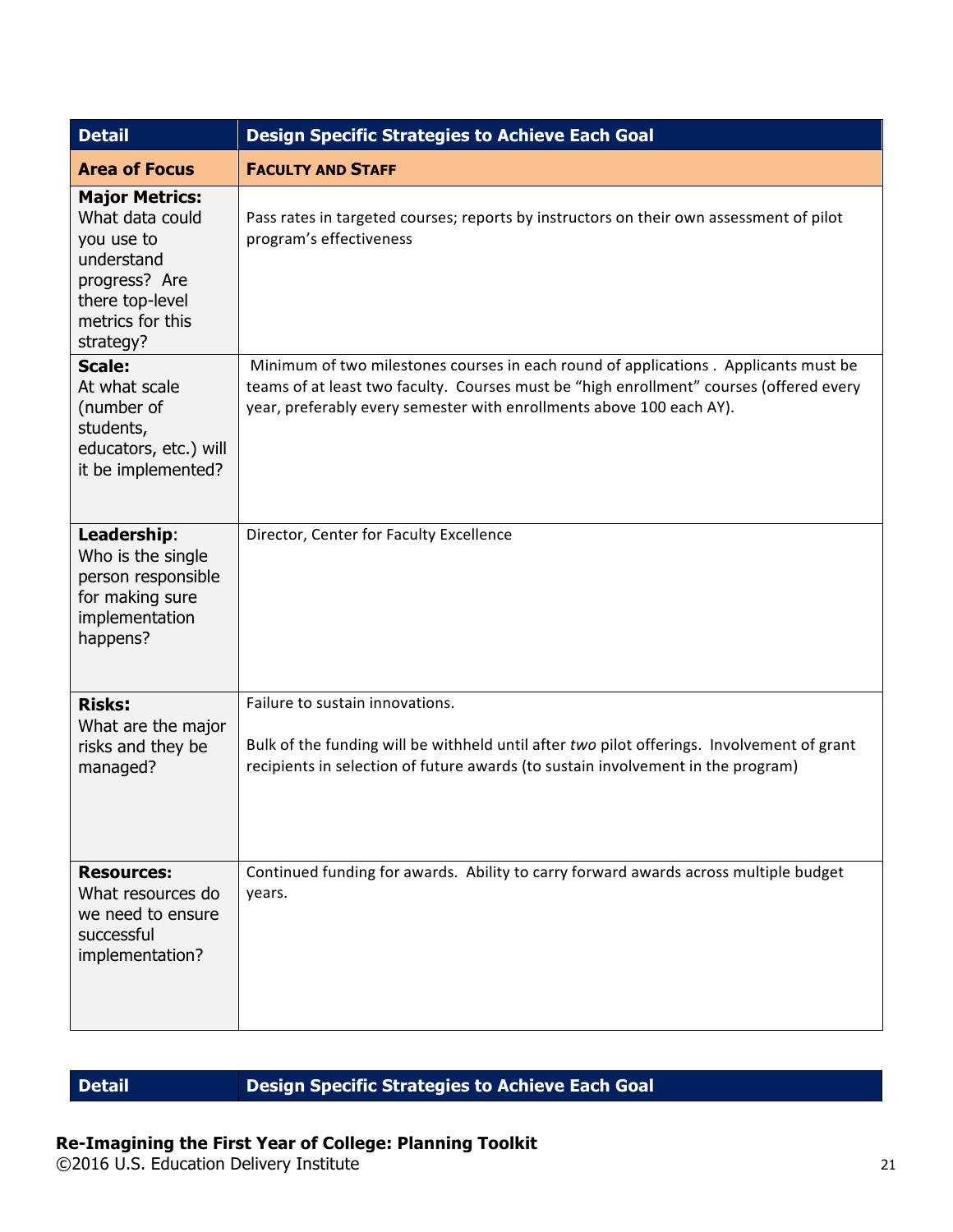| <b>Area of Focus</b>                                                                                                                                 | <b>FACULTY AND STAFF</b>                                                                                                                           |                                                                                 |                                                                                                              |
|------------------------------------------------------------------------------------------------------------------------------------------------------|----------------------------------------------------------------------------------------------------------------------------------------------------|---------------------------------------------------------------------------------|--------------------------------------------------------------------------------------------------------------|
| <b>Description:</b><br>Describe the<br>specific strategy                                                                                             | Organize informal meetings between members of the faculty and groups of first-year<br>students.                                                    |                                                                                 |                                                                                                              |
| <b>Definition of</b><br><b>Success:</b><br>Describe the<br>expected outcome<br>for this strategy.<br>What will look<br>different at your<br>college? | Tenure-stream faculty will meet on a regular basis with groups of first-year students.                                                             |                                                                                 |                                                                                                              |
| <b>Workflow and</b>                                                                                                                                  | 2016                                                                                                                                               | 2017                                                                            | 2018                                                                                                         |
| <b>Milestones:</b><br>What significant<br>events will have<br>happened in the<br>roll out of this<br>strategy?                                       | Identify groups of tenure-<br>stream faculty in two colleges<br>willing to meet with freshman<br>students. Pilot meetings in<br>those two colleges | Extend program to two<br>additional colleges                                    | Scale up to all<br>undergraduate colleges                                                                    |
| <b>Key Leaders:</b>                                                                                                                                  | Who                                                                                                                                                | <b>Role</b>                                                                     | <b>Capacity</b>                                                                                              |
| Who are the critical<br>people and/or                                                                                                                | Who (person/office) is most<br>critical?                                                                                                           | What do we need them<br>to do differently?                                      | How can we ensure<br>they're successful?                                                                     |
| offices that need to<br>be involved in the<br>effort? What should<br>be their role?                                                                  | <b>College Deans</b>                                                                                                                               | Prioritize involvement of<br>tenure-stream faculty in<br>first-year programming | Provost-level support for<br>this; consider involvement<br>with first-year students in<br>merit allocations. |
| <b>Major Metrics:</b><br>What data could<br>you use to<br>understand<br>progress? Are<br>there top-level<br>metrics for this<br>strategy?            | Number of tenure-stream faculty who participate in an event.<br>NSSE data on contact with faculty in first-year?                                   |                                                                                 |                                                                                                              |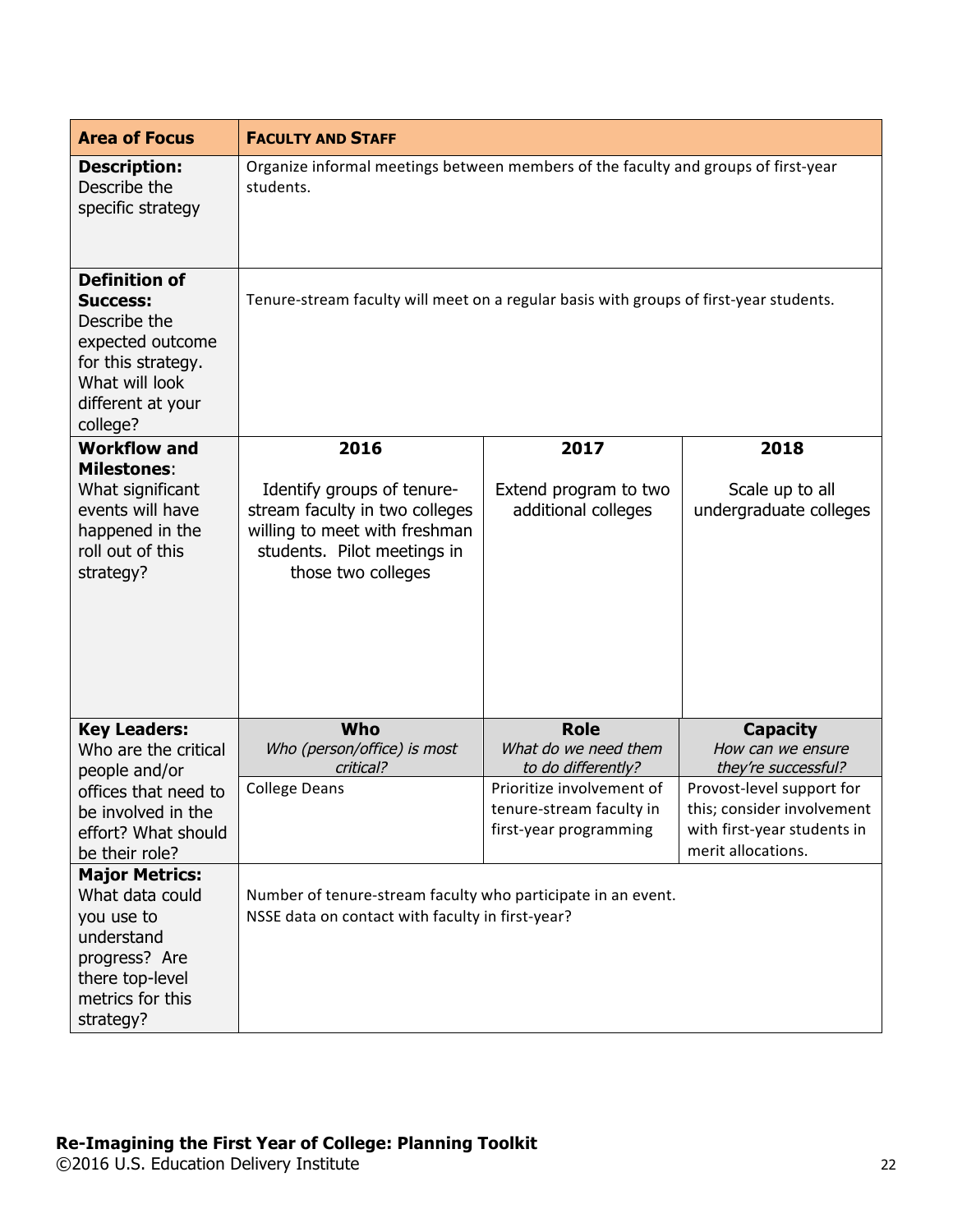| <b>Detail</b>                                                                                            | <b>Design Specific Strategies to Achieve Each Goal</b>                                                                                                         |
|----------------------------------------------------------------------------------------------------------|----------------------------------------------------------------------------------------------------------------------------------------------------------------|
| <b>Area of Focus</b>                                                                                     | <b>FACULTY AND STAFF</b>                                                                                                                                       |
| <b>Scale:</b><br>At what scale<br>(number of<br>students,<br>educators, etc.) will<br>it be implemented? | Eventually scale up to affect all undergraduate colleges. 2 meetings per year (spring/fall)<br>in each college, accommodating 15 students each.                |
| Leadership:<br>Who is the single<br>person responsible<br>for making sure<br>implementation<br>happens?  | Vice-Provost for Academic Programs/Academic Deans                                                                                                              |
| <b>Risks:</b><br>What are the major<br>risks and they be<br>managed?                                     | Lack of student attendance. Can be managed if food is provided; perhaps reward<br>participation through Introduction to University Life course (extra-credit). |
| <b>Resources:</b><br>What resources do<br>we need to ensure<br>successful<br>implementation?             | Budget for refreshments at events; willingness to allocate merit \$\$ to reward faculty<br>participation.                                                      |

| <b>Detail</b>        | Design Specific Strategies to Achieve Each Goal |
|----------------------|-------------------------------------------------|
| <b>Area of Focus</b> | <b>FACULTY AND STAFF</b>                        |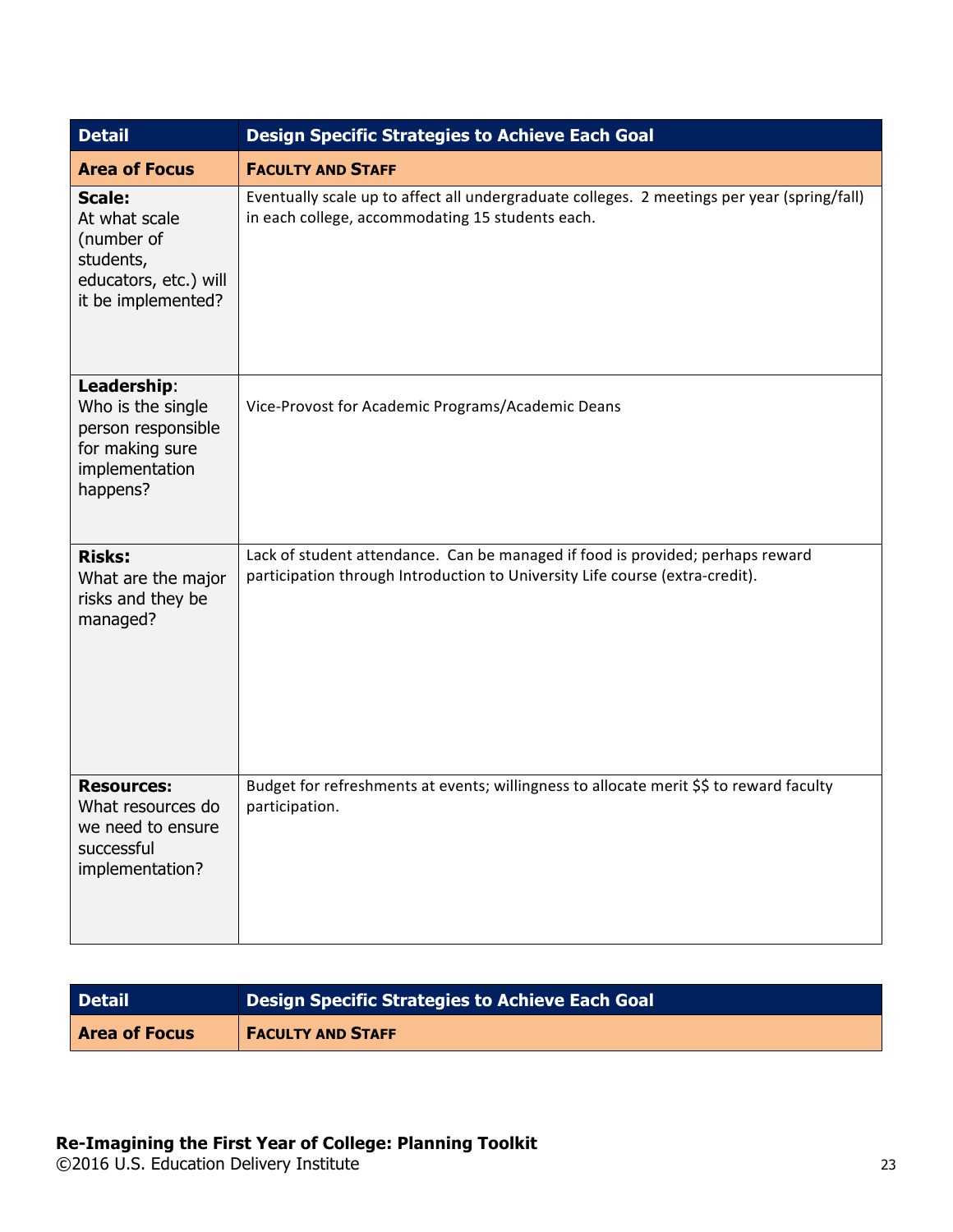| <b>Detail</b>                                                                                                                                        | <b>Design Specific Strategies to Achieve Each Goal</b>                                                                                                                           |                                                                                                          |                                                                                                   |
|------------------------------------------------------------------------------------------------------------------------------------------------------|----------------------------------------------------------------------------------------------------------------------------------------------------------------------------------|----------------------------------------------------------------------------------------------------------|---------------------------------------------------------------------------------------------------|
| <b>Area of Focus</b>                                                                                                                                 | <b>FACULTY AND STAFF</b>                                                                                                                                                         |                                                                                                          |                                                                                                   |
| <b>Description:</b><br>Describe the<br>specific strategy                                                                                             | Provide training for Faculty in how to interact effectively with struggling first-year<br>students                                                                               |                                                                                                          |                                                                                                   |
| <b>Definition of</b><br><b>Success:</b><br>Describe the<br>expected outcome<br>for this strategy.<br>What will look<br>different at your<br>college? | More faculty will adopt best practices in interacting with first year students - increased<br>participation in early alert system, increased awareness of support services, etc. |                                                                                                          |                                                                                                   |
| <b>Workflow and</b>                                                                                                                                  | 2016                                                                                                                                                                             | 2017                                                                                                     | 2018                                                                                              |
| <b>Milestones:</b><br>What significant<br>events will have<br>happened in the<br>roll out of this<br>strategy?                                       | Center for Faculty Excellence<br>will develop a pilot program<br>for interested faculty $-$ based<br>on research on best practices<br>developed at other<br>universities         | Program will be<br>continued; also added<br>to training offered to<br>new faculty and adjunct<br>faculty | 2017 programs will be<br>continued; on-line<br>resources will be made<br>available to all faculty |
| <b>Key Leaders:</b><br>Who are the critical                                                                                                          | <b>Who</b><br>Who (person/office) is most<br>critical?                                                                                                                           | <b>Role</b><br>What do we need them<br>to do differently?                                                | <b>Capacity</b><br>How can we ensure<br>they're successful?                                       |
| people and/or<br>offices that need to<br>be involved in the<br>effort? What should<br>be their role?                                                 | Center for Faculty Excellence                                                                                                                                                    | Develop and offer<br>programming on these<br>issues                                                      | Get support from<br>Academic Deans to<br>encourage faculty to<br>participate.                     |
| <b>Major Metrics:</b><br>What data could<br>you use to<br>understand<br>progress? Are<br>there top-level<br>metrics for this<br>strategy?            | Increased utilization of early alert system.<br>NSSE data on relationships with faculty.                                                                                         |                                                                                                          |                                                                                                   |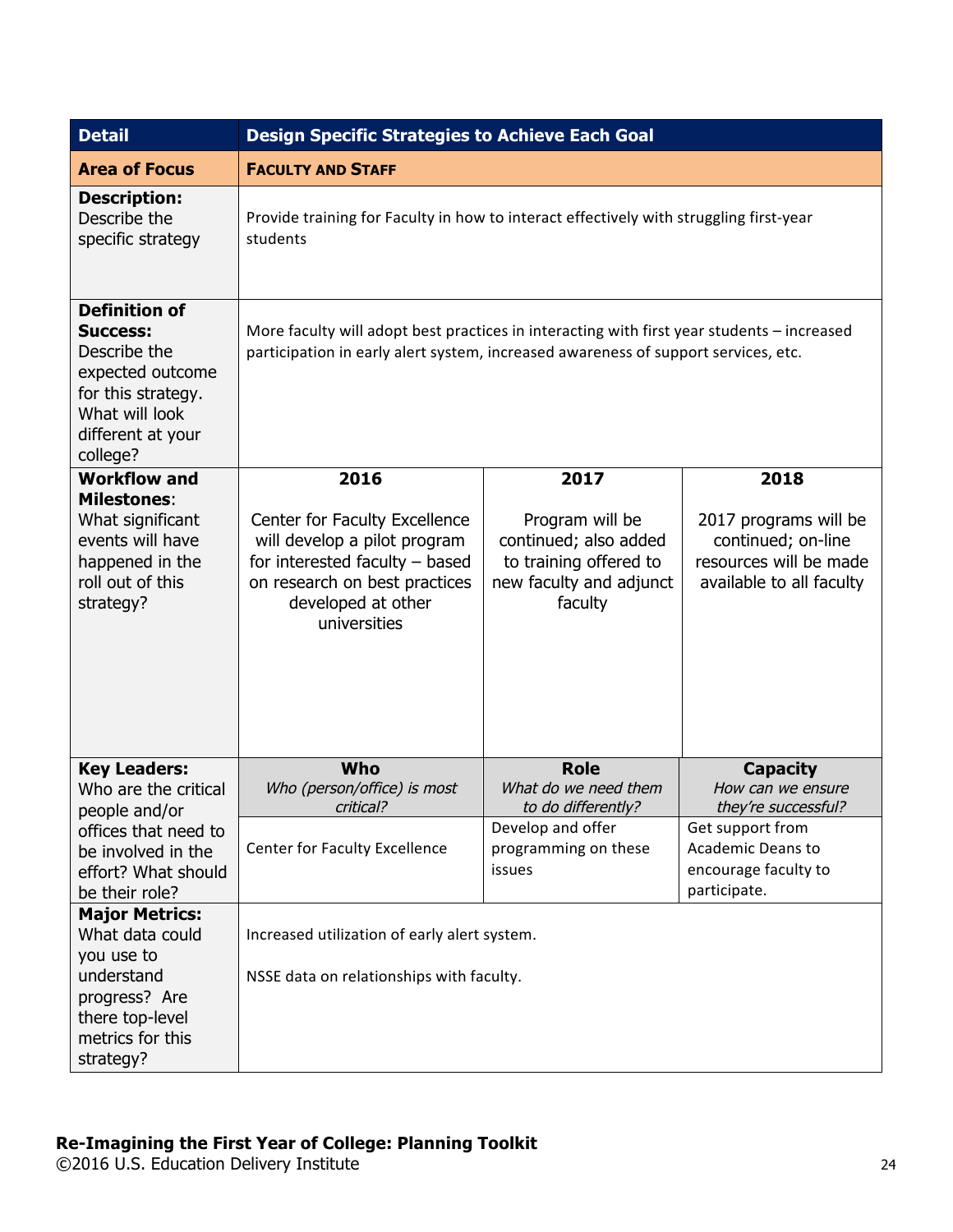| <b>Detail</b>                                                                                            | <b>Design Specific Strategies to Achieve Each Goal</b>                                                                                                                                                                                                                   |  |  |
|----------------------------------------------------------------------------------------------------------|--------------------------------------------------------------------------------------------------------------------------------------------------------------------------------------------------------------------------------------------------------------------------|--|--|
| <b>Area of Focus</b>                                                                                     | <b>FACULTY AND STAFF</b>                                                                                                                                                                                                                                                 |  |  |
| <b>Scale:</b><br>At what scale<br>(number of<br>students,<br>educators, etc.) will<br>it be implemented? | Voluntary program, but ideally should be extended to all faculty teaching first-year<br>courses.                                                                                                                                                                         |  |  |
| Leadership:<br>Who is the single<br>person responsible<br>for making sure<br>implementation<br>happens?  | Director, Center for Faculty Excellence                                                                                                                                                                                                                                  |  |  |
| <b>Risks:</b><br>What are the major<br>risks and they be<br>managed?                                     | Preaching to the converted - participation will be highest among those who need the<br>training least. Difficulty of reaching adjuncts. Can be managed by recruiting support of<br>Deans/Associate Deans. Also, stipends to reward adjuncts for taking part in training. |  |  |
| <b>Resources:</b><br>What resources do<br>we need to ensure<br>successful<br>implementation?             | Resources to support adjunct participation (stipends, lunches, parking passes). Resources<br>for consultant/guest speaker(s) to assist with initial program.                                                                                                             |  |  |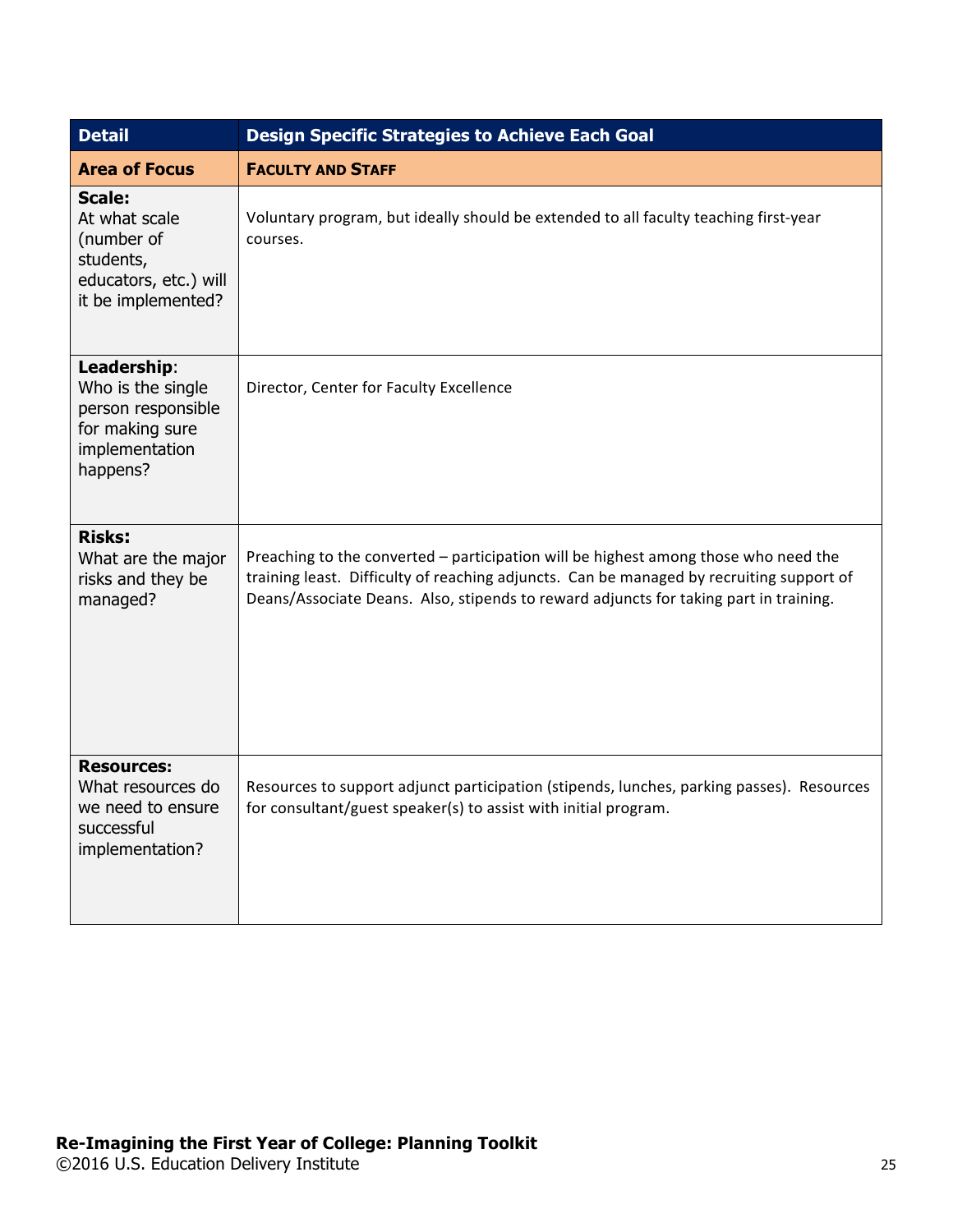| <b>Detail</b>                                                                                                                          | <b>Design Specific Strategies to Achieve Each Goal</b>                                                                                                                                                                                                                                                                                   |                                                                                                  |                                                                         |  |
|----------------------------------------------------------------------------------------------------------------------------------------|------------------------------------------------------------------------------------------------------------------------------------------------------------------------------------------------------------------------------------------------------------------------------------------------------------------------------------------|--------------------------------------------------------------------------------------------------|-------------------------------------------------------------------------|--|
| <b>Area of Focus</b>                                                                                                                   | <b>STUDENTS</b>                                                                                                                                                                                                                                                                                                                          |                                                                                                  |                                                                         |  |
| Description:<br>Describe the<br>specific strategy                                                                                      | Develop supportive communication strategies for struggling students.                                                                                                                                                                                                                                                                     |                                                                                                  |                                                                         |  |
| Definition of<br>Success:<br>Describe the<br>expected outcome<br>for this strategy.<br>What will look<br>different at your<br>college? | Based on ideas developed at the University of Texas, we will develop communication<br>strategies that do not play into first-generation students' self-doubts and feelings of not<br>belonging. Instead, communication will affirm that students belong in college and at CSU<br>and will provide positive support rather than warnings. |                                                                                                  |                                                                         |  |
| Workflow and                                                                                                                           | 2016                                                                                                                                                                                                                                                                                                                                     | 2017                                                                                             | 2018                                                                    |  |
| Milestones:<br>What significant<br>events will have<br>happened in the<br>roll out of this<br>strategy?                                | Review campus<br>communications with<br>struggling students:<br>probation/warning letters,<br>early alert communications,<br>advisor alerts, etc.<br>Survey of students regarding<br>campus communication.                                                                                                                               | Training program for<br>faculty, staff on how<br>best to communicate<br>with struggling students | Campus-wide student<br>survey to assess<br>changes in<br>communication. |  |
| Key Leaders:<br>Who are the critical<br>people and/or                                                                                  | Who<br>Who (person/office) is most<br>critical?                                                                                                                                                                                                                                                                                          | <b>Role</b><br>What do we need them<br>to do differently?                                        | <b>Capacity</b><br>How can we ensure<br>they're successful?             |  |
| offices that need to                                                                                                                   | Registrar, Faculty Senate                                                                                                                                                                                                                                                                                                                | Buy in to the idea that                                                                          | Present data from UT                                                    |  |
| be involved in the                                                                                                                     | President, Vice Provost for                                                                                                                                                                                                                                                                                                              | supportive                                                                                       | research supporting this                                                |  |
| effort? What should<br>be their role?                                                                                                  | <b>Academic Programs</b>                                                                                                                                                                                                                                                                                                                 | communication is<br>preferable                                                                   | approach.                                                               |  |
| <b>Major Metrics:</b>                                                                                                                  | Results of baseline/follow-up surveys on student perception of communication strategies.                                                                                                                                                                                                                                                 |                                                                                                  |                                                                         |  |
| What data could                                                                                                                        | Outcomes for students on academic warning/probation: do they persist? Do they take                                                                                                                                                                                                                                                       |                                                                                                  |                                                                         |  |
| you use to                                                                                                                             | action in response to communications?                                                                                                                                                                                                                                                                                                    |                                                                                                  |                                                                         |  |
| understand<br>progress? Are                                                                                                            | communications                                                                                                                                                                                                                                                                                                                           | Response to advisor outreach in early alert system: do students respond to                       |                                                                         |  |
| there top-level                                                                                                                        |                                                                                                                                                                                                                                                                                                                                          |                                                                                                  |                                                                         |  |
| metrics for this                                                                                                                       |                                                                                                                                                                                                                                                                                                                                          |                                                                                                  |                                                                         |  |
| strategy?                                                                                                                              |                                                                                                                                                                                                                                                                                                                                          |                                                                                                  |                                                                         |  |

©2016 U.S. Education Delivery Institute 26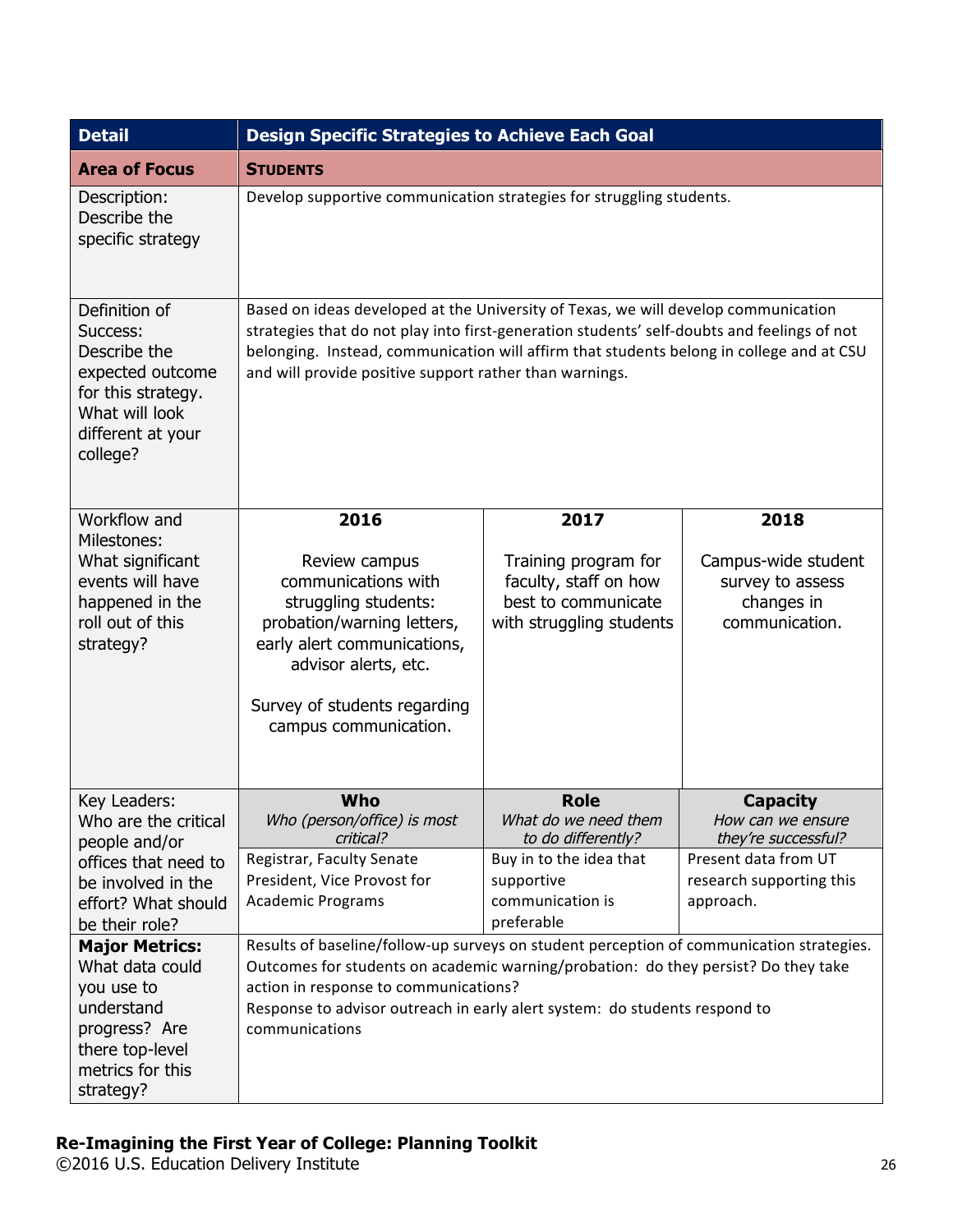| <b>Detail</b>                                                                                            | <b>Design Specific Strategies to Achieve Each Goal</b>                                                                                                   |  |  |
|----------------------------------------------------------------------------------------------------------|----------------------------------------------------------------------------------------------------------------------------------------------------------|--|--|
| <b>Area of Focus</b>                                                                                     | <b>STUDENTS</b>                                                                                                                                          |  |  |
| <b>Scale:</b><br>At what scale<br>(number of<br>students,<br>educators, etc.) will<br>it be implemented? | Campus-wide                                                                                                                                              |  |  |
| Leadership:<br>Who is the single<br>person responsible<br>for making sure<br>implementation<br>happens?  | For faculty, University Senate President<br>For official communications, University Registrar.                                                           |  |  |
| <b>Risks:</b><br>What are the major<br>risks and they be<br>managed?                                     | Primary risk is that faculty will not accept the approach; may place additional time<br>burdens on staff (more personalized, less "rote" communication). |  |  |
| <b>Resources:</b><br>What resources do<br>we need to ensure<br>successful<br>implementation?             | Human resources to support survey work, educational campaign.                                                                                            |  |  |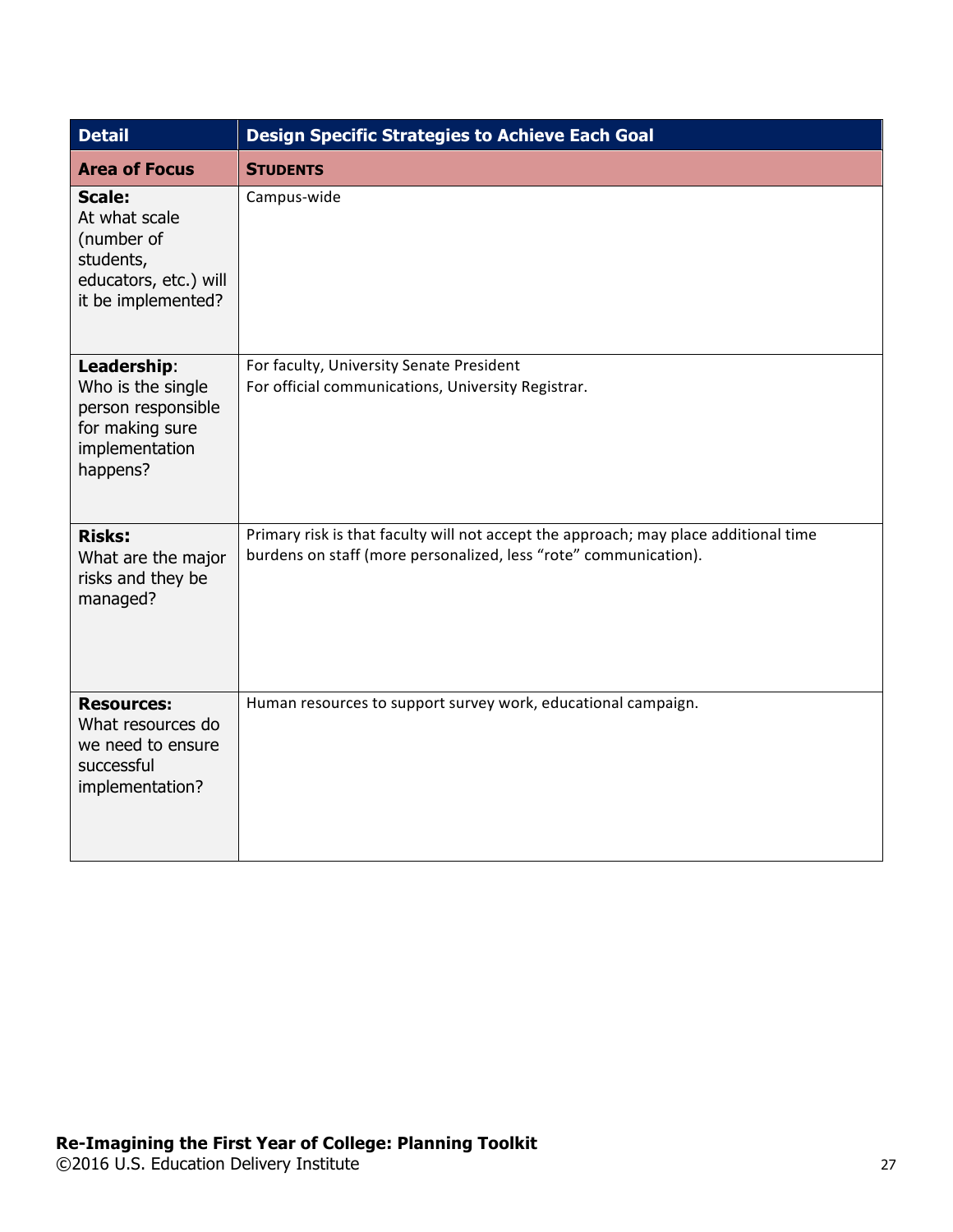| <b>Detail</b>                                                                                                                          | <b>Design Specific Strategies to Achieve Each Goal</b>                                                                                                                                                                                                                                                                                                                                                                                                                                         |                                                                                                                                                                                                                                                      |                                          |
|----------------------------------------------------------------------------------------------------------------------------------------|------------------------------------------------------------------------------------------------------------------------------------------------------------------------------------------------------------------------------------------------------------------------------------------------------------------------------------------------------------------------------------------------------------------------------------------------------------------------------------------------|------------------------------------------------------------------------------------------------------------------------------------------------------------------------------------------------------------------------------------------------------|------------------------------------------|
| <b>Area of Focus</b>                                                                                                                   | <b>STUDENTS</b>                                                                                                                                                                                                                                                                                                                                                                                                                                                                                |                                                                                                                                                                                                                                                      |                                          |
| Description:<br>Describe the<br>specific strategy                                                                                      | Encourage on-campus employment and/or paid internship employment linked to the<br>University for freshman students                                                                                                                                                                                                                                                                                                                                                                             |                                                                                                                                                                                                                                                      |                                          |
| Definition of<br>Success:<br>Describe the<br>expected outcome<br>for this strategy.<br>What will look<br>different at your<br>college? | There will be an increased number of freshman students employed on campus or in<br>University-sponsored paid internships in the surrounding communities. This will reduce<br>students' reliance on conventional off-campus enrollment and promote engagement with<br>the University.                                                                                                                                                                                                           |                                                                                                                                                                                                                                                      |                                          |
| Workflow and<br>Milestones:                                                                                                            | 2016                                                                                                                                                                                                                                                                                                                                                                                                                                                                                           | 2017                                                                                                                                                                                                                                                 | 2018                                     |
| What significant<br>events will have<br>happened in the<br>roll out of this<br>strategy?                                               | Encourage freshman students<br>to create an account in the<br>student employment system<br>so they will be eligible for on-<br>campus jobs. Explore<br>whether this can be done at<br>orientation.<br>Develop a list of paid<br>internship opportunities<br>available to freshman<br>students.<br>Develop baseline data - what<br>percentage of new freshman<br>students have on-campus<br>employment or university-<br>linked paid internships. Set<br>targets for second and third<br>years. | Conduct summer<br>campaign to encourage<br>campus offices to<br>consider hiring<br>freshman students.<br>Monitor progress<br>towards target.<br>Expand number of<br>internship opportunities<br>available and place<br>freshman students in<br>them. | Repeat 2017 activities.                  |
| Key Leaders:                                                                                                                           | Who                                                                                                                                                                                                                                                                                                                                                                                                                                                                                            | <b>Role</b>                                                                                                                                                                                                                                          | <b>Capacity</b>                          |
| Who are the critical                                                                                                                   | Who (person/office) is most<br>critical?                                                                                                                                                                                                                                                                                                                                                                                                                                                       | What do we need them<br>to do differently?                                                                                                                                                                                                           | How can we ensure<br>they're successful? |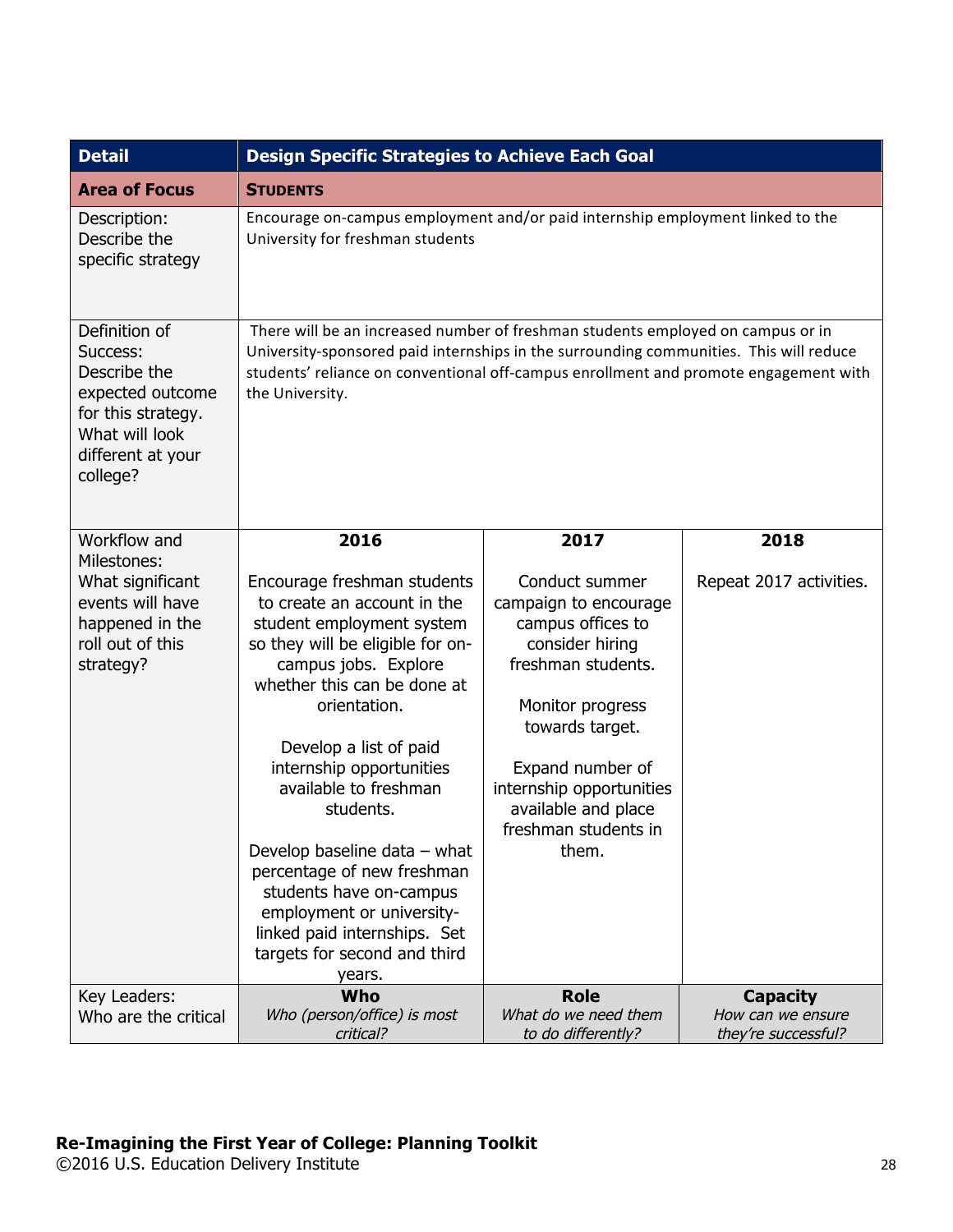| <b>Detail</b>                                                                                                                             | <b>Design Specific Strategies to Achieve Each Goal</b>                                                                                              |                                                                                         |                                                                                                                                                                                           |
|-------------------------------------------------------------------------------------------------------------------------------------------|-----------------------------------------------------------------------------------------------------------------------------------------------------|-----------------------------------------------------------------------------------------|-------------------------------------------------------------------------------------------------------------------------------------------------------------------------------------------|
| <b>Area of Focus</b>                                                                                                                      | <b>STUDENTS</b>                                                                                                                                     |                                                                                         |                                                                                                                                                                                           |
| people and/or<br>offices that need to<br>be involved in the<br>effort? What should<br>be their role?                                      | Director, Career Services, VP for<br>Engagement, Director of First-<br>year Advising                                                                | Actively work with<br>freshman admits to<br>interest them in this type<br>of employment | Persuade campus offices<br>to recruit freshman<br>employees. Expand<br>availability of work study<br>funds (match federal<br>contribution?) to support<br>paid internship<br>experiences. |
| <b>Major Metrics:</b><br>What data could<br>you use to<br>understand<br>progress? Are<br>there top-level<br>metrics for this<br>strategy? | Percentage of freshman students with on-campus/internship employment compared to<br>baseline from Year 1.                                           |                                                                                         |                                                                                                                                                                                           |
| <b>Scale:</b><br>At what scale<br>(number of<br>students,<br>educators, etc.) will<br>it be implemented?                                  | Target of 20% of first-year students should be in this type of employment, with a priority<br>to students who are Pell-eligible, have unmet need.   |                                                                                         |                                                                                                                                                                                           |
| Leadership:<br>Who is the single<br>person responsible<br>for making sure<br>implementation<br>happens?                                   | Director, Career Services                                                                                                                           |                                                                                         |                                                                                                                                                                                           |
| <b>Risks:</b><br>What are the major<br>risks and they be<br>managed?                                                                      | Lack of funds for student employment. University can help manage this by expanding the<br>pool of funds available for work-study eligible students. |                                                                                         |                                                                                                                                                                                           |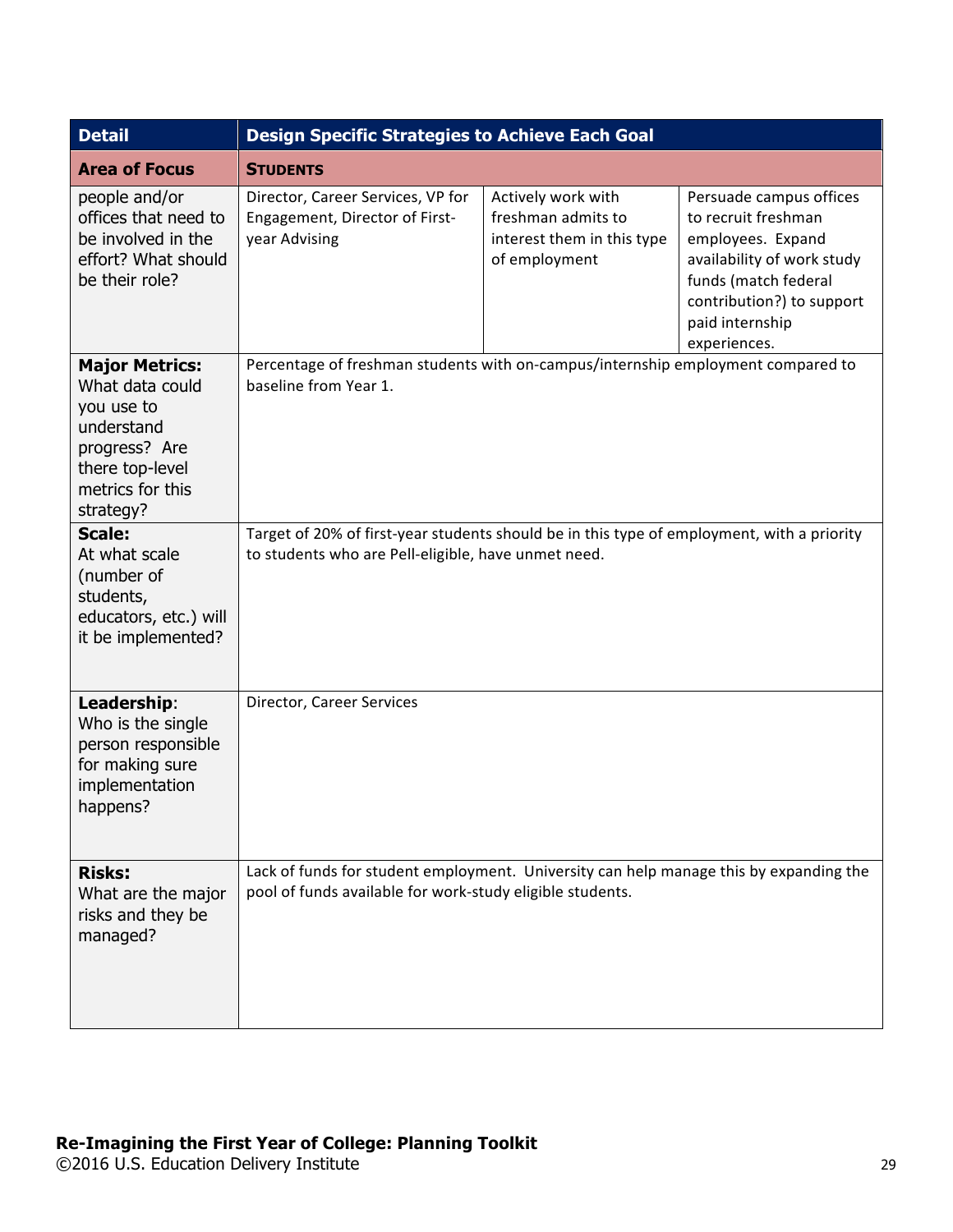| <b>Detail</b>                                                                                | <b>Design Specific Strategies to Achieve Each Goal</b> |
|----------------------------------------------------------------------------------------------|--------------------------------------------------------|
| <b>Area of Focus</b>                                                                         | <b>STUDENTS</b>                                        |
| <b>Resources:</b><br>What resources do<br>we need to ensure<br>successful<br>implementation? | Increased funding for student employment/work-study.   |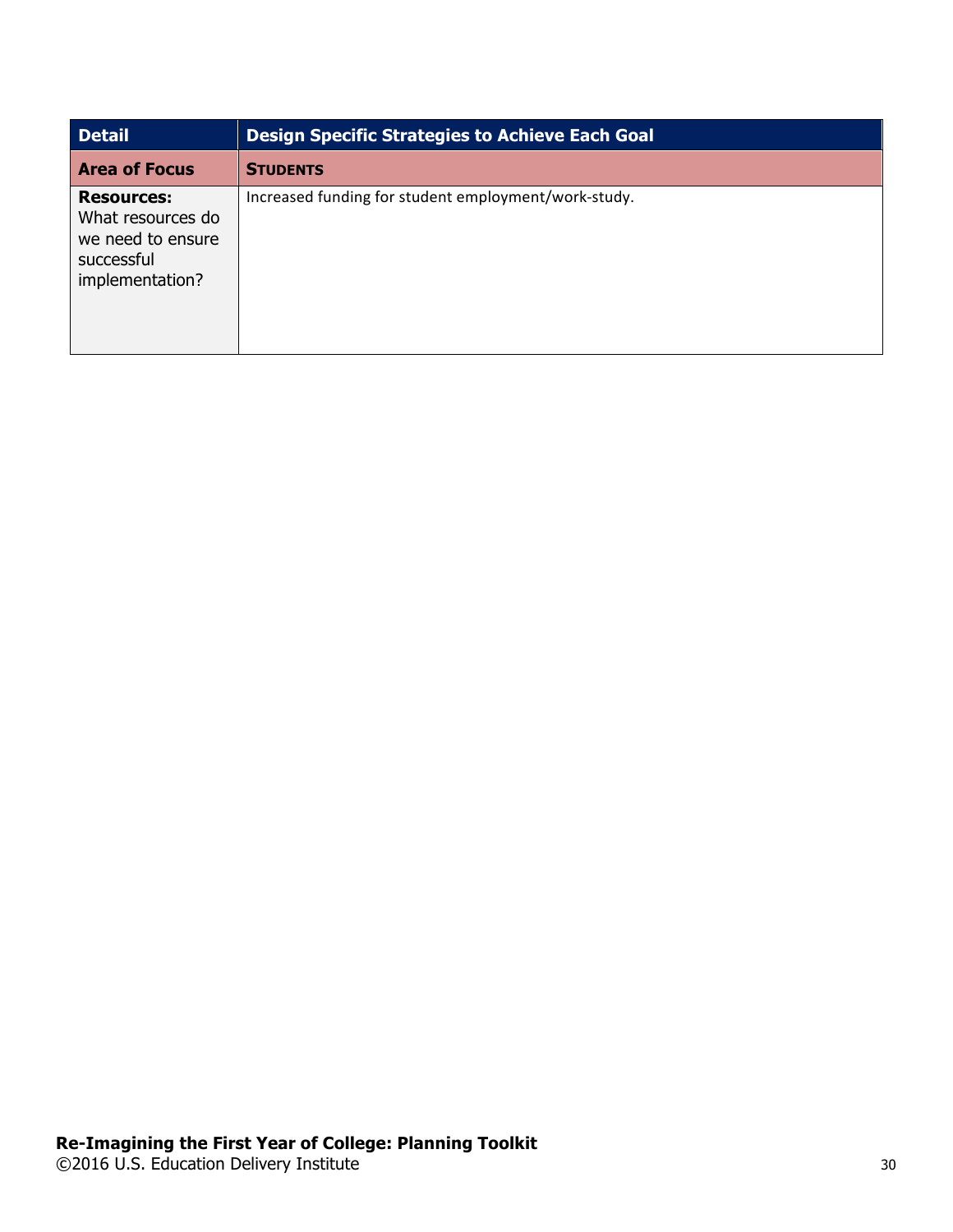| <b>Detail</b>                                                                                                                             | <b>Design Specific Strategies to Achieve Each Goal</b>                                                                                                                                                                         |                                                                                                                                                                                                                                         |                                                                                                                                           |
|-------------------------------------------------------------------------------------------------------------------------------------------|--------------------------------------------------------------------------------------------------------------------------------------------------------------------------------------------------------------------------------|-----------------------------------------------------------------------------------------------------------------------------------------------------------------------------------------------------------------------------------------|-------------------------------------------------------------------------------------------------------------------------------------------|
| <b>Area of Focus</b>                                                                                                                      | <b>STUDENTS</b>                                                                                                                                                                                                                |                                                                                                                                                                                                                                         |                                                                                                                                           |
| Description:<br>Describe the<br>specific strategy                                                                                         | Develop Learning Communities as support mechanisms for students at risk                                                                                                                                                        |                                                                                                                                                                                                                                         |                                                                                                                                           |
| Definition of<br>Success:<br>Describe the<br>expected outcome<br>for this strategy.<br>What will look<br>different at your<br>college?    | Students in Learning Communities will collectively monitor others in the Community and<br>will trained/motivated to direct struggling students to needed help.                                                                 |                                                                                                                                                                                                                                         |                                                                                                                                           |
| Workflow and<br>Milestones:                                                                                                               | 2016                                                                                                                                                                                                                           | 2017                                                                                                                                                                                                                                    | 2018                                                                                                                                      |
| What significant<br>events will have<br>happened in the<br>roll out of this<br>strategy?                                                  | Establish Learning<br>Communities in selected<br>meta-majors. Select a small<br>number of LC's to provide<br>input on how students can<br>most effectively assist other<br>students, what kinds of<br>interventions work best. | In Summer prior to Fall<br>'17, develop a plan for<br>implementation. Train<br>selected ASC 101<br>instructors in how to<br>train students in<br>Learning Communities.<br>Fall 17: implement<br>program in selected<br>ASC 101 sections | Based on outcome of<br>2017 pilot, assessment<br>of results, refine<br>program and scale up<br>to all Learning<br>Communities in Fall 18. |
| Key Leaders:<br>Who are the critical<br>people and/or                                                                                     | Who<br>Who (person/office) is most<br>critical?                                                                                                                                                                                | <b>Role</b><br>What do we need them<br>to do differently?                                                                                                                                                                               | <b>Capacity</b><br>How can we ensure<br>they're successful?                                                                               |
| offices that need to<br>be involved in the<br>effort? What should<br>be their role?                                                       | Coordinator, First-year<br>Experience                                                                                                                                                                                          | Organize effort to<br>develop supportive<br>learning communities;<br>training advisors to work<br>with learning<br>communities                                                                                                          | Increased compensation<br>for volunteer instructors<br>in pilot year (2017) to<br>incentivize participation.                              |
| <b>Major Metrics:</b><br>What data could<br>you use to<br>understand<br>progress? Are<br>there top-level<br>metrics for this<br>strategy? | Monitor student utilization of support services - are freshman students in LC's more likely<br>to utilize needed services than those not served by LC's.                                                                       |                                                                                                                                                                                                                                         |                                                                                                                                           |

©2016 U.S. Education Delivery Institute 31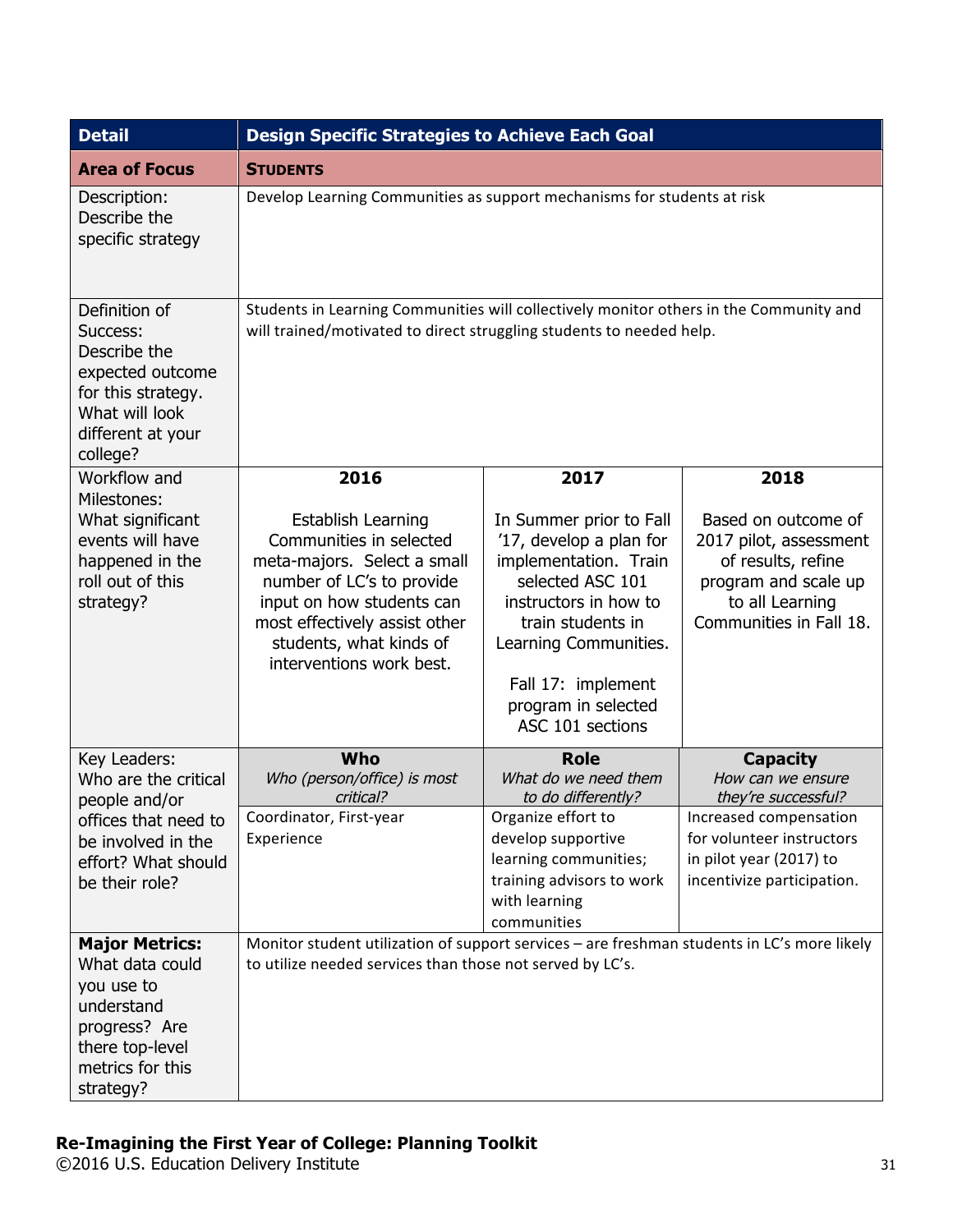| <b>Detail</b>                                                                                            | <b>Design Specific Strategies to Achieve Each Goal</b>                                                                                                                                                                                                                           |  |  |
|----------------------------------------------------------------------------------------------------------|----------------------------------------------------------------------------------------------------------------------------------------------------------------------------------------------------------------------------------------------------------------------------------|--|--|
| <b>Area of Focus</b>                                                                                     | <b>STUDENTS</b>                                                                                                                                                                                                                                                                  |  |  |
| <b>Scale:</b><br>At what scale<br>(number of<br>students,<br>educators, etc.) will<br>it be implemented? | All freshman students participating in Learning Communities (goal is to have at least 50%<br>of freshman in LC's by 2018)                                                                                                                                                        |  |  |
| Leadership:<br>Who is the single<br>person responsible<br>for making sure<br>implementation<br>happens?  | Coordinator, First-Year Experience                                                                                                                                                                                                                                               |  |  |
| <b>Risks:</b><br>What are the major<br>risks and they be<br>managed?                                     | Inappropriate behavior by students in LC's - invasion of others' privacy. Uneven<br>implementation due to variations in instructor commitment, ability.<br>The key to managing the risks will be effective training, careful monitoring of LC's by first-<br>year program staff. |  |  |
| <b>Resources:</b><br>What resources do<br>we need to ensure<br>successful<br>implementation?             | Resources to underwrite the costs of training instructors in how to manage supportive<br>LC's. IS&T and Registrar effort to enable systematic implementation of LC's.                                                                                                            |  |  |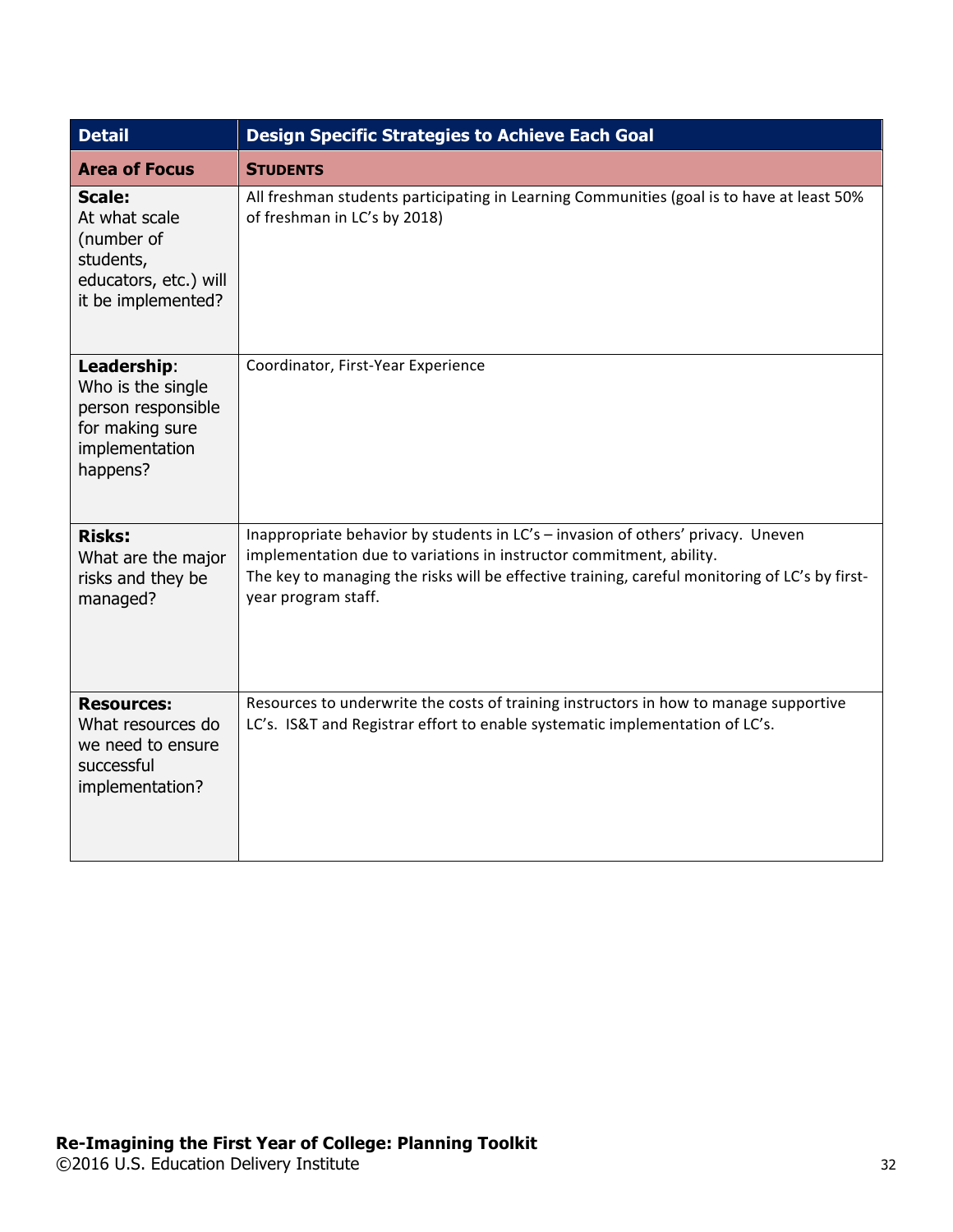| <b>Detail</b>                                                                                                                          | <b>Design Specific Strategies to Achieve Each Goal</b>                                                                                                                                                                                                                                                                                   |                                                                                                                      |                                                                                                                                                                                                                                                             |
|----------------------------------------------------------------------------------------------------------------------------------------|------------------------------------------------------------------------------------------------------------------------------------------------------------------------------------------------------------------------------------------------------------------------------------------------------------------------------------------|----------------------------------------------------------------------------------------------------------------------|-------------------------------------------------------------------------------------------------------------------------------------------------------------------------------------------------------------------------------------------------------------|
| <b>Area of Focus</b>                                                                                                                   | <b>STUDENTS</b>                                                                                                                                                                                                                                                                                                                          |                                                                                                                      |                                                                                                                                                                                                                                                             |
| Description:<br>Describe the<br>specific strategy                                                                                      | Develop strong links to individuals in the community who influence incoming freshman<br>students who commute                                                                                                                                                                                                                             |                                                                                                                      |                                                                                                                                                                                                                                                             |
| Definition of<br>Success:<br>Describe the<br>expected outcome<br>for this strategy.<br>What will look<br>different at your<br>college? | Affected students will feel less of a separation between community and university. There<br>will be a stronger connection between individuals in the students' network and the<br>University. Community members will be better equipped and better motivated to<br>provide appropriate support and encouragement to first-year students. |                                                                                                                      |                                                                                                                                                                                                                                                             |
| Workflow and<br>Milestones:<br>What significant<br>events will have<br>happened in the<br>roll out of this<br>strategy?                | 2016<br>Enlist students, parents and<br>community members to<br>collaborate on a plan for<br>developing links to members<br>of students' community<br>network                                                                                                                                                                            | 2017<br>Pilot program with a<br>small group of students<br>$(10-20)$                                                 | 2018<br>Scale up to a larger<br>program (50 students.)                                                                                                                                                                                                      |
| Key Leaders:<br>Who are the critical<br>people and/or                                                                                  | Who<br>Who (person/office) is most<br>critical?                                                                                                                                                                                                                                                                                          | Role<br>What do we need them<br>to do differently?                                                                   | <b>Capacity</b><br>How can we ensure<br>they're successful?                                                                                                                                                                                                 |
| offices that need to<br>be involved in the<br>effort? What should<br>be their role?                                                    | VP for Engagement                                                                                                                                                                                                                                                                                                                        | Lead an effort to develop<br>a protocol and programs<br>for linking to members of<br>students' community<br>network. | <b>Ensure that University</b><br>staff, faculty are aware of<br>the program and are<br>motivated to interact with<br>the students' network<br>(visit the community,<br>welcome them to<br>campus). Interact through<br>social networking or other<br>tools. |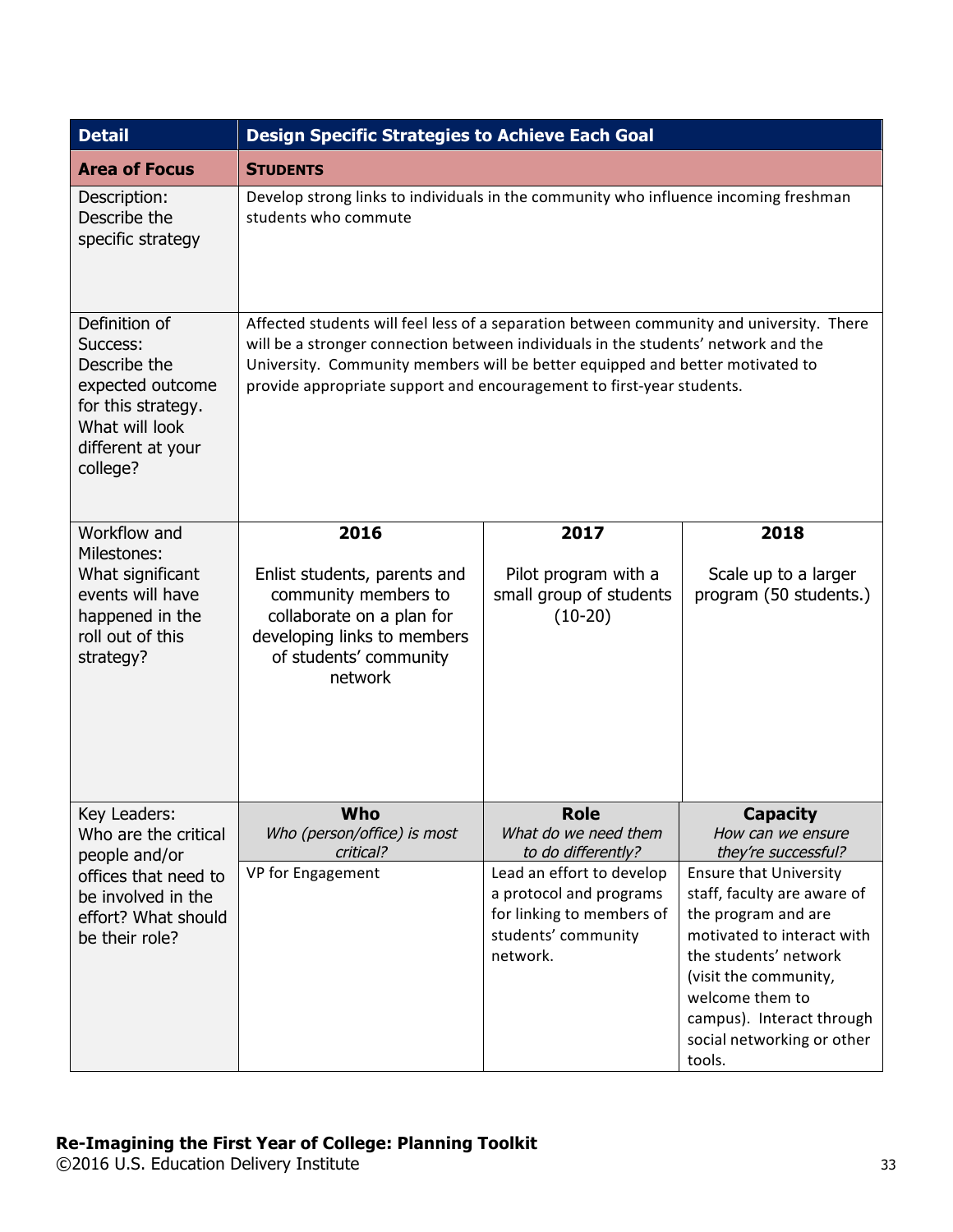| <b>Detail</b>                                                                                                                             | <b>Design Specific Strategies to Achieve Each Goal</b>                                                                                                                                                                                                                                                                                                                                                                                        |  |  |
|-------------------------------------------------------------------------------------------------------------------------------------------|-----------------------------------------------------------------------------------------------------------------------------------------------------------------------------------------------------------------------------------------------------------------------------------------------------------------------------------------------------------------------------------------------------------------------------------------------|--|--|
| <b>Area of Focus</b>                                                                                                                      | <b>STUDENTS</b>                                                                                                                                                                                                                                                                                                                                                                                                                               |  |  |
| <b>Major Metrics:</b><br>What data could<br>you use to<br>understand<br>progress? Are<br>there top-level<br>metrics for this<br>strategy? | Measure student engagement with CSU (focus groups.). Measure community members'<br>involvement with university (survey data.) Measure degree to which students find life<br>away from CSU to be conducive to their academic success.                                                                                                                                                                                                          |  |  |
| <b>Scale:</b><br>At what scale<br>(number of<br>students,<br>educators, etc.) will<br>it be implemented?                                  | Small program - 50 student participants.                                                                                                                                                                                                                                                                                                                                                                                                      |  |  |
| Leadership:<br>Who is the single<br>person responsible<br>for making sure<br>implementation<br>happens?                                   | Vice President for Engagement                                                                                                                                                                                                                                                                                                                                                                                                                 |  |  |
| <b>Risks:</b><br>What are the major<br>risks and they be<br>managed?                                                                      | Difficulty of involving community members (will CSU staff/faculty be willing to visit<br>communities; will it be possible to bring community members to campus in meaningful,<br>consistent ways? Will parties take time to interact informally?). Management will depend<br>on identifying a core group of faculty/staff willing to devote time to the program.<br>Students may be reluctant to intermingle community life with campus life. |  |  |
| <b>Resources:</b><br>What resources do<br>we need to ensure<br>successful<br>implementation?                                              | Incentives for faculty/staff to participate (possible stipends). Resources to support travel,<br>social events (refreshments) at on-campus events. Maintenance of social networking<br>tools to keep faculty/staff and community members connected.                                                                                                                                                                                           |  |  |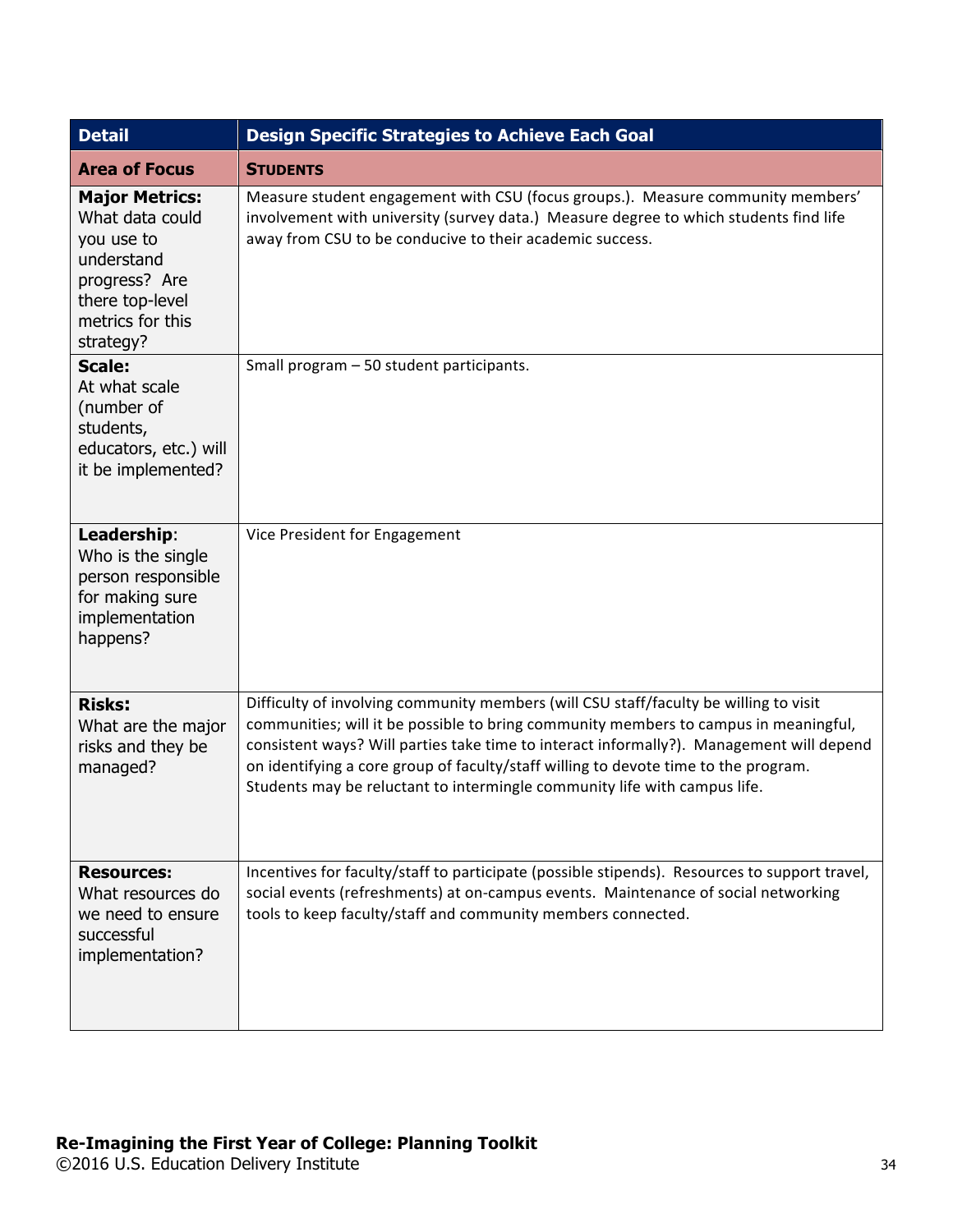| <b>Detail</b>                                                                                                                          | <b>Design Specific Strategies to Achieve Each Goal</b>                                                                                                                                                                                                                |                                                                                                                                                                                                                                                       |                                                                                                                                                                                              |
|----------------------------------------------------------------------------------------------------------------------------------------|-----------------------------------------------------------------------------------------------------------------------------------------------------------------------------------------------------------------------------------------------------------------------|-------------------------------------------------------------------------------------------------------------------------------------------------------------------------------------------------------------------------------------------------------|----------------------------------------------------------------------------------------------------------------------------------------------------------------------------------------------|
| <b>Area of Focus</b>                                                                                                                   | <b>STUDENTS</b>                                                                                                                                                                                                                                                       |                                                                                                                                                                                                                                                       |                                                                                                                                                                                              |
| Description:<br>Describe the<br>specific strategy                                                                                      | Develop first year housing model and build/renovate to accommodate 750-1000<br>additional students                                                                                                                                                                    |                                                                                                                                                                                                                                                       |                                                                                                                                                                                              |
| Definition of<br>Success:<br>Describe the<br>expected outcome<br>for this strategy.<br>What will look<br>different at your<br>college? | Design a residential model for first year students. Select partner for design and<br>construction of facilities<br>Develop programs which support and facilitate student contact with faculty outside of the<br>classroom<br>Move into new facilities in fall of 2018 |                                                                                                                                                                                                                                                       |                                                                                                                                                                                              |
| Workflow and<br>Milestones:<br>What significant<br>events will have<br>happened in the<br>roll out of this<br>strategy?                | 2016<br>Design first year housing<br>$\bullet$<br>model<br>Select design team and<br>$\bullet$<br>finalize construction plans                                                                                                                                         | 2017<br>Develop co-<br>$\bullet$<br>curricular programs<br>and activities<br>focused on<br>development of<br>students outside of<br>the classroom<br>Identify<br>$\bullet$<br>developmental<br>objectives for<br>students in first<br>year experience | 2018<br>Move into new<br>$\bullet$<br>facilities<br>Begin evaluation of<br>new co-curricular<br>program and<br>activities<br>Evaluate student's<br>$\bullet$<br>sense of belonging<br>at CSU |
| Key Leaders:<br>Who are the critical<br>people and/or                                                                                  | Who<br>Who (person/office) is most<br>critical?                                                                                                                                                                                                                       | <b>Role</b><br>What do we need them<br>to do differently?                                                                                                                                                                                             | <b>Capacity</b><br>How can we ensure<br>they're successful?                                                                                                                                  |
| offices that need to<br>be involved in the<br>effort? What should<br>be their role?                                                    | Vice President, Student Affairs                                                                                                                                                                                                                                       | Collaborate with faculty<br>and academic support                                                                                                                                                                                                      | Full commitment from<br><b>President and Provost</b>                                                                                                                                         |
|                                                                                                                                        | <b>Faculty Senate President</b>                                                                                                                                                                                                                                       | Help recruit faculty<br>interested in developing<br>first year experience<br>program                                                                                                                                                                  | Support of Provost and<br><b>Faculty Senate</b>                                                                                                                                              |
|                                                                                                                                        | Vice Provost, Academic<br>Programs                                                                                                                                                                                                                                    | Coordinate advising to<br>focus on first year<br>students                                                                                                                                                                                             | Full support of Provost                                                                                                                                                                      |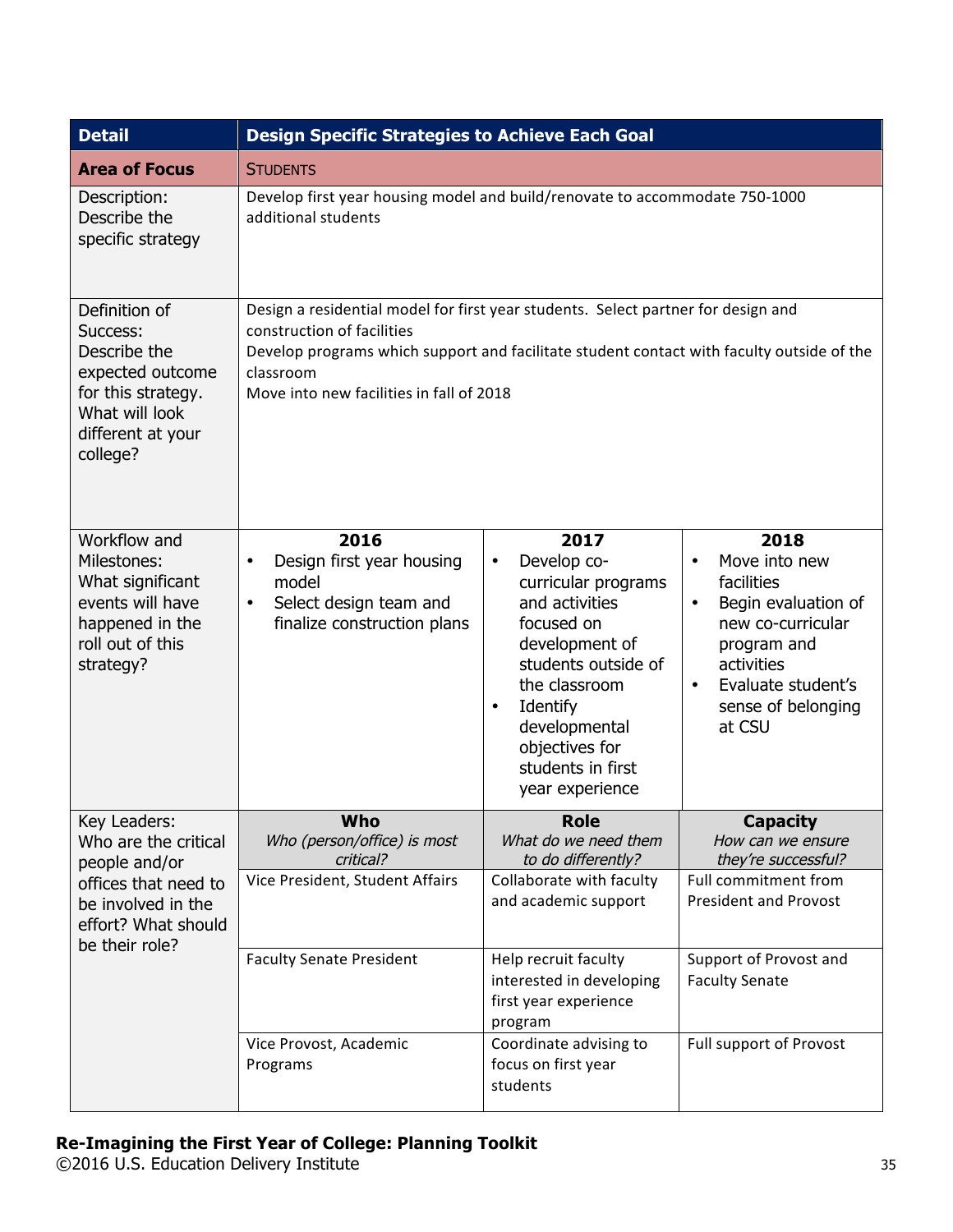| <b>Detail</b>                                                                                                                             | <b>Design Specific Strategies to Achieve Each Goal</b>                                                                                                                                                                                                                                                                                                                                                                                                                                                                                                                       |  |  |
|-------------------------------------------------------------------------------------------------------------------------------------------|------------------------------------------------------------------------------------------------------------------------------------------------------------------------------------------------------------------------------------------------------------------------------------------------------------------------------------------------------------------------------------------------------------------------------------------------------------------------------------------------------------------------------------------------------------------------------|--|--|
| <b>Area of Focus</b>                                                                                                                      | <b>STUDENTS</b>                                                                                                                                                                                                                                                                                                                                                                                                                                                                                                                                                              |  |  |
| <b>Major Metrics:</b><br>What data could<br>you use to<br>understand<br>progress? Are<br>there top-level<br>metrics for this<br>strategy? | $\bullet$<br>Track program attendance and participation<br>Monitor progress toward milestones (pre-registration for courses, establish career<br>$\bullet$<br>pathways, retention rates)<br>Monitor civic and community engagement<br>$\bullet$<br>Track competencies in practical life skills, including<br>$\bullet$<br>Demonstrating financial management skills<br>$\circ$<br>Applying knowledge of services of CSU and Cleveland community<br>$\circ$<br>Operating effectively in groups<br>$\circ$<br>Demonstrate competency in fundamental academic skills<br>$\circ$ |  |  |
| <b>Scale:</b><br>At what scale<br>(number of<br>students,<br>educators, etc.) will<br>it be implemented?                                  | 2017 - 250 students, 8 faculty and staff<br>2018 - 750 students, 20 faculty and staff                                                                                                                                                                                                                                                                                                                                                                                                                                                                                        |  |  |
| Leadership:<br>Who is the single<br>person responsible<br>for making sure<br>implementation<br>happens?                                   | Vice President, Student Affairs                                                                                                                                                                                                                                                                                                                                                                                                                                                                                                                                              |  |  |
| <b>Risks:</b><br>What are the major<br>risks and they be<br>managed?                                                                      | Cost of construction, funding and timeline<br>Identifying P3 partner for design and construction<br>Connecting this project to potential parking and arena projects<br>Working with P3 partner for collaboration and integration of projects                                                                                                                                                                                                                                                                                                                                 |  |  |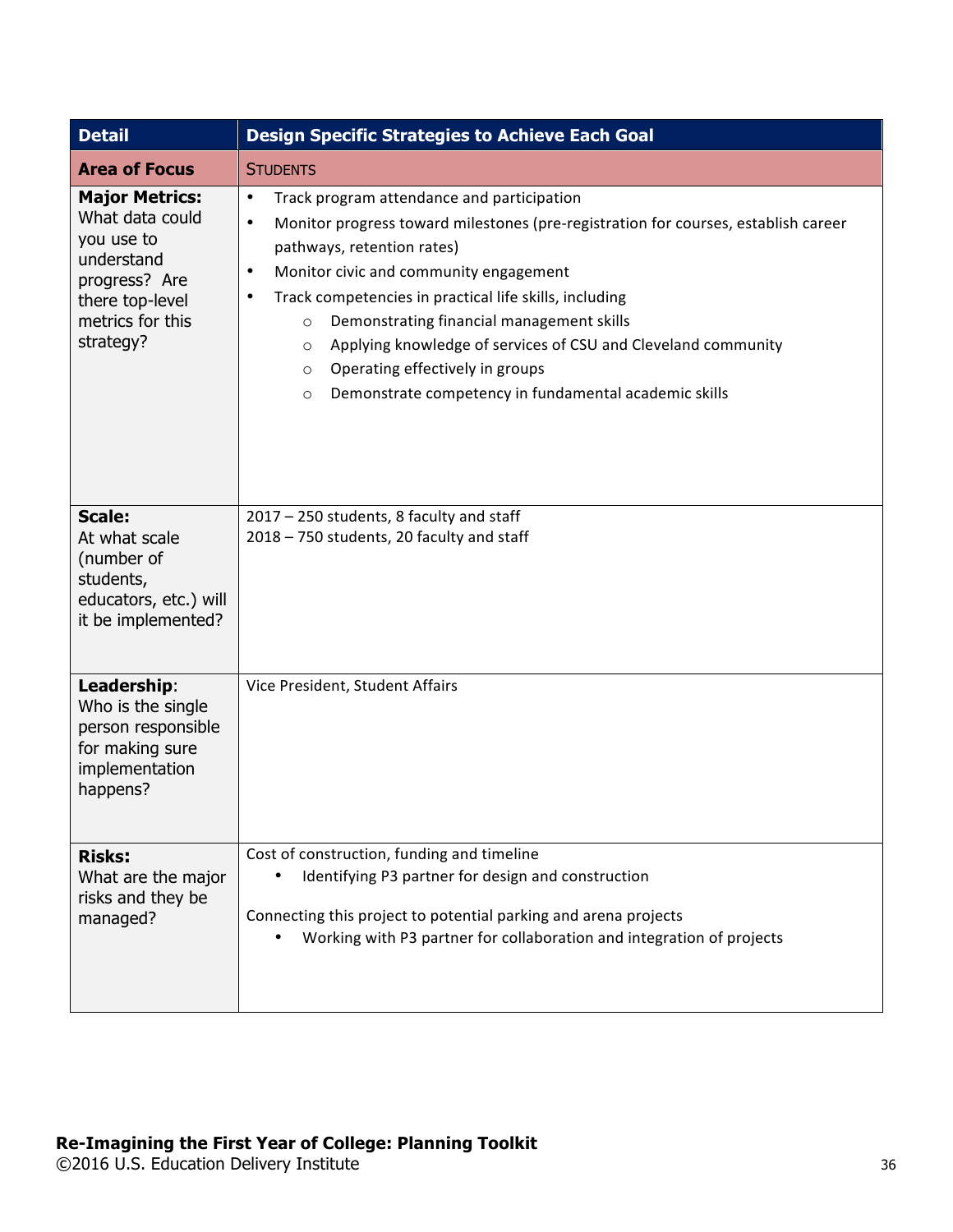| <b>Detail</b>                                                                                | <b>Design Specific Strategies to Achieve Each Goal</b>                        |
|----------------------------------------------------------------------------------------------|-------------------------------------------------------------------------------|
| <b>Area of Focus</b>                                                                         | <b>STUDENTS</b>                                                               |
| <b>Resources:</b><br>What resources do<br>we need to ensure<br>successful<br>implementation? | Nationally known P3 Partner<br>Full commitment of President Berkman and Board |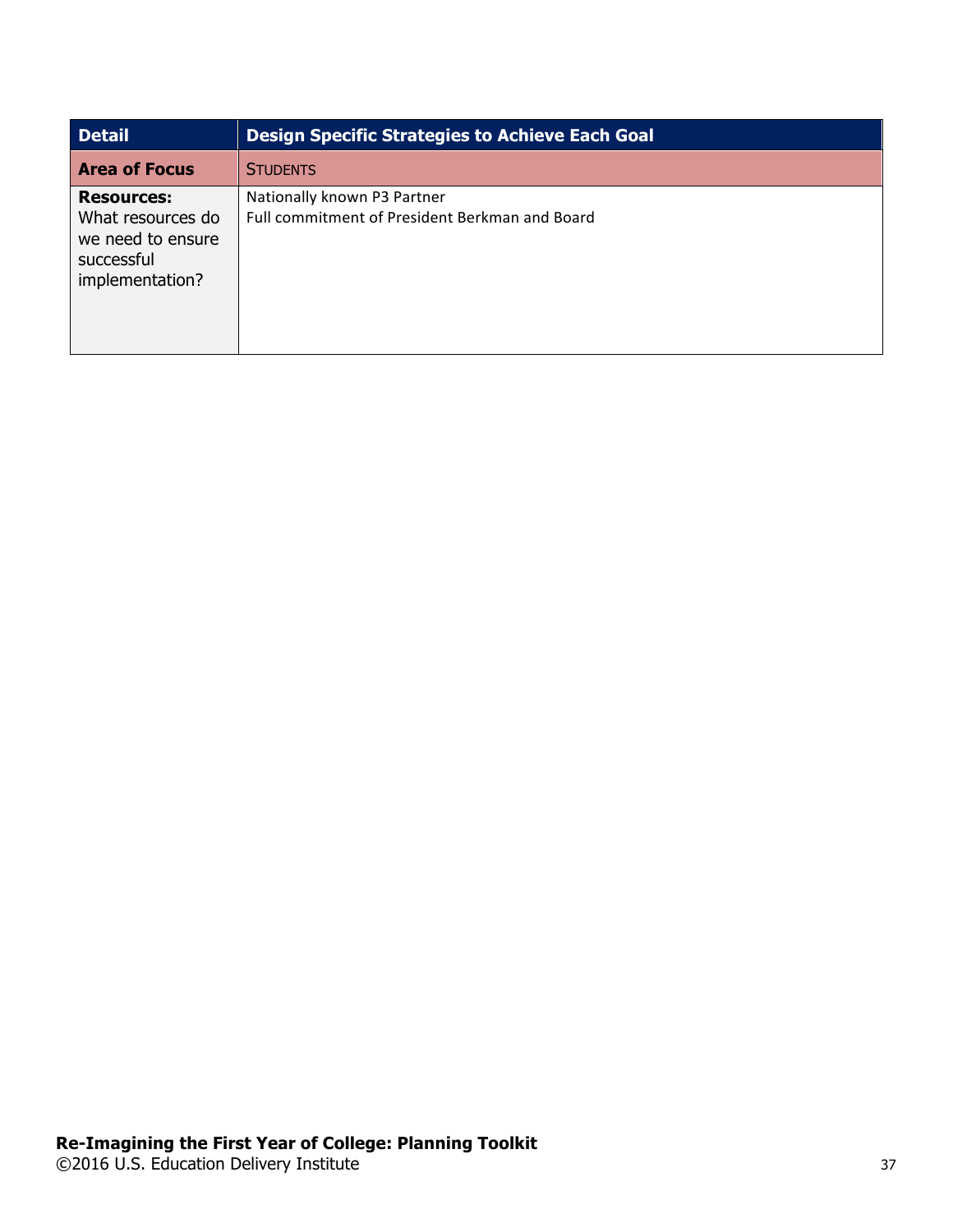| <b>Detail</b>                                                                                                                                | <b>Design Specific Strategies to Achieve Each Goal</b>                                                                                                                                                                                                  |                                                                                                                                                                                       |                                                                                                            |  |
|----------------------------------------------------------------------------------------------------------------------------------------------|---------------------------------------------------------------------------------------------------------------------------------------------------------------------------------------------------------------------------------------------------------|---------------------------------------------------------------------------------------------------------------------------------------------------------------------------------------|------------------------------------------------------------------------------------------------------------|--|
| <b>Area of Focus</b>                                                                                                                         | <b>STUDENTS</b>                                                                                                                                                                                                                                         |                                                                                                                                                                                       |                                                                                                            |  |
| Description:<br>Describe the<br>specific strategy                                                                                            | Develop a coordinated, integrated network of peer mentors for freshman students.                                                                                                                                                                        |                                                                                                                                                                                       |                                                                                                            |  |
| Definition of<br>Success:<br>Describe the<br>expected outcome<br>for this strategy.<br>What will look<br>different at your<br>college?       | Incoming freshman students will have access to peer mentors who provide a consistent<br>set of services and are linked to other support services on campus.                                                                                             |                                                                                                                                                                                       |                                                                                                            |  |
| Workflow and<br>Milestones:<br>What significant<br>events will have<br>happened in the<br>roll out of this<br>strategy?                      | 2016<br>Inventory existing peer<br>mentoring programs on<br>campus. Inventory<br>approaches to peer mentoring<br>(are they consistent with one<br>another). Identify gaps $-$<br>which groups of incoming<br>freshman students are not<br>being served? | 2017<br>Develop agreements<br>about basic services to<br>be provided by peer<br>mentors. Work to<br>ensure that existing<br>programs provide these<br>services in consistent<br>ways. | 2018                                                                                                       |  |
| Key Leaders:<br>Who are the critical<br>people and/or<br>offices that need to<br>be involved in the<br>effort? What should<br>be their role? | Who<br>Who (person/office) is most<br>critical?                                                                                                                                                                                                         | <b>Role</b><br>What do we need them<br>to do differently?                                                                                                                             | <b>Capacity</b><br>How can we ensure<br>they're successful?                                                |  |
|                                                                                                                                              | Leaders of existing mentoring<br>programs (TRIO, Office of<br>Inclusion, Op-Stem, KeyBank<br><b>Scholars</b>                                                                                                                                            | Agreement to<br>collaborate, develop<br>consistent approach to<br>mentoring that also<br>respects diversity of<br>program needs                                                       | Provide clear direction<br>from the Center                                                                 |  |
|                                                                                                                                              | Provost/Vice-Provost for<br>Academic Programs/Vice<br>Provost for University<br>Engagement/Deans                                                                                                                                                        | Provide leadership to<br>promote coordination                                                                                                                                         | Create a collaborative<br>environment in which<br>coordination is promoted<br>and autonomy is<br>respected |  |
|                                                                                                                                              |                                                                                                                                                                                                                                                         |                                                                                                                                                                                       |                                                                                                            |  |